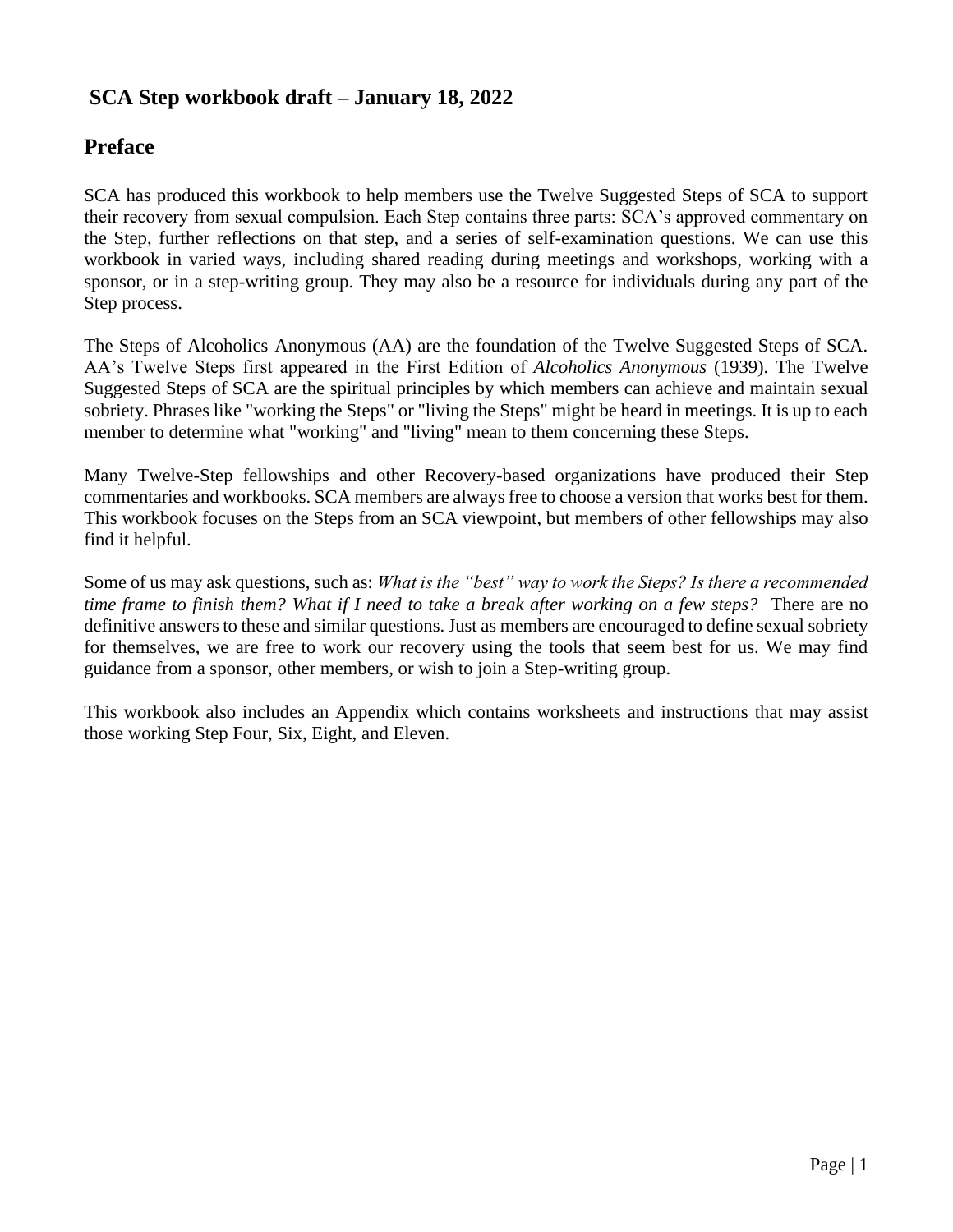## Step One

## "We admitted we were powerless over sexual compulsion — that our lives had become unmanageable*."*

A sense of defeat was common for us before we even decided to go to our first meeting. It might have come after being caught having an affair, feeling the shame of being arrested, or being fired for viewing porn. The decision to come was sometimes ours alone. However, many of us chose to go at the insistence of loved ones, therapists, or the courts.

As we approached the meeting, our anxiety level rose. We feared entering a room where we were sure every seat would belong to some kind of "pervert" or sexual predator. *There is no way I belong here!* We just needed to get through this one meeting so we could tell our therapist, loved one, or probation officer we had given it a try.

Once we overcame the fear of opening the door, we usually saw what so many of us see in meeting spaces across the world. There were folding chairs, sparse decorations, and harsh lighting. People were chatting with each other and expressing pleasantries. The feeling in the room seemed calm and as pleasing as any such room could be.

Some of us may have had a strategy of where we would sit in our first meeting. We may have chosen the seat with the best view of the most attractive person in the room. On the other hand, it could have been the seat with the most obstructed view of the most desirable person. Perhaps we chose the chair closest to the door for a quick escape. Whatever reasoning we used, we took our seat and started to hear about Sexual Compulsives Anonymous (SCA).

Powerless? Unmanageable? We had difficulty with these terms and concepts. *Powerless can't possibly apply to me! I am not an animal! I don't walk down the street like a drooling lunatic ready to grab anyone to have sex! I have standards and morals. My life works just fine most of the time. I pay the bills. I take care of my errands. My house isn't a complete sty. I get to work. Things get a little crazy once in a while, but whose life doesn't?*

Maybe the light bulb went on right away, or perhaps it took some time. The stories we started to hear began hitting close to home. The guy who lost his job for having porn on his work computer. A woman who lost her marriage because of an online romance that she told herself would never be consummated in real life, until it was. The person who felt imprisoned by their use of hookup apps. Those few questionable images of young people on someone's computer. The person arrested for trying to have sex with someone underage. The fear in the voice of that man anticipating the result of an HIV test. Stories about abortions, abuse, and the secrets about children conceived through affairs. The stories started to sound like our own. Not every detail resonated with us, but enough to know that we were in the right place.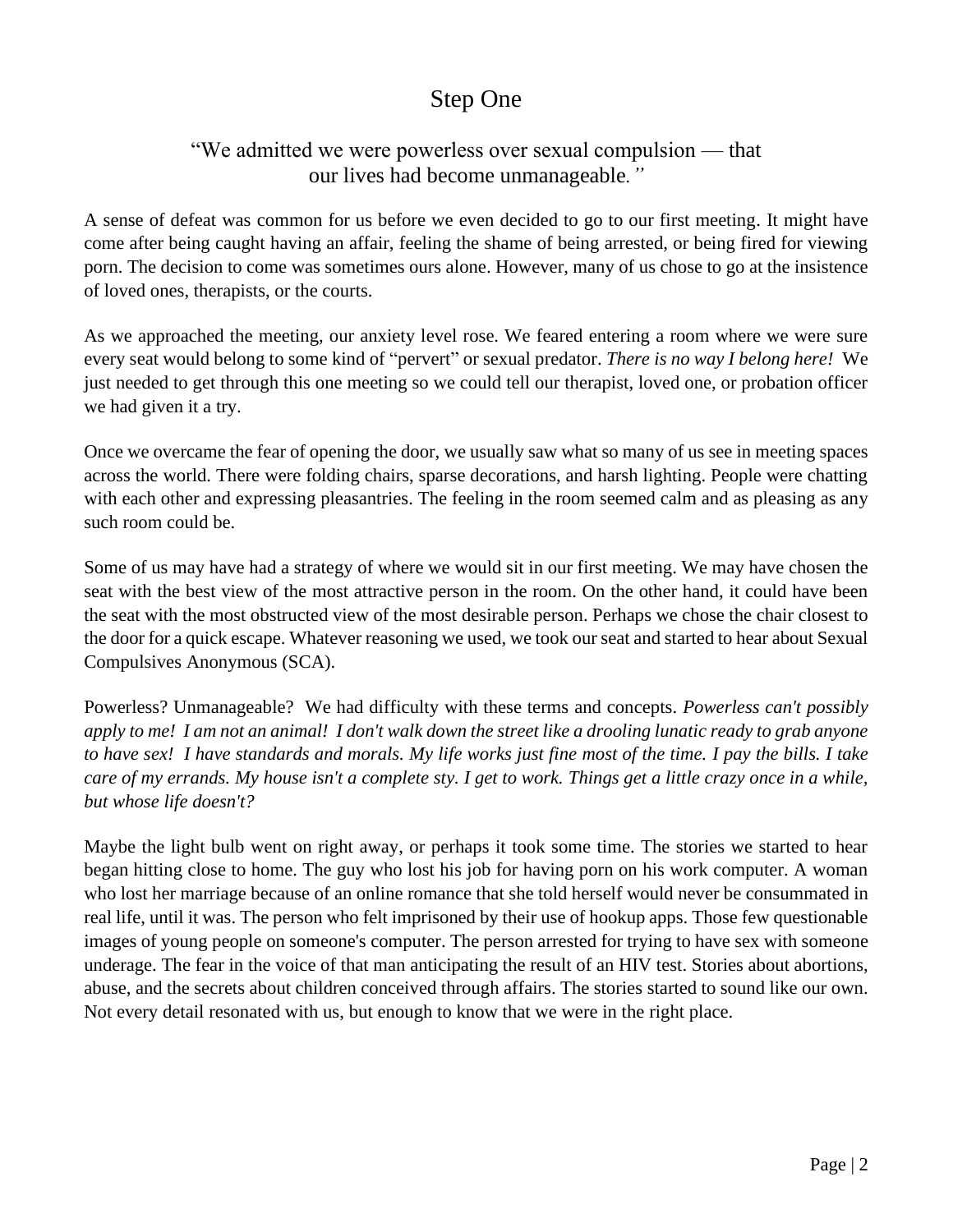Once we admitted to ourselves that we needed the help of an SCA program, others in the program suggested that we find a sponsor. Many of us initially rejected the idea outright. I'*m an adult. I can do this myself. Nobody's going to tell me what to do.* Whether we found one right away or after some time in recovery, most of us eventually learned the benefits of working with a sponsor. To find one, we asked someone who was in the program long enough to have completed some of the Steps and who maintained some sexual sobriety.

Sponsors may take different approaches to this work. They may recommend that we read and begin working the 12 Steps from the Alcoholics Anonymous *"*big book." Another might suggest various other 12-Step workbooks or authored works focusing on recovery. Others might have the sponsee write about powerlessness, unmanageability, *The 20 Questions*, or *The Characteristics* of SCA.

Often, our sponsors ask us to write a sexual history. "Acting out" is used to describe the behaviors that brought about the unmanageability and powerlessness in our lives. "Acting out" can also refer to actions used to escape from our feelings. This sexual history is a list of these activities. Writing our stories exposed how much time and money we spent on "acting out." It might have been on prostitutes, pornography, massage parlors, strippers, drugs, sex toys, bathhouses, treatments for sexually transmitted diseases, internet-based sex, or legal consequences. We can see how many hours, days, years we spent in obsessive thinking about sex: either compulsively seeking or avoiding sex.

The SCA program suggests that members develop a Sexual Recovery Plan (SRP). Suggested SRP formats contain elements using different names: e.g., "bottom line," "grey area," "inner circle," or "first column." The SCA program strongly encourages new members to ask for assistance from a sponsor or others in the program when writing a plan. The written sexual history can be a useful tool in informing the development of a Sexual Recovery Plan. Every member's sexually compulsive activities are different. One person may struggle with sex in public places, another with online pornography, and still another with romantic intrigue. Because sexuality is such a personal part of a member's life, SCA believes the definition of sobriety is individual as well. We are rigorously honest about behaviors we want to stop, one day at a time. Those prohibitions give us a start on our SRP and help define our abstinence from people, places, and things that we consider harmful.

Sexual compulsion is a progressive disease. We were mostly in denial, especially in its earlier stages. As the disease progressed, we began to bargain with ourselves, hoping to find ways of controlling our behaviors. Whatever rules we set, we eventually broke*. I will only do this once a month. I will only spend this much money. These activities will only happen outside of my home.* No matter how hard we tried to keep them, we always broke our promises. We felt confused and frustrated, wondering how it could happen yet again.

It took more attempts at trying to stop our sexually compulsive behaviors than we cared to admit. Time after time after time, we found ourselves in that bewildered state. Nobody could tell us we were powerless; we had to come to that realization on our own. That moment of pain and desperation is what the program calls "hitting bottom…"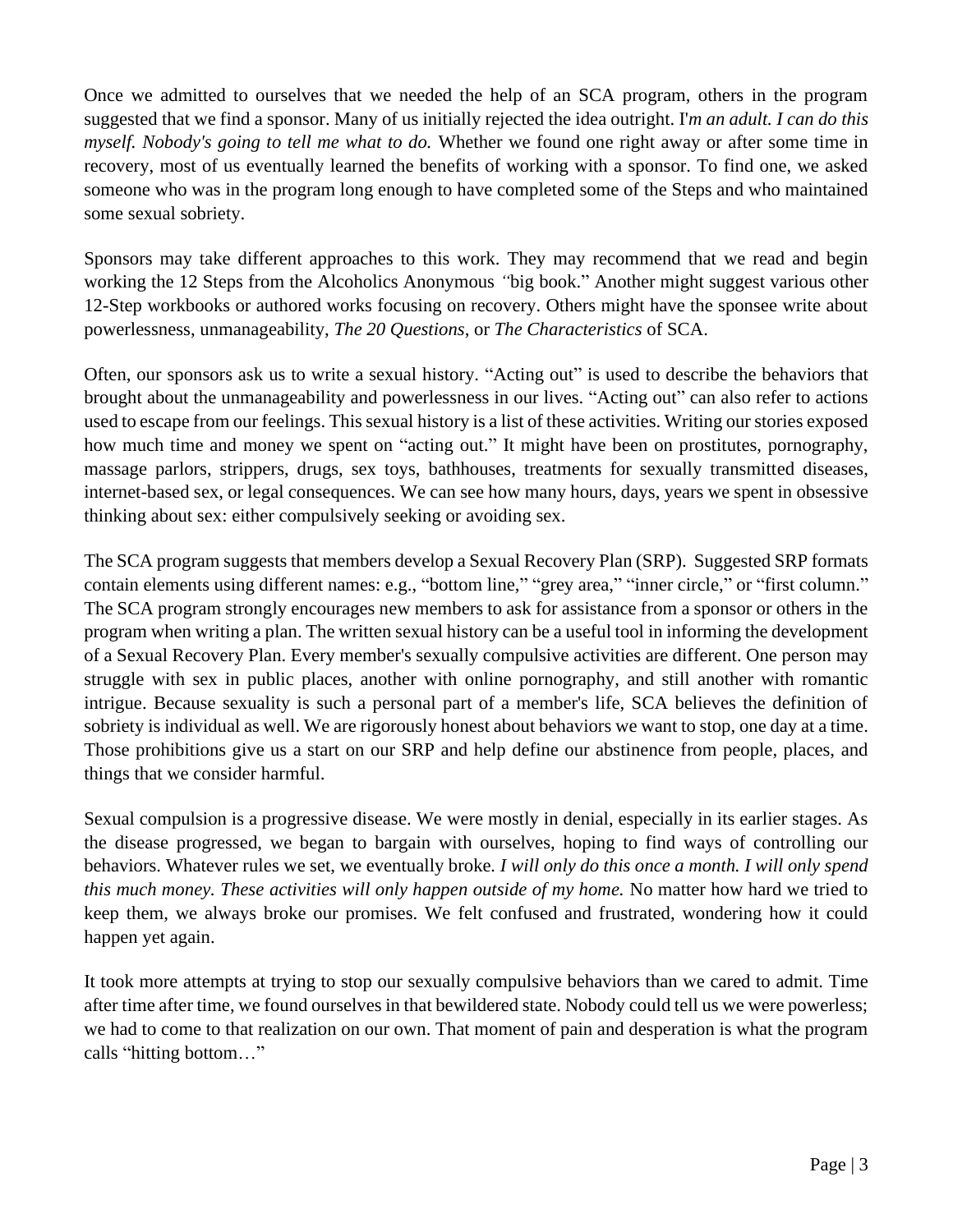The SCA program asks us to be rigorously honest. Without honesty, we remain in denial. Denial tells us that our lives are manageable, that our sexuality is under control. Honesty begins to break that bubble. Living outside the bubble feels very uncomfortable, even foreign, at times. The wisdom of the program tells us to keep coming back to meetings. We find it possible to survive the transition to living outside the bubble of denial when we come to meetings and talk about our dis-ease.

A simple acronym, HOW, **H**onest, **O**pen, and **W**illing, tells us how the program works. Writing our sexual history is an act of honesty. Sharing parts of it with another person or at a meeting demonstrates openness. And trying to follow the program of SCA shows a willingness to live life differently.

The actions of Step One begin to rebuild trust, something most of us lost in our active addiction. Even with the smallest amount of trust, we can now turn our focus toward Step Two - a Step that connects us to hope. If we stay in Step One, we miss the experience of the healing power of the program. So, we bravely look ahead.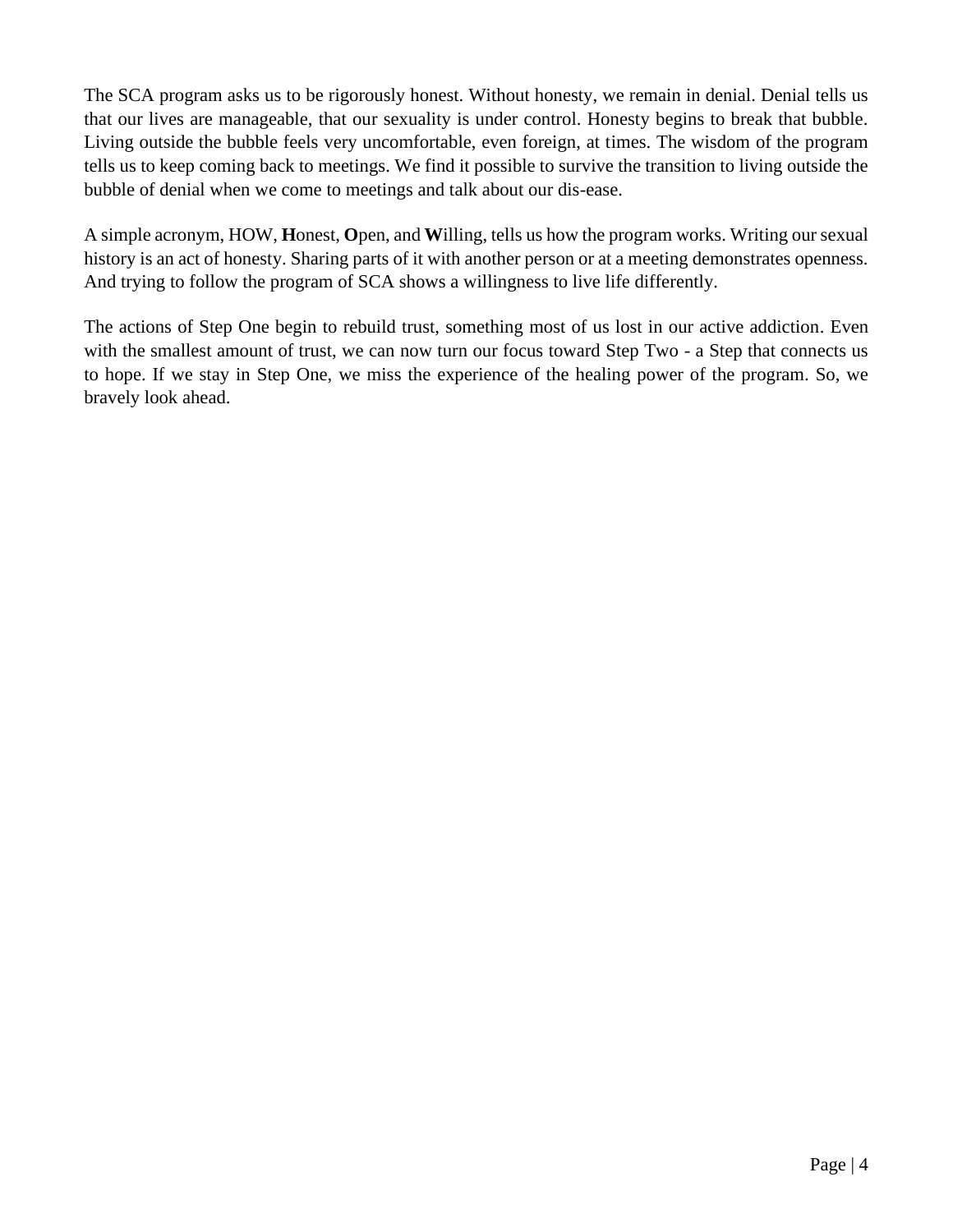#### **Further reflections:**

--Step One: Honesty, Openness and Willingness is the foundation for recovery

--Denial and bargaining are desperate attempts to control our lives

--If we can acknowledge that we are sexual compulsives and cannot manage our own lives, then we have done Step One. To that end, we can help collect our observations about the process by asking ourselves the following questions and writing our responses here:

[use additional pad or paper for your responses, if needed]

1. Describe at what point did you admit that you had become powerless over sexual compulsion.

2. Describe any difficulty you experienced in admitting this.

3. How did your life become unmanageable? We can begin this process by writing out a complete sexual history from our earliest recollections.

4. Describe denial as it may have related to your sexually compulsive/addictive behavior?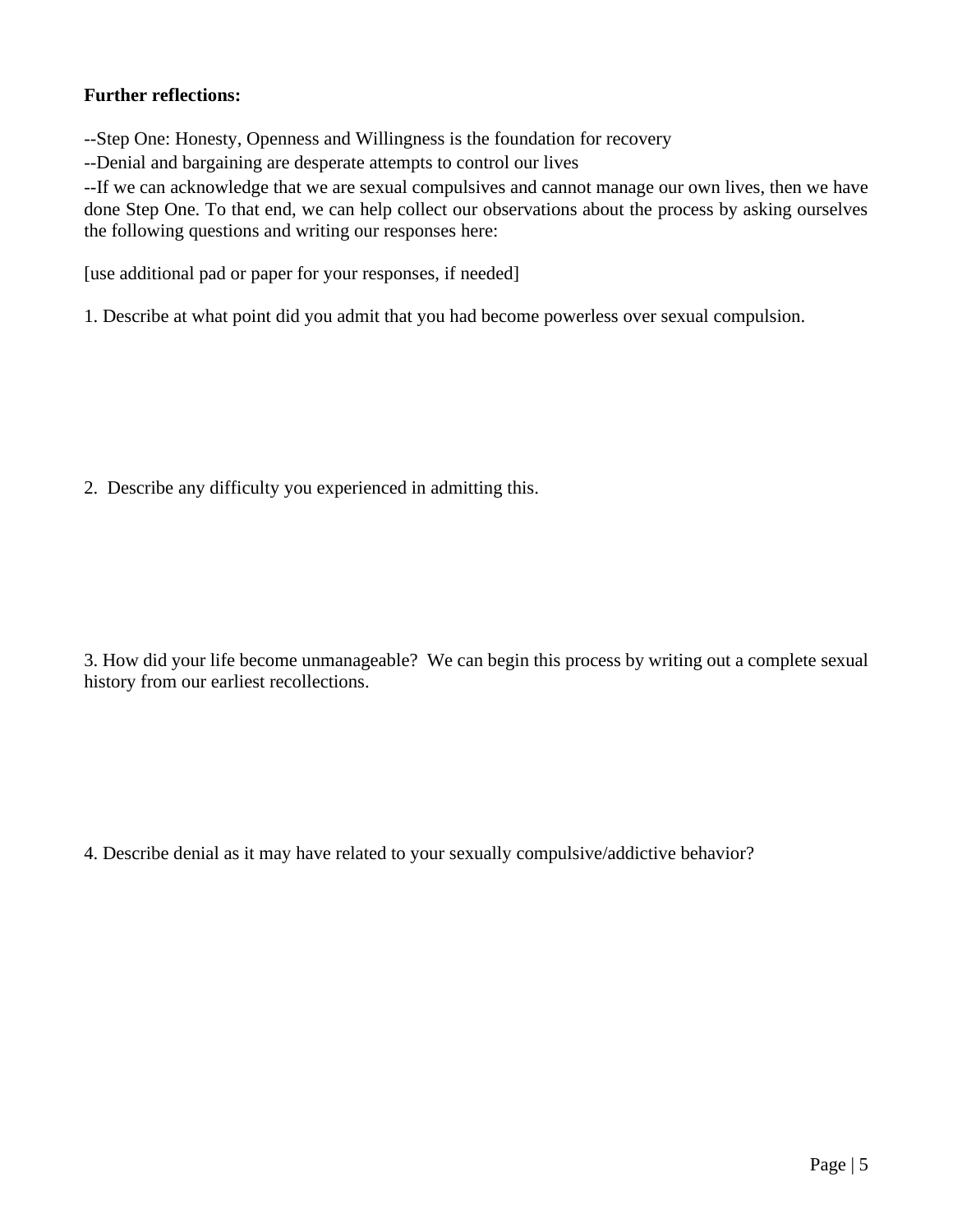5. List your unhealthy "acting out" behaviors over which you admit you are powerless.

6. Describe how you may have tried to control or stop unhealthy sexual behavior (acting out/acting in)? How successful were your efforts?

7. How has my disease affected me physically, mentally, spiritually, and emotionally?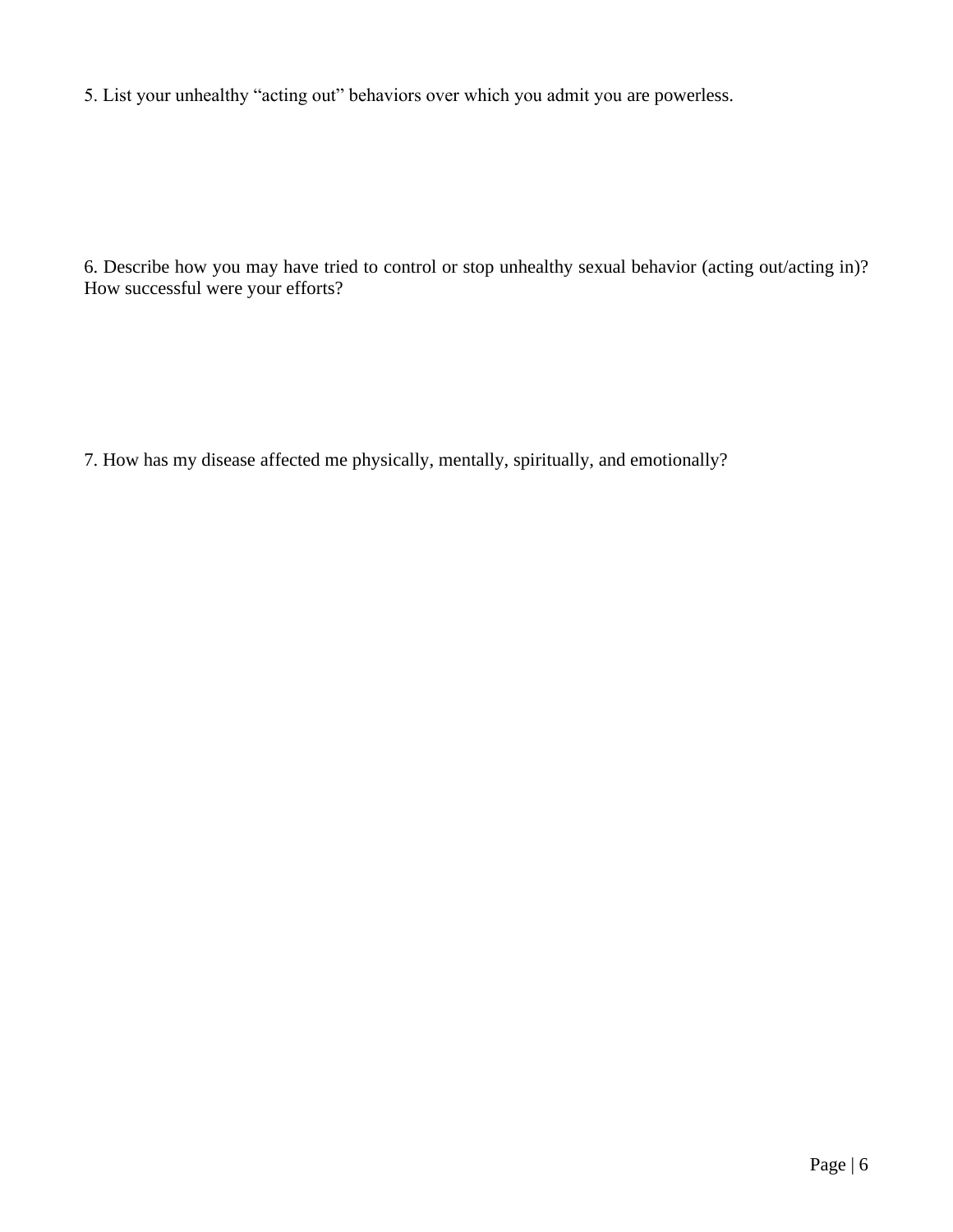## Step Two

### "Came to believe that a Power greater than ourselves could restore us to sanity."

With Step One, we began to learn about powerlessness and unmanageability and their ties to our acting out behaviors. But those behaviors did not have to control our lives. There is hope, and we find it in Step Two.

"A Power greater than ourselves" sounds like a veiled attempt to avoid saying the word God while meaning just that. We came to accept our powerlessness and unmanageability: now, we had to embrace the concept of God. Was this the God who let us suffer in active addiction, who failed us time and time again? The very God who judged us as unworthy of love? Fellow members told us that this was not a religious program, and yet here was God. The center of religion and all its piety.

But the term mentioned in this Step is a power greater than ourselves. For some, this might evoke an image of God. However, our newfound willingness helps us focus on the simple concept of a Higher Power. This Higher Power may equate to a "traditional" understanding of God, a newfound conception of God, or even the collective wisdom of the group. Some program members focus on finding a Higher Power that has a positive attitude toward sex and sexuality.

The most significant notion to grasp is that we are not that higher power. Self-will was useless in the face of our compulsion. Step One and our endless experiences taught us that. No, we need to go beyond ourselves. If we are to have any hope at all, we find a power stronger than self-will. Do we dare believe that such a Power exists? That we let this power be of our understanding, and not that of an unknowable God?

What is that Power supposed to do for us anyway? Restore us to sanity? That is a lot to believe. *I've accepted that I am powerless over my acting out. I can see some unmanageability in my life: but labeling me insane just won't fly! I don't need a straitjacket! I don't see imaginary people or hear voices in my head! How can insanity possibly describe me?*

One definition of insanity is "doing the same thing over and over again and expecting different results." This pattern sounded familiar. How many times did we expect that the next sexual experience would be the best of our lives? That the next pornographic image would fulfill all our desires? The next romantic entanglement, the next obsession, the next relationship? Our addiction always told us that what we really wanted was just around the corner. If we could endure the soul-crushing journey a little longer, the magic would happen.

Continuing to listen to our compulsive thoughts was insane. Hadn't we collected enough evidence to know that our addiction was lying to us? Yet despite all the evidence, we still wanted to act out. We forgot about the consequences. In our insanity, they did not matter. *I want what I want when I want it – even if it kills me.*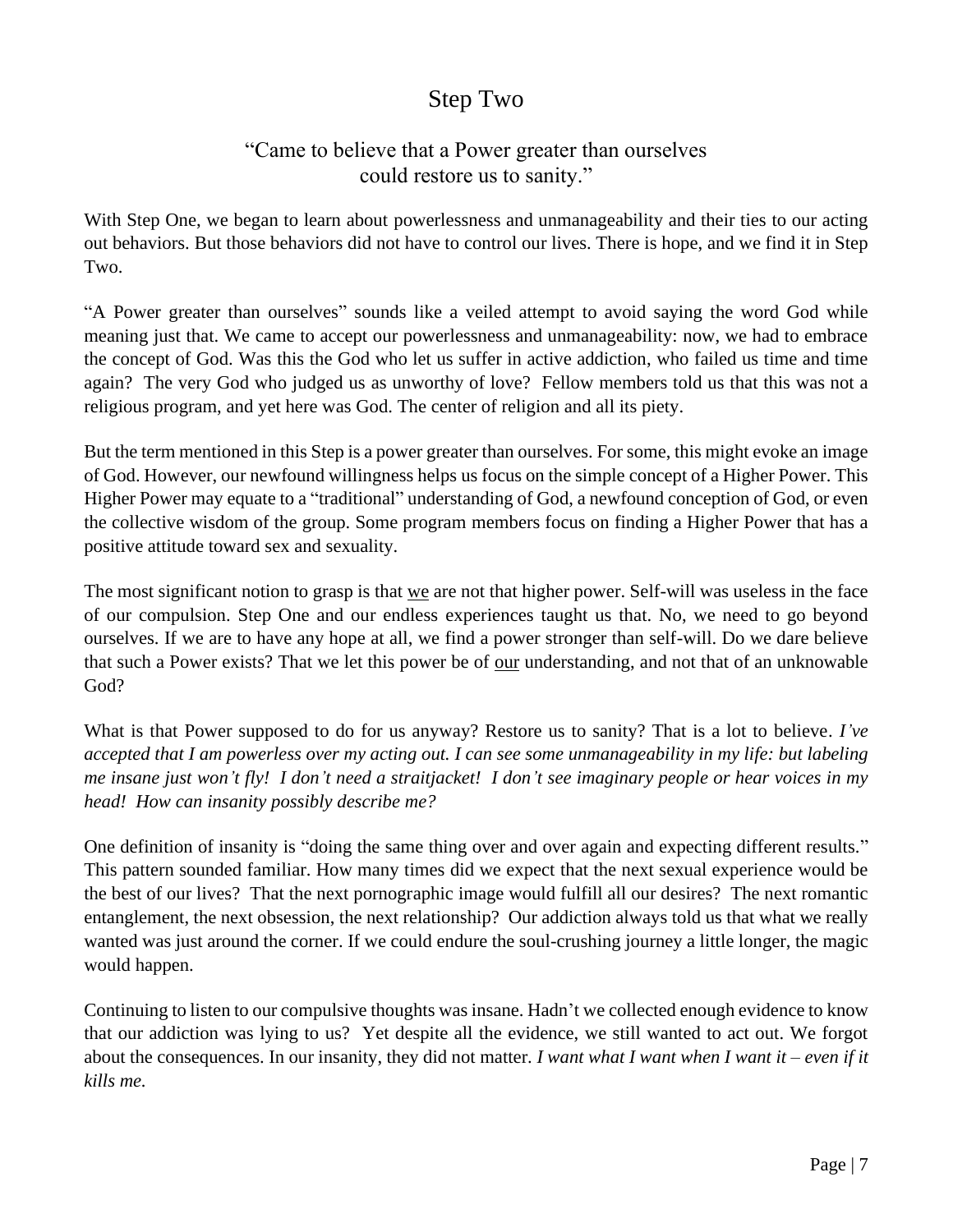Being restored to sanity means we do something different to get different results. We acknowledge our powerlessness, unmanageability, and insanity. We talk about our lives in meetings, on the phone, or with another sexual compulsive. Compulsion thrives in secrecy; we take action to break that cycle.

Shattering the wall of isolation takes time and effort. Admitting our powerlessness and unmanageability begins to open cracks in this wall that surrounds us. To help support this opening process, we find a way to connect to hope – a hope that our lives can be different.

"A power greater than ourselves" becomes the bridge out of isolation and into hope. Creating a practical understanding of a Higher Power can be useful. Some sponsors suggest writing down the qualities we want in a Higher Power: for example, friendly, compassionate, directive, strong, funny, forgiving, gentle. Describing the qualities we find most desirable in a Higher Power may help overcome the harsh attributes some of us previously associated with God, like judgmental, stern, authoritative, damning, or severe. We look for a Higher Power – someone or something – we can trust. Step Two leads us to build trust in a Power greater than ourselves.

With the seed of trust planted, we begin to believe our lives can be different. As we continue to work Step Two, our faith in a Higher Power grows. We start to see that we might be able to let go of the need to control our addiction. That will be an act of courage. We will find that courage in Step Three.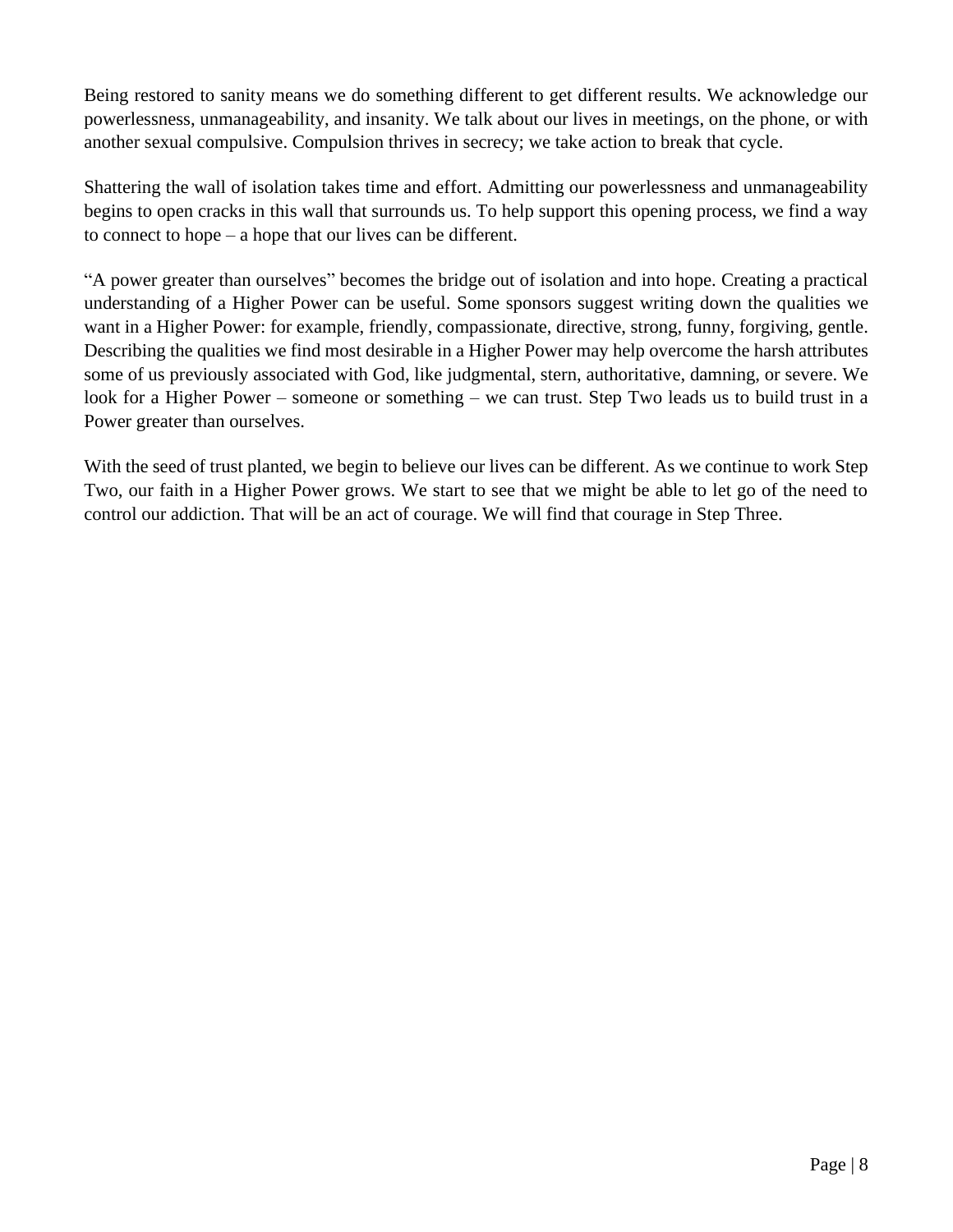#### **Further reflections:**

Step Two: Believing is the cornerstone

--If we come to believe that no human power can relieve our sexual compulsion and that God (Higher Power) can and will, then we have done Step Two.

--Why do we keep coming to meetings? Do we think we can find something here to help us? Can we believe this?

-- If so, we have come to believe that a power greater than ourselves can restore us to sanity.

1. What does the concept of a "Power greater than ourselves" mean to you?

2. Describe any unpleasant feelings or experiences you may recall from religious traditions associated with your family of origin. How have these feelings/experiences affected your acceptance of a higher power?

3. What qualities do you experience or wish for in a Higher Power? Describe how you would be able to trust a Higher Power that has such qualities?

4. How has your concept of a Higher Power changed since you have begun your recovery from sexual compulsion?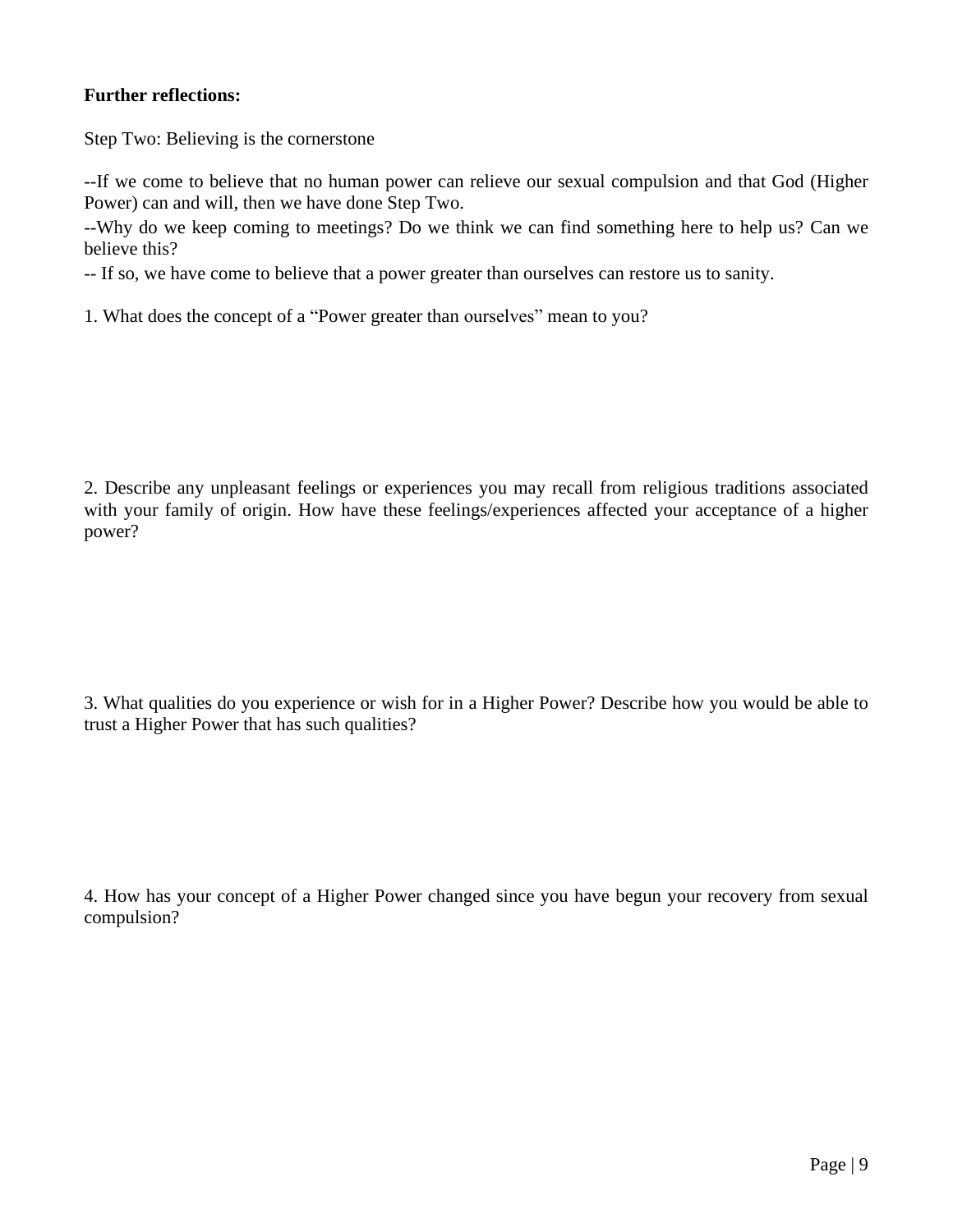5. How did you first react when you heard the phrase "restore us to sanity?"

6. How has your definition of insanity affected your sexually compulsive behaviors in the past or the present?

7. Recall the phrase H.O.W. (Honesty, Openness and Willingness) from the First Step. Describe ways in which these practices may help the process of "restore to sanity."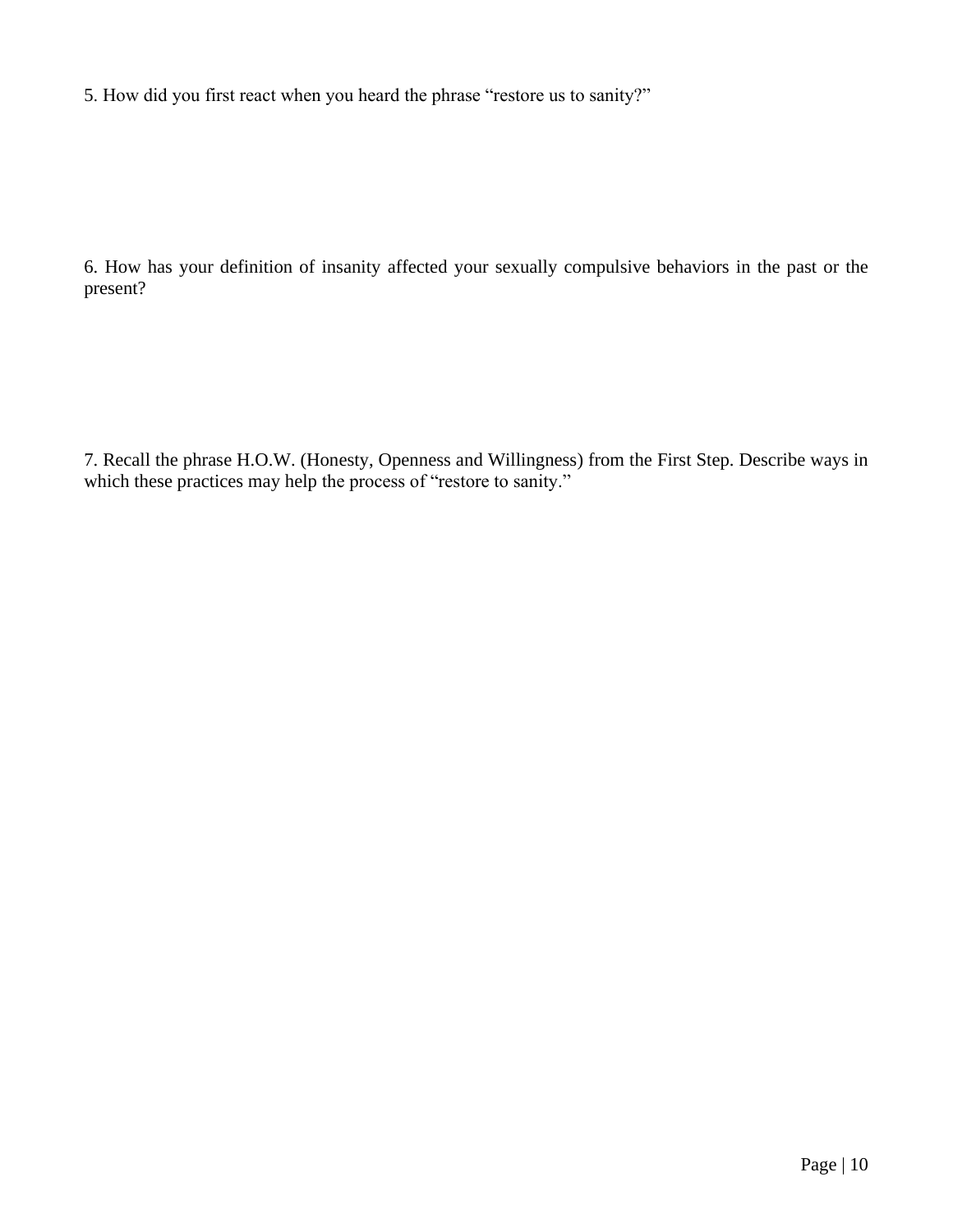## Step Three

## "Made a decision to turn our will and our lives over to the care of God *as we understood God*."

We looked at our powerlessness and the unmanageability in our lives in Step One. We started to form a concept of a "Power greater than ourselves" in Step Two. All that Step Three asks us to do is to make a decision. A decision to start trusting the Higher Power we came to understand in Step Two.

We take some actions in working Step Three that seem odd or counterintuitive. It was hard to believe anyone in their right mind would do these things. It is easy to lose trust and not to believe what we were being told. Step Three asks us to do something that we never imagined doing. But we looked to others in our meetings and listened to them describe the things they did to maintain their sobriety. They spoke about making phone calls, doing Step work, going to more meetings, and doing service work, and they seemed to be in a better space. We see that others have taken the actions we fear, and they survive and even thrive. Their testimony provides evidence that trusting in a Higher Power works.

And so we begin, sometimes slowly, to build trust. Many of us find it in witnessing consistency in other program members. We see the same people showing up at meetings. Members are showing up to do service work to keep the doors open; members are expressing concern for others, doing the same readings. We hear the consistency in the shares. This consistency leads us to start trusting that these people will do what they say. That is a big leap for us since many of us grew up in households where people said one thing and did another, laughing one minute and yelling at us the next. There was no consistency, therefore, little trust.

We build trust over time. Consistency allows us to predict what others are likely to do. While we recognize that no one is entirely consistent in their actions and mood, eventually, we gravitate toward those who are most dependable.

The concept of a caring God is an essential part of the Third Step. For many of us, control mistakenly replaces the word "care" in our minds when we read this Step. Growing up, "care" might have been said, but the actions spoke "control." In SCA, we mean care. No one likes being under the thumb of someone else*'*s control. The relationship with a Power greater than ourselves is a partnership based on being cared for throughout our lives.

At first, the phrase "turn our will and our lives over" can create images of giving up everything we hold dear. Some of us have found it helpful to think of this in simple terms. As we gain trust and actively surrender control, we turn our thoughts and actions over to the care of the God of our understanding. These actions help build our faith by trusting our Higher Power to take care of us. Our fears do not vanish – we simply develop a faith slightly deeper than our fears.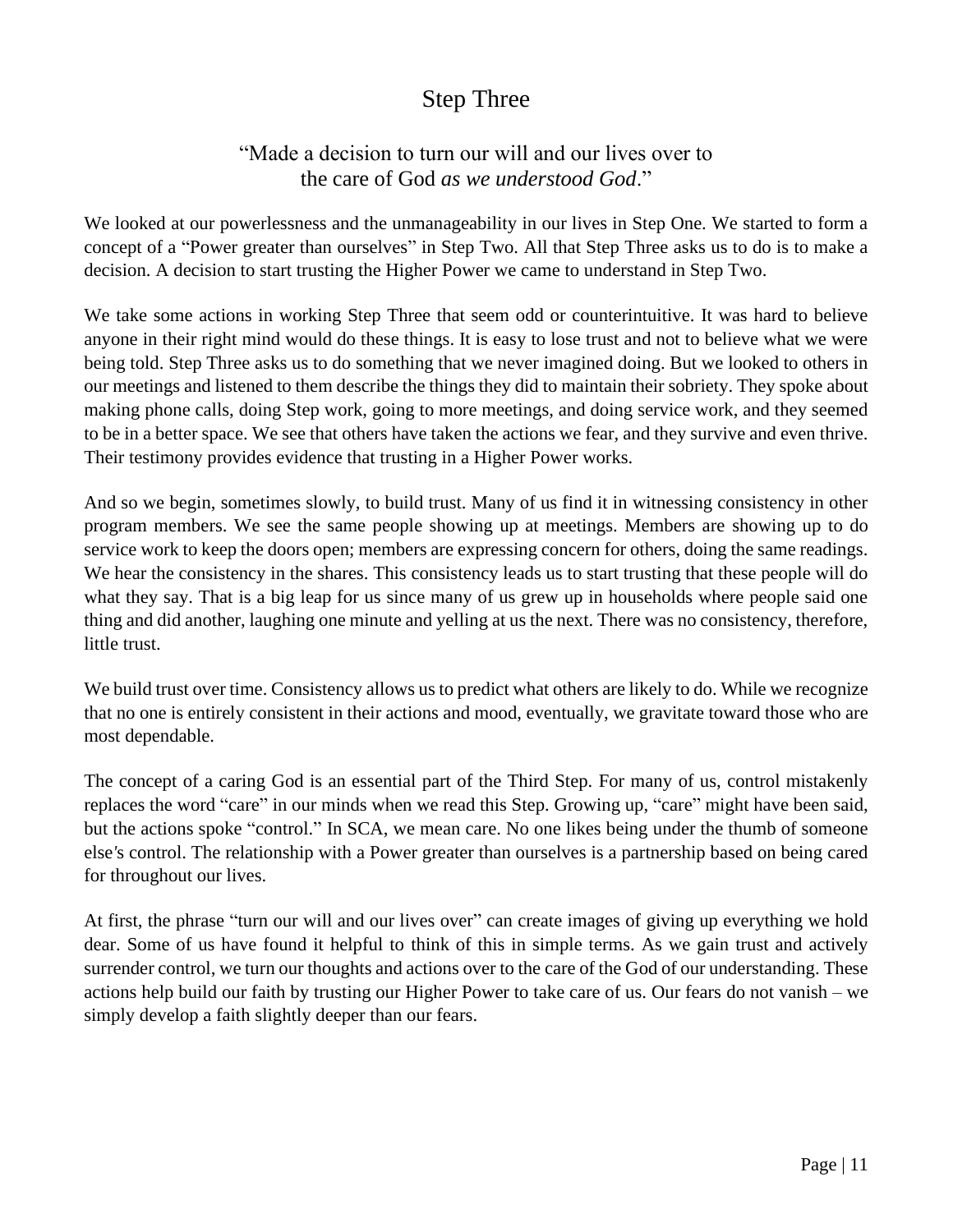Can we believe that we will be taken care of if we live our lives differently? If we let go and trust that the world is an abundant place, will our needs be met? We find that we do not need to take action based on the fear of scarcity. Our world is full of abundance for everyone.

Once we build up some trust that the God of our understanding cares for us, we start taking actions to change our lives. We go to more meetings, make phone calls to people we do not know, share our stories more openly, and do service work to help meetings thrive. These are all actions that may have once felt like "punishment" or "chores" that our sponsors told us to do. After some time in Twelve Step recovery, the benefits of taking these actions become apparent. We start to feel more comfortable with ourselves and others. The process of recovery opens us up to be stronger advocates for ourselves and gives us compassion for others. That sense of being alone in the world, of being unlovable, starts to fade.

We know we are making progress when honesty feels like the best response, rather than yet another lie. Our interactions with people rely on openness instead of shutting down. We respond with a willingness to say yes to the program.

Grounded by the first three Steps, we are ready to go out on a limb. We are willing to begin an honest self-examination and decide to start working on our Fourth Step.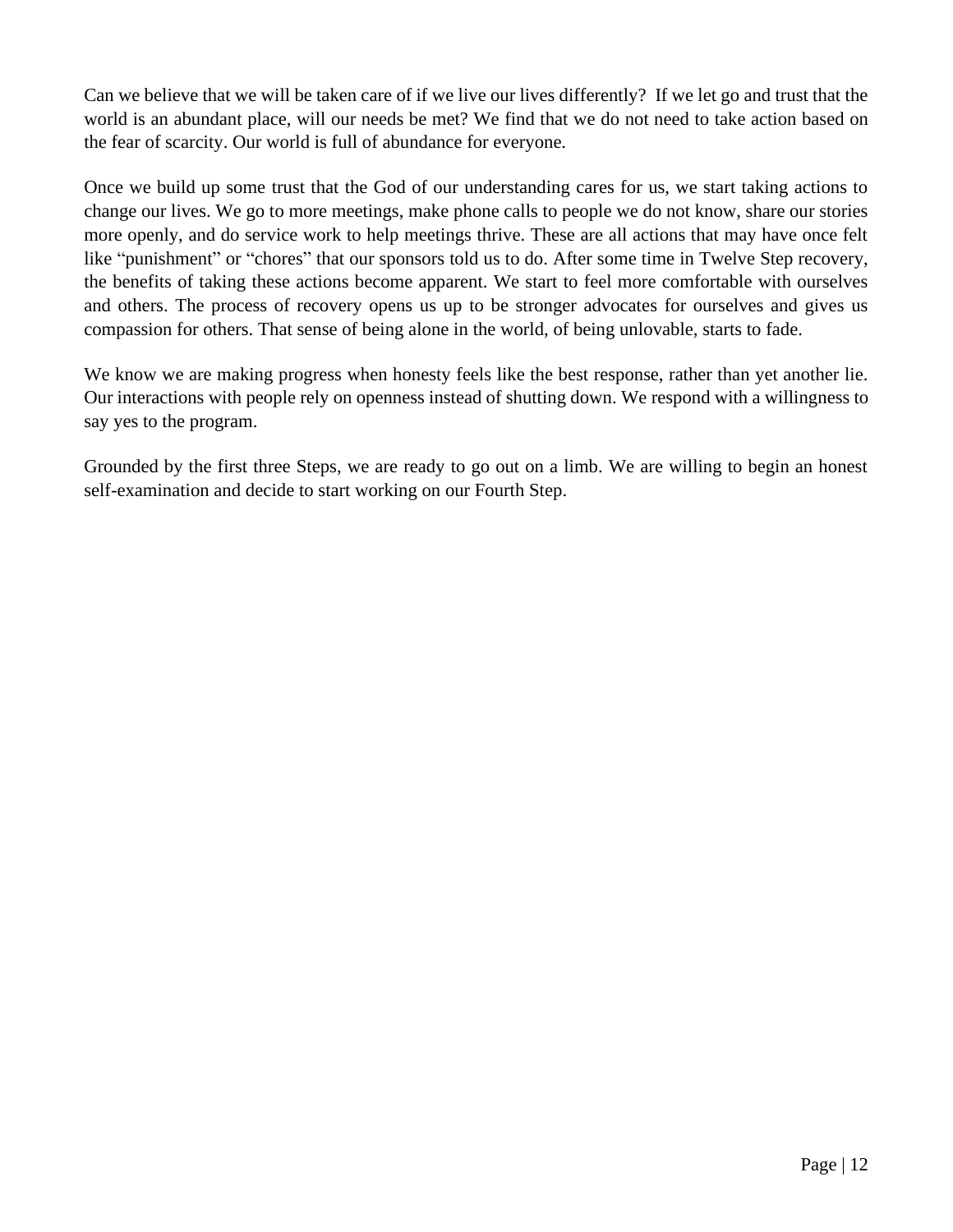#### **Further reflections:**

--Harming ourselves and others, holding resentments, fears, and showing remorse doesn't make us feel good. The only we can do something about this is to ask for God's (HP's) help.

--All human beings have self-will and tend to create conflict for themselves and others. Sexual compulsion is self-will run riot.

--Quit playing God (HP). It hasn't and doesn't work. If we want peace of mind, serenity, and happiness in the future, we cannot "force" ourselves to be better. Only God (HP) can overcome self-will. Let God (HP) do that job by giving us some direction and care.

- --Step One: Willingness is the foundation
- --Step Two: Believing is the cornerstone
- --Step Three builds the doorway that lets us pass through to freedom.
- --Step One: I can't
- --Step Two: "they" can
- --Step Three: Let them.

Alternate Step Three prayer:

"Higher Power, let me learn to trust. Take my will and my life, guide me in my recovery, show me how to live."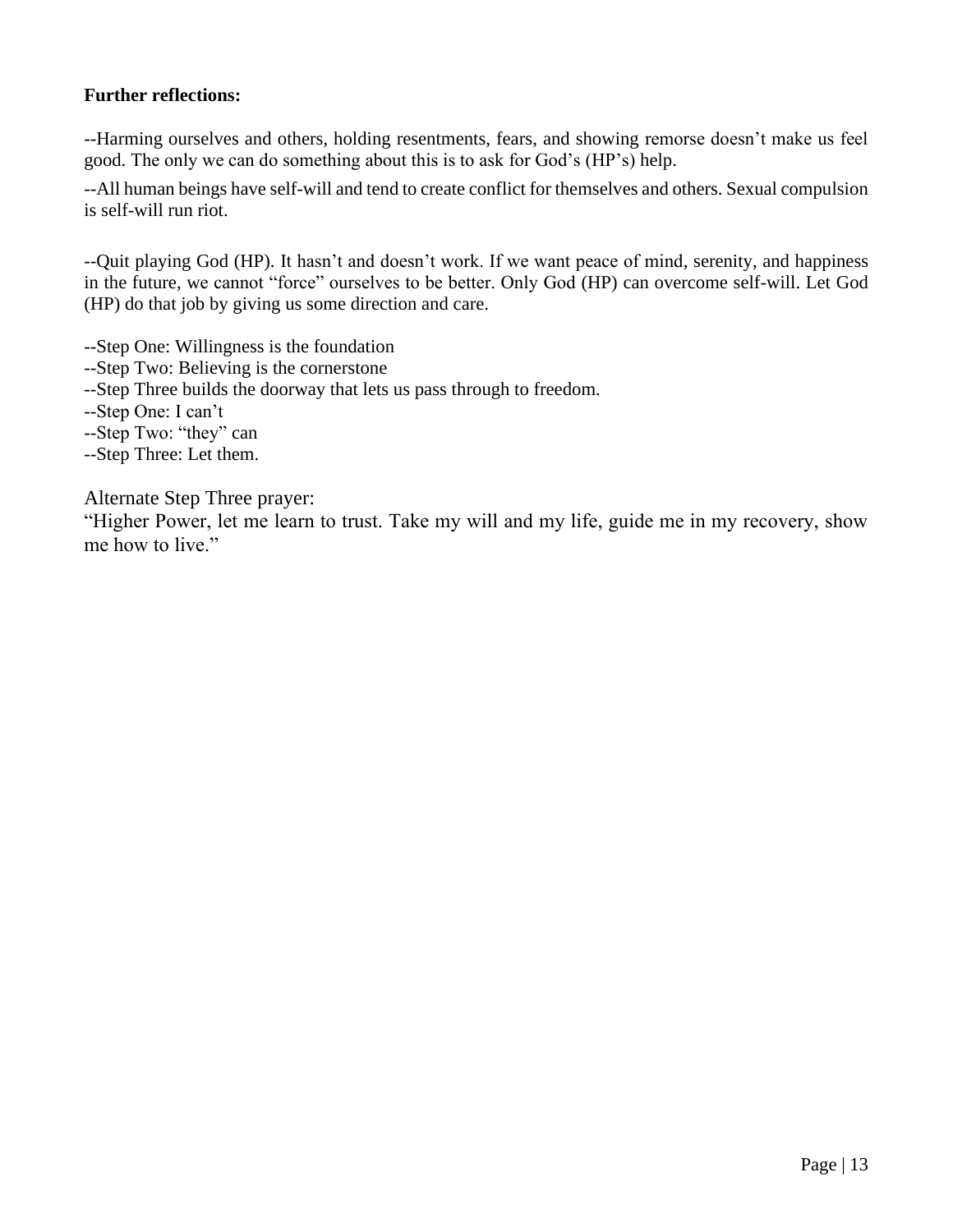#### **Questions for self-examination**

1. Now that you have accepted the concept of a Higher Power, describe how you feel about placing your trust in that Higher Power?

2. Describe how your experience of observing others in recovery gives you the hope and strength to place your trust in a Higher Power.

3. What does the phrase "turn our will and our lives over" mean to you?

4. Does "letting go" feel threatening to your way of living? How do you react to the concept of "letting go?"

5. What does "surrender your will to the Care of God (HP)" mean to you?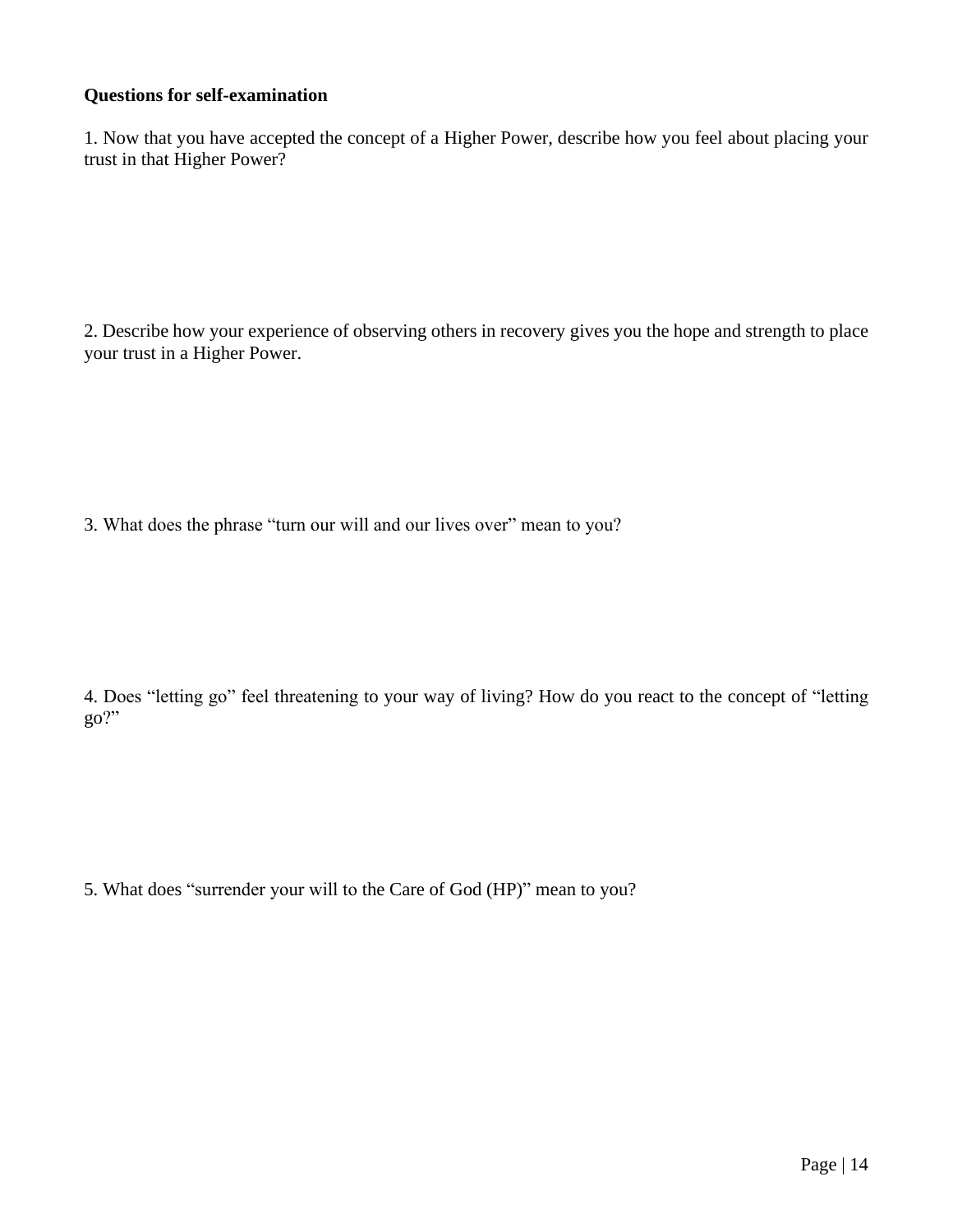6. How did exercising "control" work in dealing with your sexual compulsion?

7. Being open to change gives us a choice to live differently. How ready are you to believe that "you will be taken care of" with this new way of living?

8. Describe how the concept of trust in your Higher Power could allow you to take actions that may lead to change?

9. As you turn your will over to the care of God (HP) as you understand God (HP), what are your hopes for change?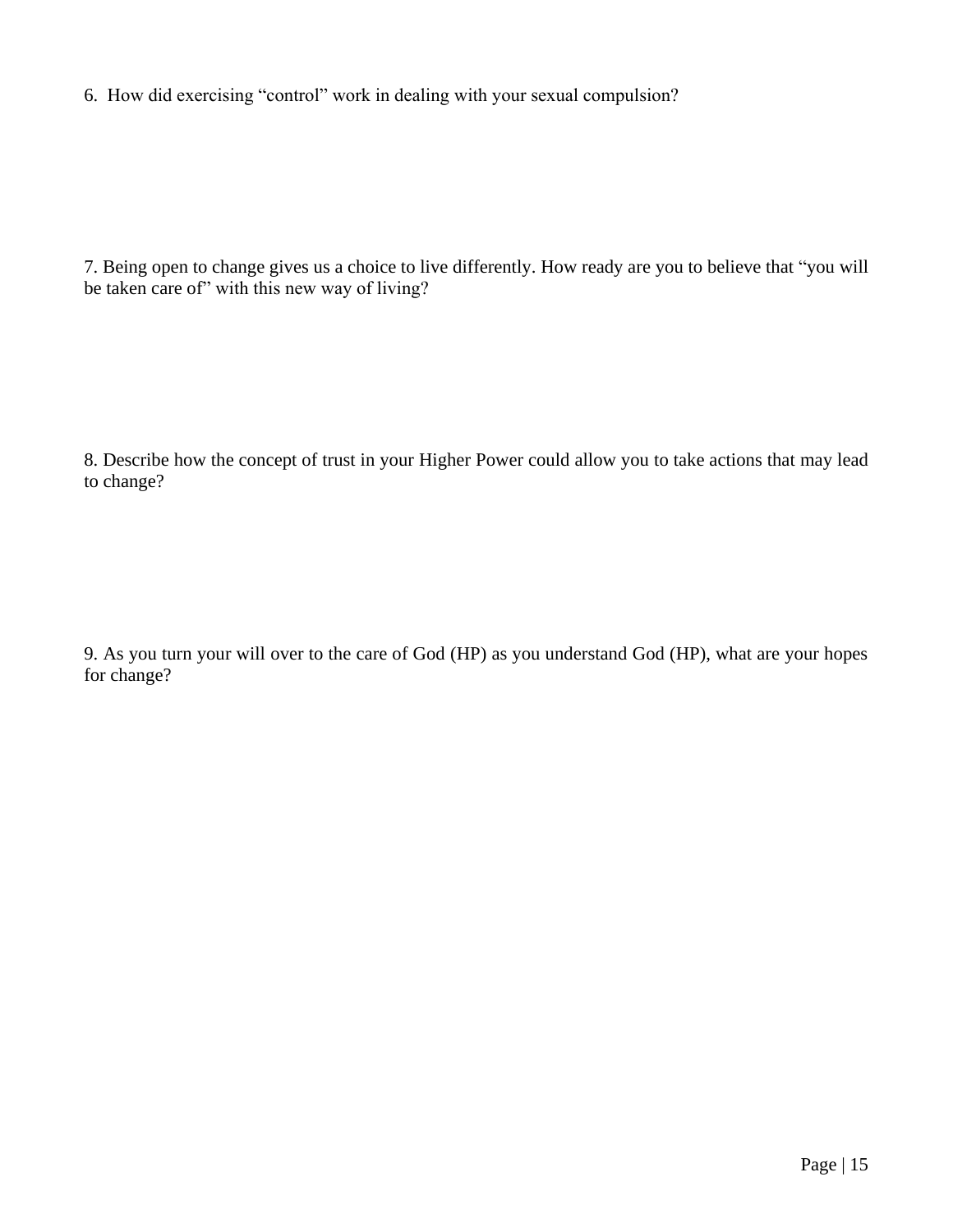## Step Four

## *"*Made a searching and fearless moral inventory of ourselves."

Working the first three Steps took courage, acceptance, and willingness. We had the energy to move forward into our new lives of recovery. However, in our honest sharing and reflections, it quickly becomes apparent to us that there is past wreckage blocking us from moving forward. There are damaged relationships, self-sabotaged careers, significant debts, and a bundle of resentments, hurts, and regrets of every variety. Any of these can block us from making progress inside and out. If we are to become happy, joyous, and free, we deal with this baggage. We don't want to return to our acting out behaviors. We set out to do a searching and fearless moral inventory.

When we hear the words "moral inventory," it can stir flashbacks of negative experiences or religious dogmas from the past. The "moral inventory" referred to in Step Four is about facing the truth – helping to clean out the cycle of shame that fuels our obsessive thinking and compulsive behavior. It is not about becoming "pure" or being worthy of a deity's praise. The SCA program asks us to do this because experience has shown that the spiritual principle of cleaning house will help us stay away from our sexually compulsive behaviors.

The culture we live in might discourage introspection; the idea of writing down all this personal information may seem risky, too hard, or just plain crazy. Procrastination leads many of us to do an "addict's waltz," where we work the first three Steps, then act out, repeating indefinitely: 1-2-3, 1-2-3, 1-  $2 - 3...$ 

How do we muster the courage and willingness to do a Fourth Step? There is no need to do any part of the SCA program of recovery alone. In Step Two, we learned to ask for help, and now we seek guidance, usually from a sponsor. Reaching out to other members of the fellowship who have completed a Fourth Step encourages us and bolsters our willingness. Meeting in a group with other members working the Fourth Step may also provide mutual support.

We do not expect to finish an entire inventory in one sitting. We work the Fourth Step at our own pace, but the idea is to keep working at it. We ask our Higher Power to support us with the strength and initiative to move forward.

One tried-and-true method of doing a Fourth Step comes from the book Alcoholics Anonymous. This method asks us to write out our Fourth Step using several columns. We start by focusing on resentments. In the first column, we write down each of our resentments. We list them all, leaving nothing out. Their "size" does not matter. If it comes to mind, it is meant to be written down. We may have resentments against ourselves, other people, an institution, a place, a disease, an act of nature, or a conception of God. These feelings are part of life, but writing them down is a crucial element of the Step. We may be surprised at how many we have been holding onto.

Once we complete the first column, we think through each resentment. In the second column, we write down why we have that resentment. The reasons will vary. However, as we go through each one, patterns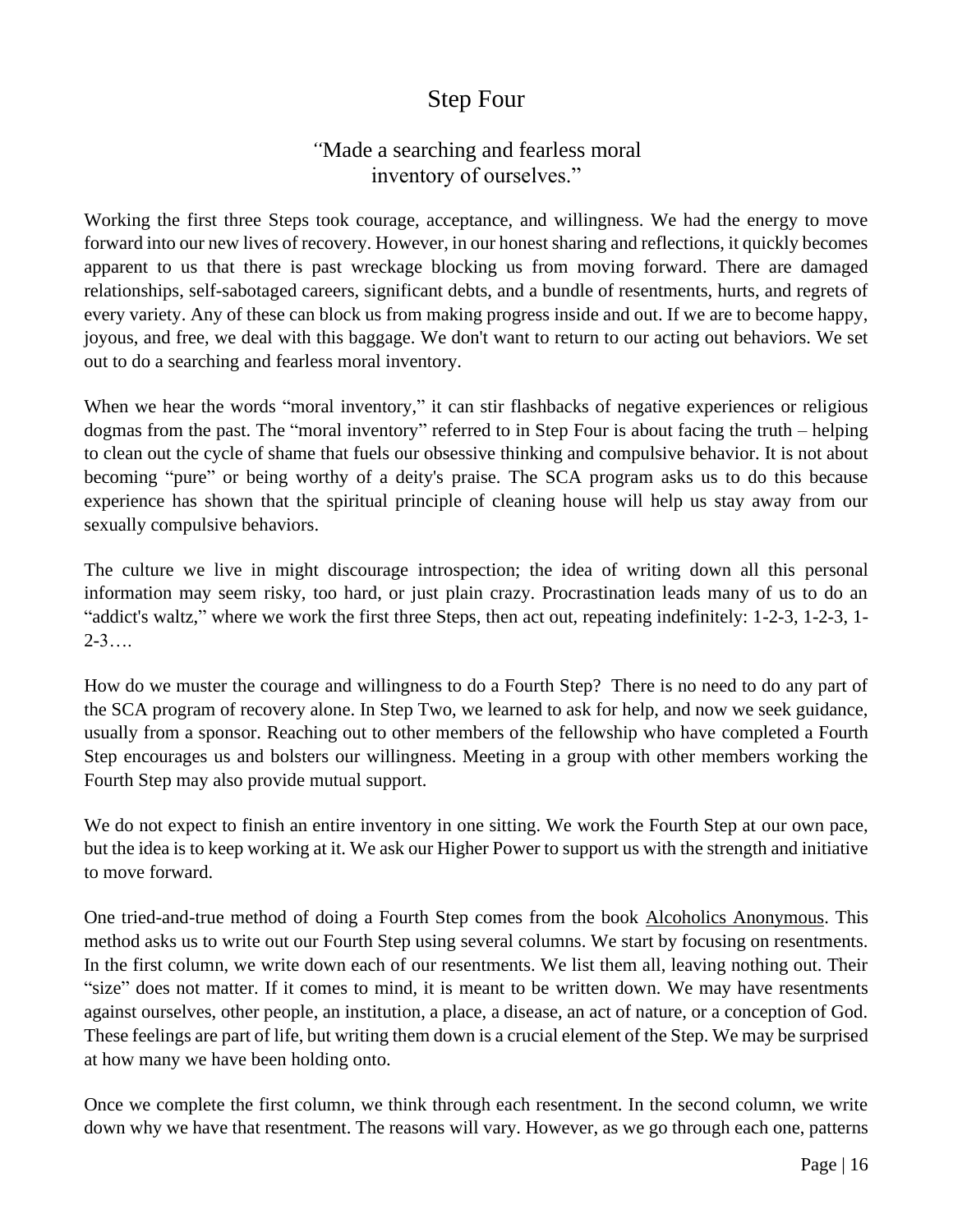may start to come into focus. These revelations can be very painful. Bringing emotions to the surface can send many of us back to acting out, so we stay in contact with our sponsor and other trusted members of SCA during this process.

We then fill in a third column, listing how the resentment affects us. What aspects of our lives are being hurt or threatened? Here are some possibilities:

- Our self-esteem
- · Our sense of pride
- · Our finances
- · Our ambitions
- Our relationships
- Our sexual relations
- · Our emotional security
- Our physical security

We write down all that apply.

It is easy to conclude that we are simply a victim of this insane world. *Everyone is out for themselves: they don't care who they hurt*. The spiritual program of SCA asks us at this point to stop. Take a deep breath. Shift our focus from being a victim. We start a fourth column, which challenges us to look at *our* part in the resentments. Were we selfish, dishonest, self-seeking, or frightened?

If we are rigorously honest with ourselves, we find that we had a role to play in most of these resentments, even if it was merely allowing ourselves to feel hurt. If our resentments arose from childhood trauma, our only role might have been to allow them to block us from moving forward with our lives as adults. This process does not ask us to take the blame for what occurred.

The process of acknowledging our part in these resentments is a hard pill to swallow. We have become comfortable holding onto them. They are close friends, and we can't imagine a life without them. We certainly struggle to recognize our part in them while completing the fourth column.

After we complete the inventory of our resentments, we begin to examine our fears. We write down a simple list of our fears, large and small. Once the list is complete, we return to each and write precisely why we have that fear and the purpose it serves. Maybe something occurred in our lives that cemented the fear in place. There may be some that have no basis in actual events, that seem to exist with no cause. Completing our inventory may reveal the basis for these fears.

The next part of a moral inventory is to look at our sexual behaviors. An accounting like this may seem like a big task for us sexual compulsives. We attempt to write down every person with whom we had sex. For those of us with long histories of anonymous sex, we may not remember every person's name, so perhaps we list them by a physical feature. In some cases, we group them, like "men in a certain park," "women from a particular app," "people we met at bars," or "men in that bathhouse." The essential point is to be thorough and rigorously honest with ourselves.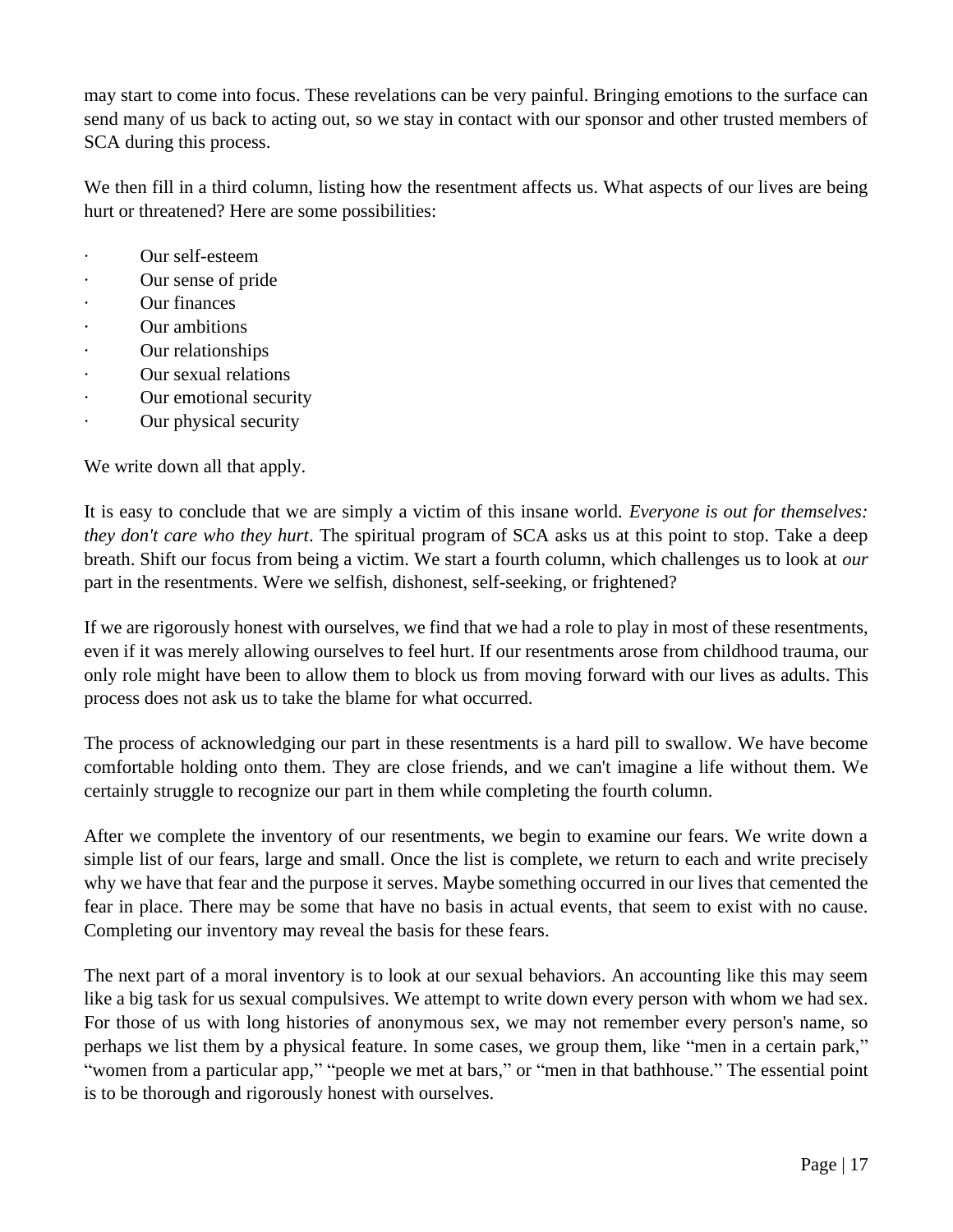Some sexual compulsives have a history with fantasy-based acting out, rather than physically acting out. In these cases, writing down the object of our fantasy can be helpful. We may have the name of a person we know. There are other cases where the person is simply an image in pornographic material. Whatever the case, we write down all that we can recall.

We now look at each incident and ask ourselves if it was selfish, dishonest, inconsiderate, or hurtful? In some cases, all will apply: in other cases, none will. Even as active sexual compulsives, sometimes our sex was not addictive. We still need to take responsibility for our actions and remember that honesty is key to any inventory.

Next, we ask ourselves this: did our sexual activity arouse jealousy? Suspicion? Bitterness? If so, what part did we play in it? We contemplate if there was a better way to approach the situation. Was there a healthy way to have engaged in the activity without bringing about harm to ourselves or others? Should we have engaged in the activity at all?

The sexual inventory ends the approach to a moral inventory we have been discussing. This can be a good time, as sexual compulsives, to stop and review our Sexual Recovery Plan. Many of us had only listed the things we *could not* do to stay sober. It can be a valuable exercise to start considering healthy sexual activities for ourselves. Just as every member defines their acting out behaviors, we also define our ideal sexuality. It is not uncommon that this ideal definition changes over time as we grow and change. Working with a sponsor may give us more insight and support throughout this process.

There are other methods of working the Fourth Step. We can look at other areas in our lives, areas where we were not powerless, but where we experienced unmanageability to one degree or another. This unmanageability could have involved money, alcohol, food, or any number of other potential pitfalls. The important aspect is to consider when we have been selfish, dishonest, inconsiderate, or hurtful in that area of our lives.

Focusing just on resentments, fears, and wrongs for some of us is not a complete picture of our "moral inventory." We also look at our strengths. An inventory, after all, involves taking stock: counting the stock, good and bad, assets and liabilities. Indeed, some of our actions resulted from being self-centered, but not all.

We find that our moral inventories are most effective when written out. The *act* of writing helps us to be honest and makes our Fourth Step searching and fearless. Many of us unduly worry that we might leave something out. Connecting with our Higher Power in these moments helps create the trust that everything necessary for us to consider will find its way into "this" inventory. When we stop thinking of this being "the inventory to end all inventories," we relax, knowing we can return to this Step when we have new revelations.

Our fellow sexual compulsives warn us not to dally at this point. We have unearthed a motherlode of shame, which can drive us to act out. We want to unload what we have dug up. We moved on to Step Five.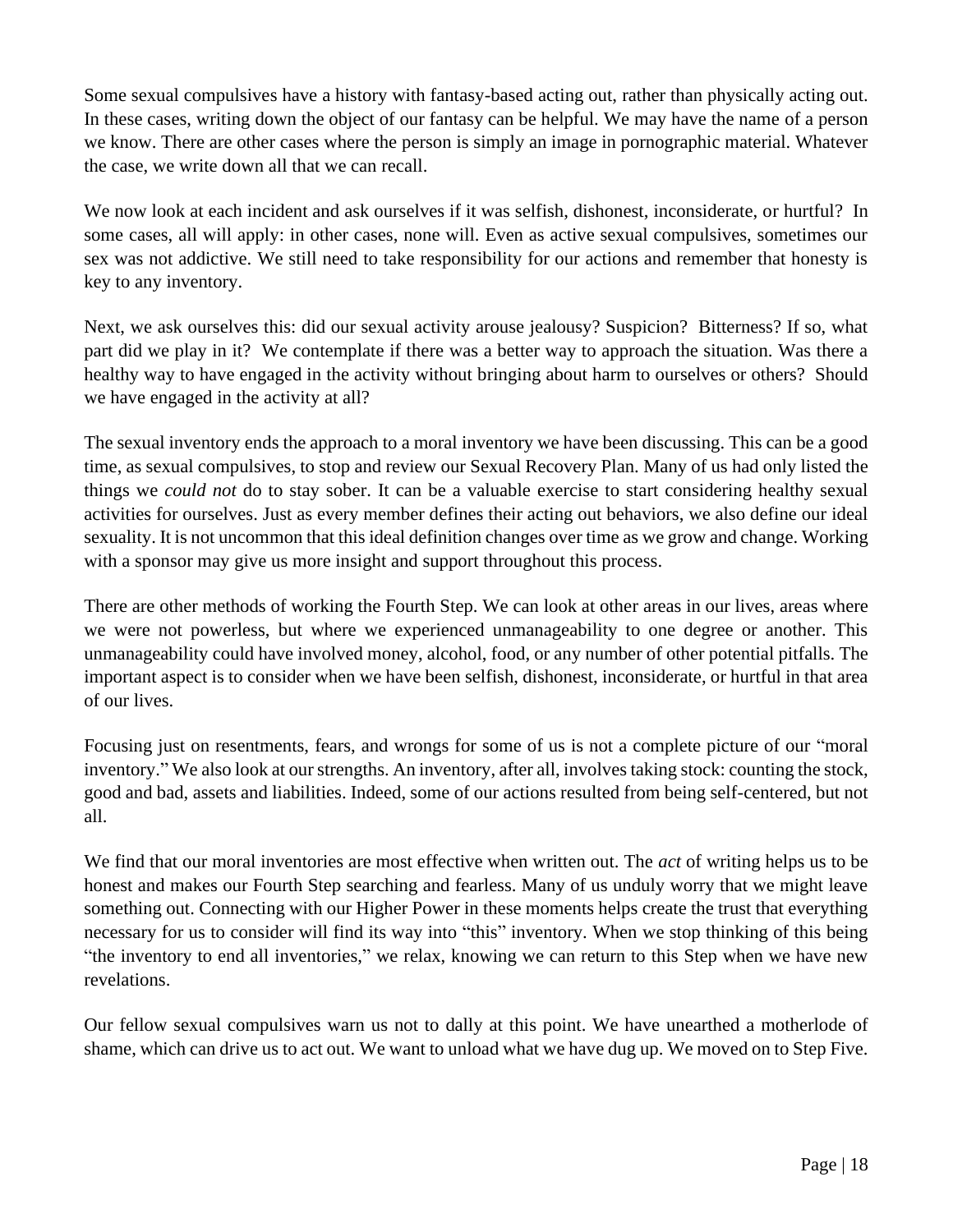#### **Further reflections**

--Completing Step Three puts us on the threshold of change. In Step Four, we start to "take stock" of the things that have held us back.

Some of us may hesitate to work the Fourth Step. We can remind ourselves that we don't need to do this alone, but with the support of our sponsor, our fellows, and our Higher Power.

The Step 4 Worksheet(s) - please see the Appendix.

Step Four helps us self-explore and identify past events, resentments, and traumas. As we search through our minds to identify everything that has affected us, it can be difficult to keep track of everything we may uncover. Step Four worksheets can help us organize the information that had only existed in our minds beforehand. They can give us a broad view of the significant events that affected our lives and compulsive behaviors. You will find these worksheets and their instructions in the Appendix.

#### **Questions for self-examination**

1. How difficult was it to accept the notion that the purpose of doing the  $4<sup>th</sup>$  Step is to face the truth, not become "pure"?

2. Describe the concerns or misgivings you may have felt when you began to do this Step?

3. How did you find the courage and willingness to do this step?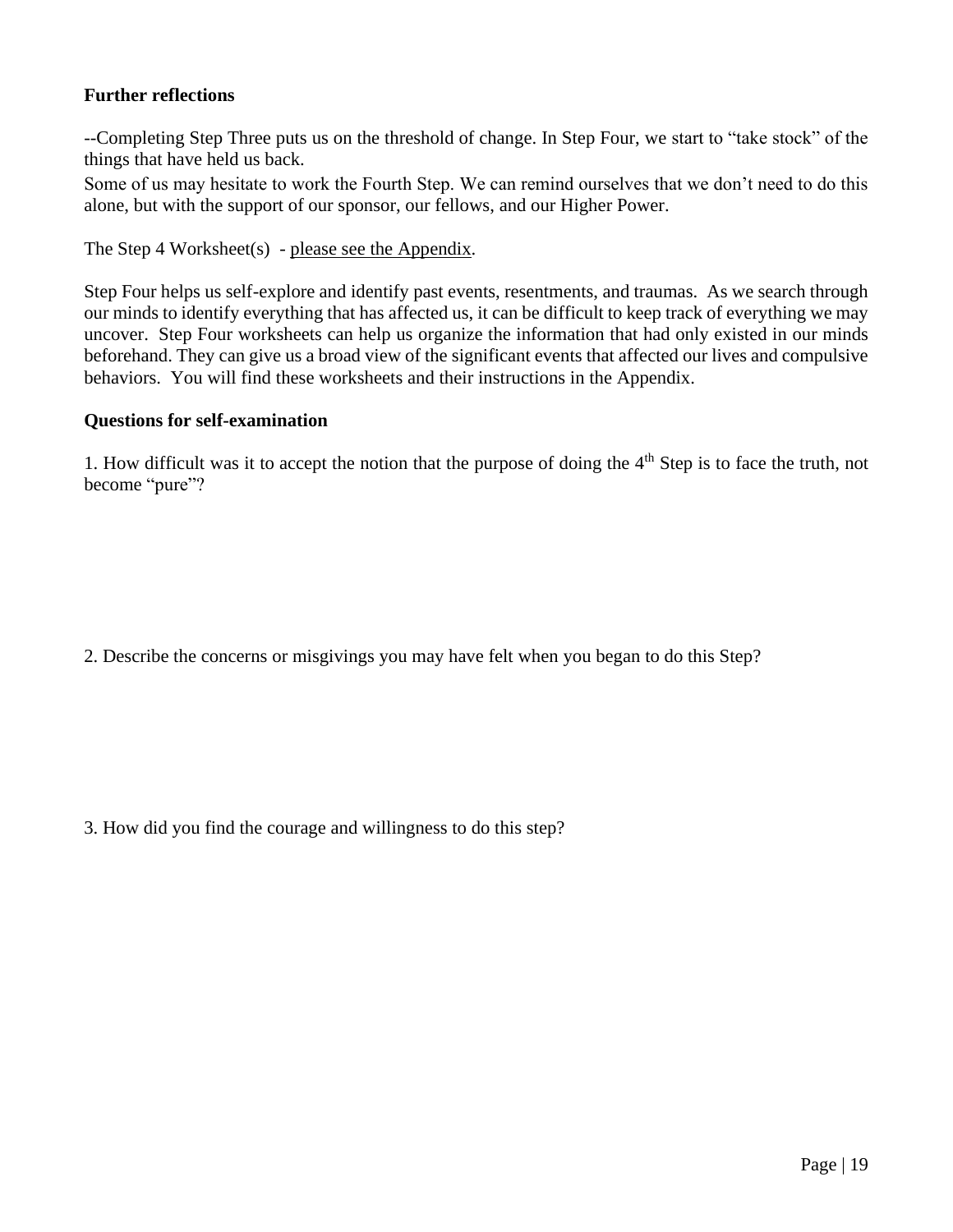4. If your list had many entries, how surprised were you at the number of people, institutions, places, diseases, acts of nature, concepts of God, etc., that you listed on that "First column" of the worksheets?

5. What patterns did you begin to find as you completed the "second column" of the worksheets? Did you discover a lot of repetition?

6. Describe how you may have sometimes thought of yourself as a victim before you began this step. Has that thought process changed at all?

7. How difficult was it to do the "fourth column"—your part in the resentments, fears, etc.?

8. How did you feel about listing those times when you had been selfish, dishonest, self-seeking, or frightened?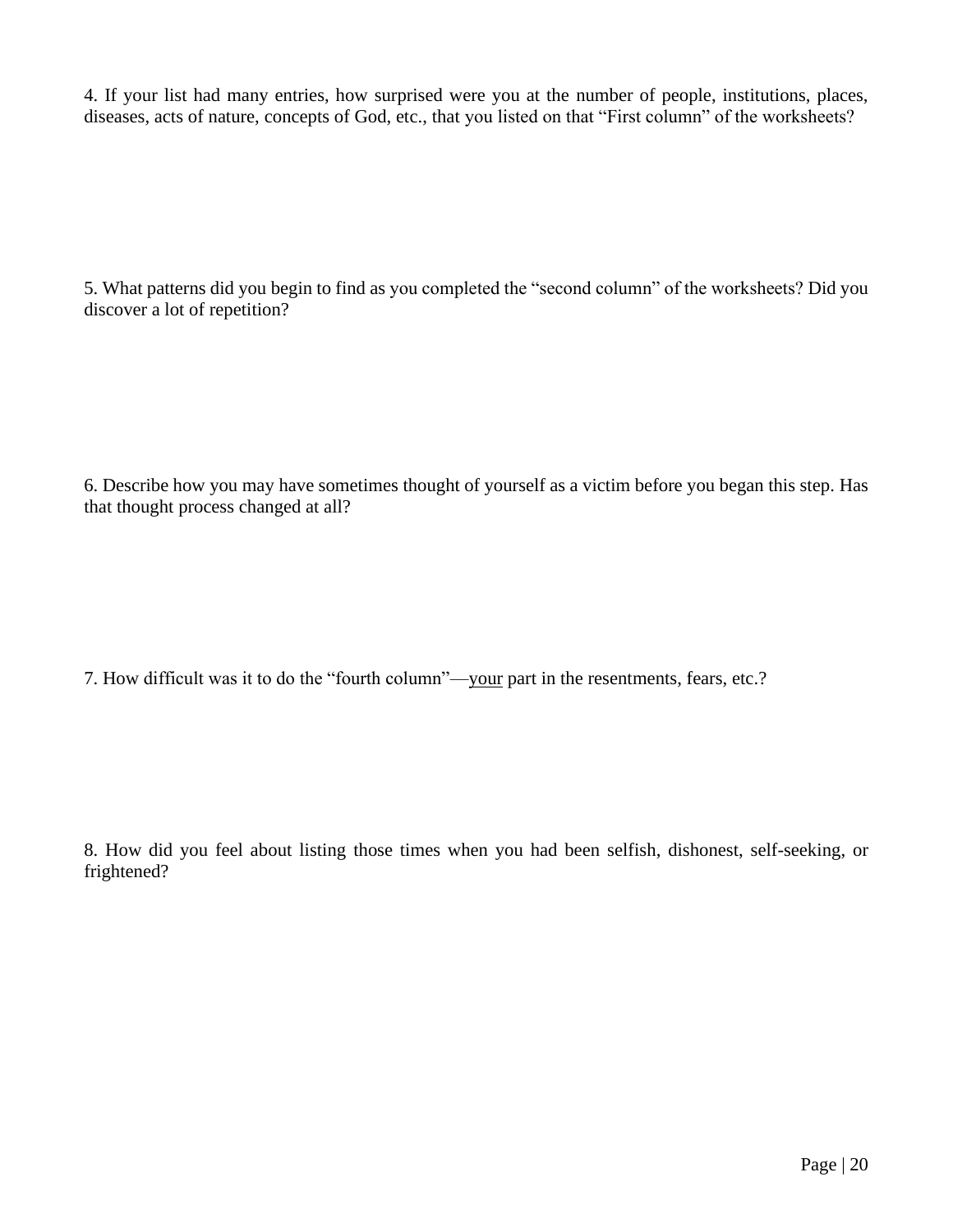9. As a child, did you experience trauma from adults? How did it contribute to your addictive/compulsive behaviors?

10. Describe how have these experiences may have blocked you from moving forward with your life as an adult?

11. Describe if you had a sense of "pride" or "being the victim" while holding such resentments. Did taking this inventory change your feelings about them?

12. After completing the five columns, how did your recollections or feelings about fears begin to change?

13. Taking sexual inventory may seem daunting, especially if we have had anonymous sexual experiences. Besides individuals, can you list the types of people you objectified through your acting out? For example, "men in a certain park," "women from a particular app," "people we met at bars."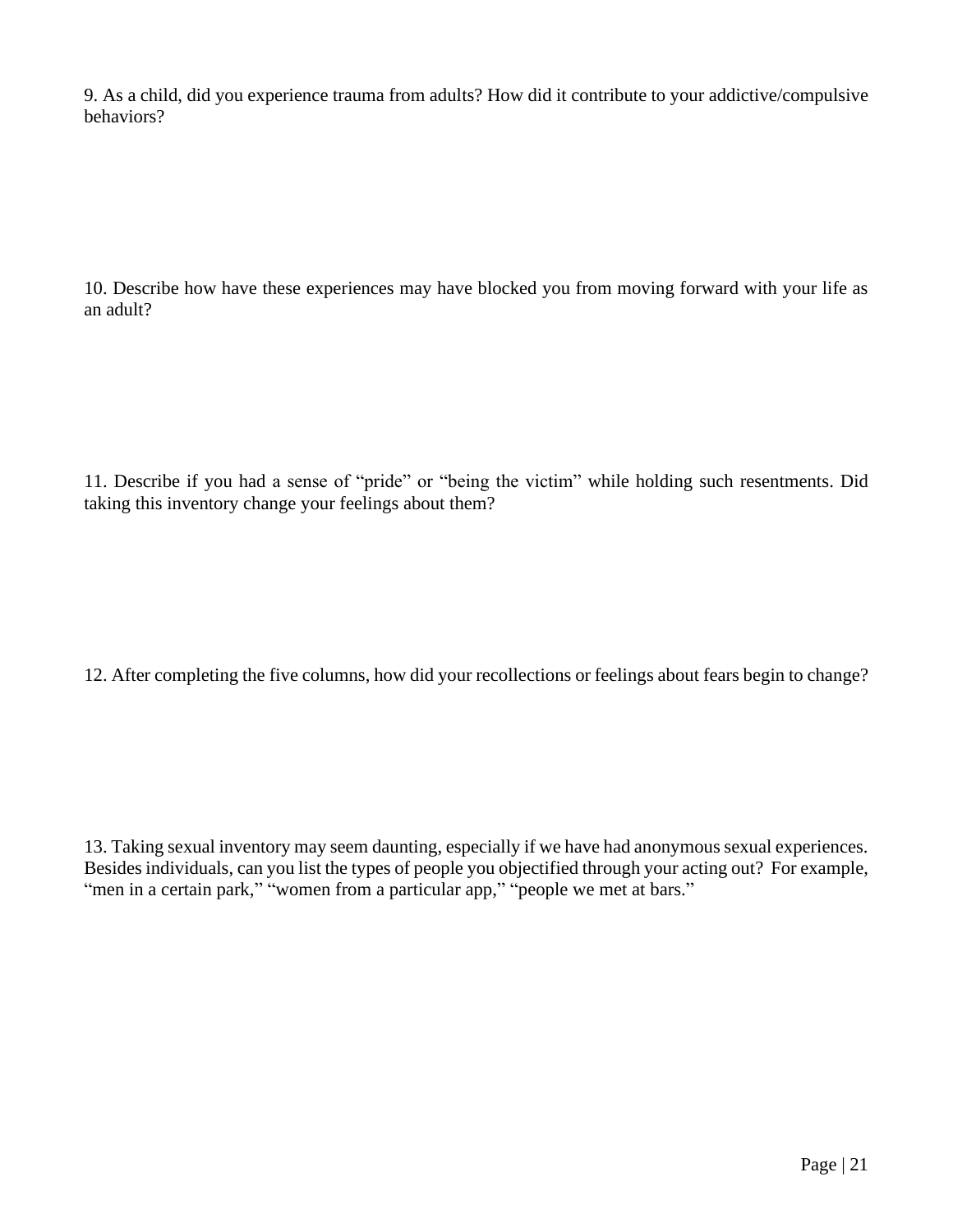14. Did you include fantasy-based compulsions, whether it involved an actual person or not?

15. Now that you have done this inventory, do you feel the need to adjust your list of bottom-line behaviors? If so, how?

16. Identify those positive things that are part of your life:

17. List some kindnesses you may have shown to other people; some accomplishments that have helped you and/or helped others.

18. What qualities do you like about yourself?

19. Now that you have completed this **"searching and fearless moral (truthful) inventory,"** are there any lingering feelings that might impede your readiness to move onto Step 5?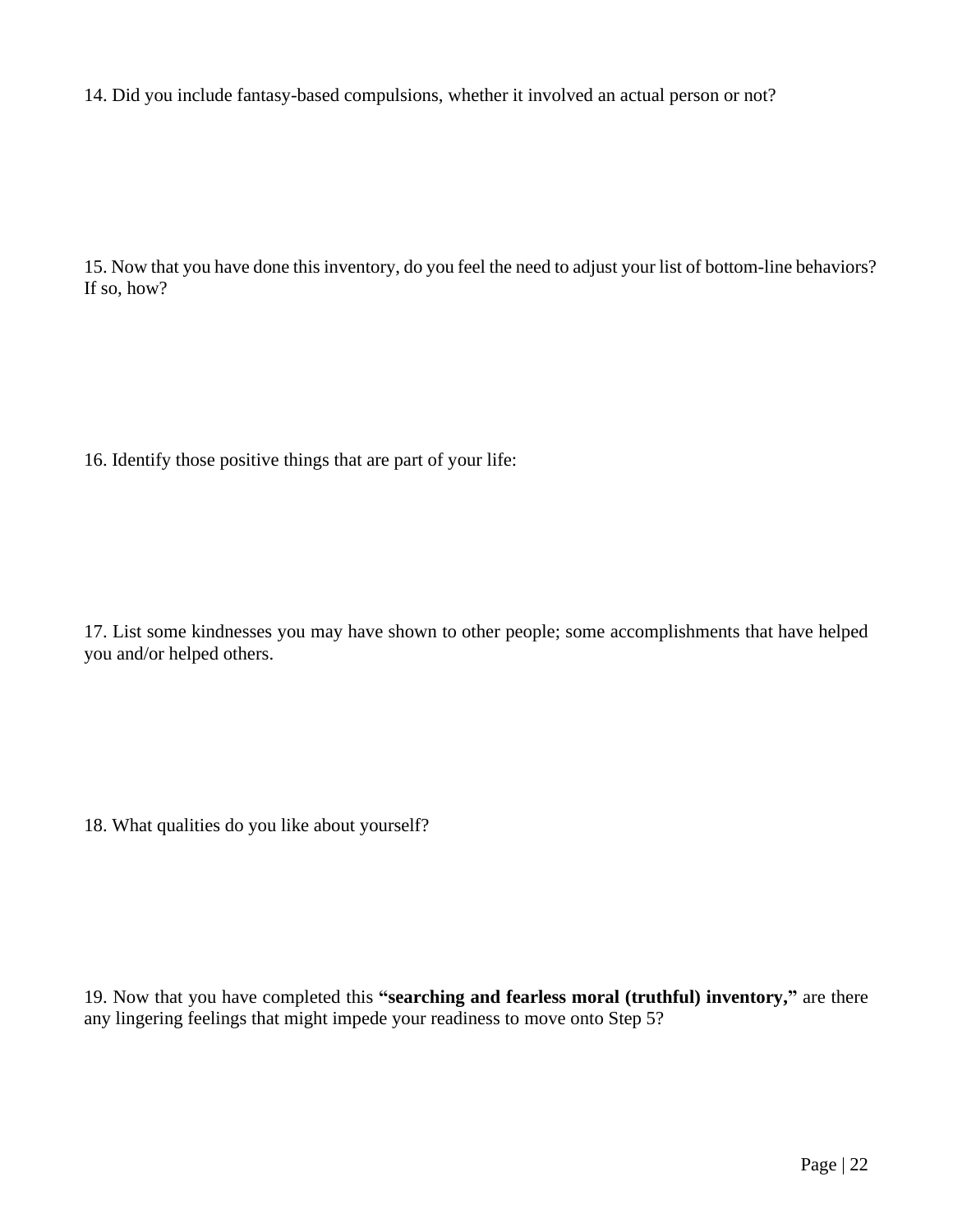## Step Five

## "Admitted to God, to ourselves, and to another human being the exact nature of our wrongs."

Many of us grew up in households that taught us never to show weakness. Weakness was exploited and used against us time after time. Are we now supposed to bare all only to have it thrown in our faces once more? Our inventories, after all, include things we swore we would take to our graves with us.

SCA is a spiritual program that asks us to take actions that might feel uncomfortable or seem counterintuitive. We are not undergoing this process to punish ourselves but to heal ourselves. Our goal is to integrate healthy sexuality and to become the people we have longed to become - living useful lives, happy, joyous, and free. The process of admitting our wrongs begins to unburden us from the wreckage of our past. Facing these patterns of behavior requires honesty, humility, courage, self-love, and compassion.

"The exact nature of our wrongs" are those patterns of behavior that became clear in our Fourth Step. They stem from the resentments, guilt, shame, and fears that fuel our sexual compulsion.

The God mentioned in this Step is the concept of a "Power greater than ourselves" from Step Two and the "God *as we understood God*" from Step Three. The spiritual program of SCA asks us to admit the exact nature of our wrongs to this understanding of God. Some may find a prayer practice from their religious background helpful. Others might find writing a letter to their Higher Power admitting the exact nature of their wrongs useful. If the collective experience, strength, and hope of the fellowship is our Higher Power, we can share honestly at meetings about the patterns of our behavior revealed in our Fourth Step.

Admitting to ourselves the exact nature of our wrongs can be done in a letter to ourselves. We also might read aloud our Fourth Step in front of a mirror, where we are face-to-face with ourselves. We do not undertake this step to make us feel bad about ourselves. When we honestly admit to ourselves the exact nature of our wrongs, we begin to develop humility, honesty, and integrity, so we can become the people we wish to be.

The idea of telling another human being the exact nature of our wrongs might arouse fear and shame and trigger us to act out. Those who have taken this Step reassure us that we will not face ridicule or rejection from the person who hears our Fifth Step. The solidity of our Third Step helps us trust the process, even if we fear its outcome. We don't need to take any part of our SCA journey alone.

We want to find someone with whom we feel safe to hear our deepest secrets. We find someone we can trust not to repeat what we say and who will not judge us. If our behavior was illegal, we might seek out someone with whom we can be entirely honest without fear of consequences. Usually, however, we choose our sponsor, who already knows much of our story and our motives.

We choose a place and a time where distractions and interruptions will be unlikely. The person hearing our Fifth Step can offer support and understanding, while also pointing out blind spots to our patterns of behavior, of which we might be unaware. This person can also share their own experience, strength, and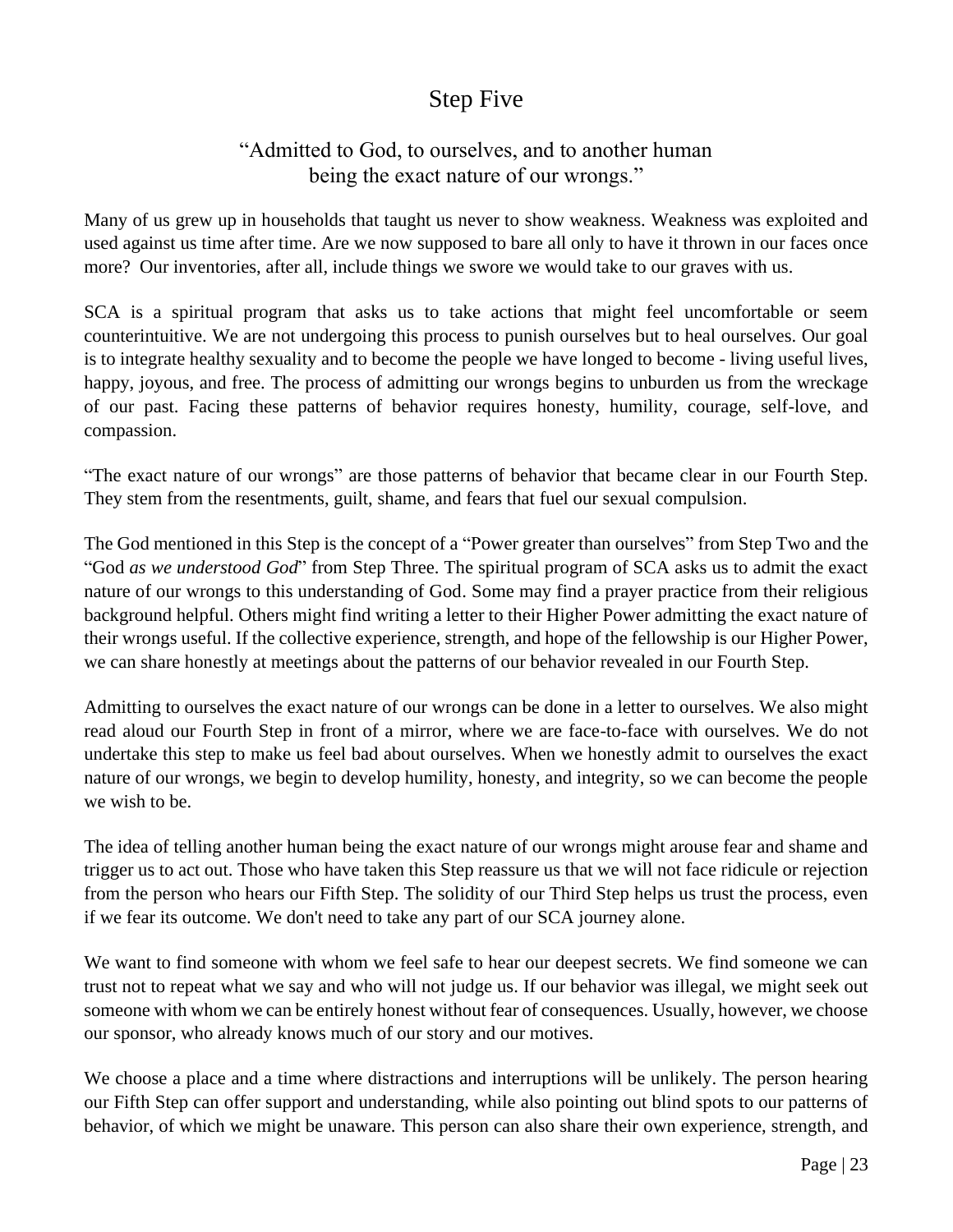hope. Sometimes taking our Fifth Step requires more than one session. Thoroughness counts more than speed.

When we complete our Fifth Step, we feel that a heavy burden has been lifted from our shoulders. It may be wise to decompress for a time or process whatever feelings arose. In any case, we feel gratitude for the opportunity our Higher Power gave us to delve into how our personalities led us to commit wrongs. We can now explore a different path.

The work of the Fourth and Fifth Steps eases the burdens of our resentments and fears. This process prepares us to focus on those traits which keep us from growing spiritually. We are ready to begin Step Six.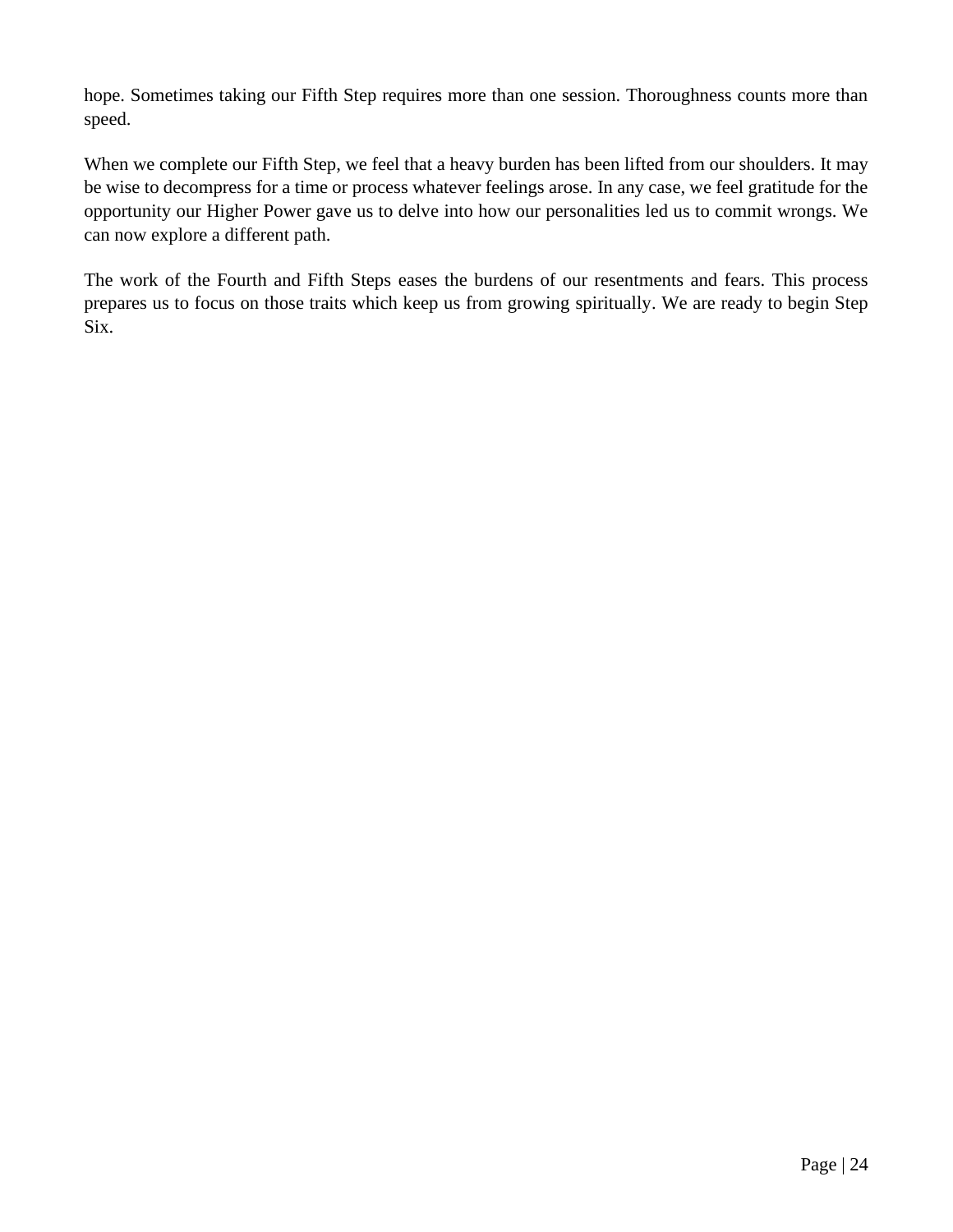#### **Further reflections**

--Taking action on our part to cast out these defects we discovered about ourselves in working Step Four. --Solitary self-appraisal is insufficient. We take our inventory to another human being and review the worksheet columns--left to right, all the way across.

--Sometimes, it is difficult for us to look at this list and see our character defects.

-- It may be easier to see defects of character in other people. That's why we admit these defects to God and to another human being. By doing so, we are also admitting them to ourselves.

--The other person can help me see the things I cannot see about myself.

#### **Questions for self-examination**

1. Now that you have taken an inventory, how do you think admitting the "exact nature of our wrongs" has lifted the burden you have carried from past wreckage?

2. How willing are you to show honesty, humility, courage, self-love, and compassion in thinking, talking, and writing about your past?

3. Having done the Fifth Step, how has the process helped you?

4. Are you ready to become entirely willing to have God (HP) remove your wrongs (character defects, shortcomings)?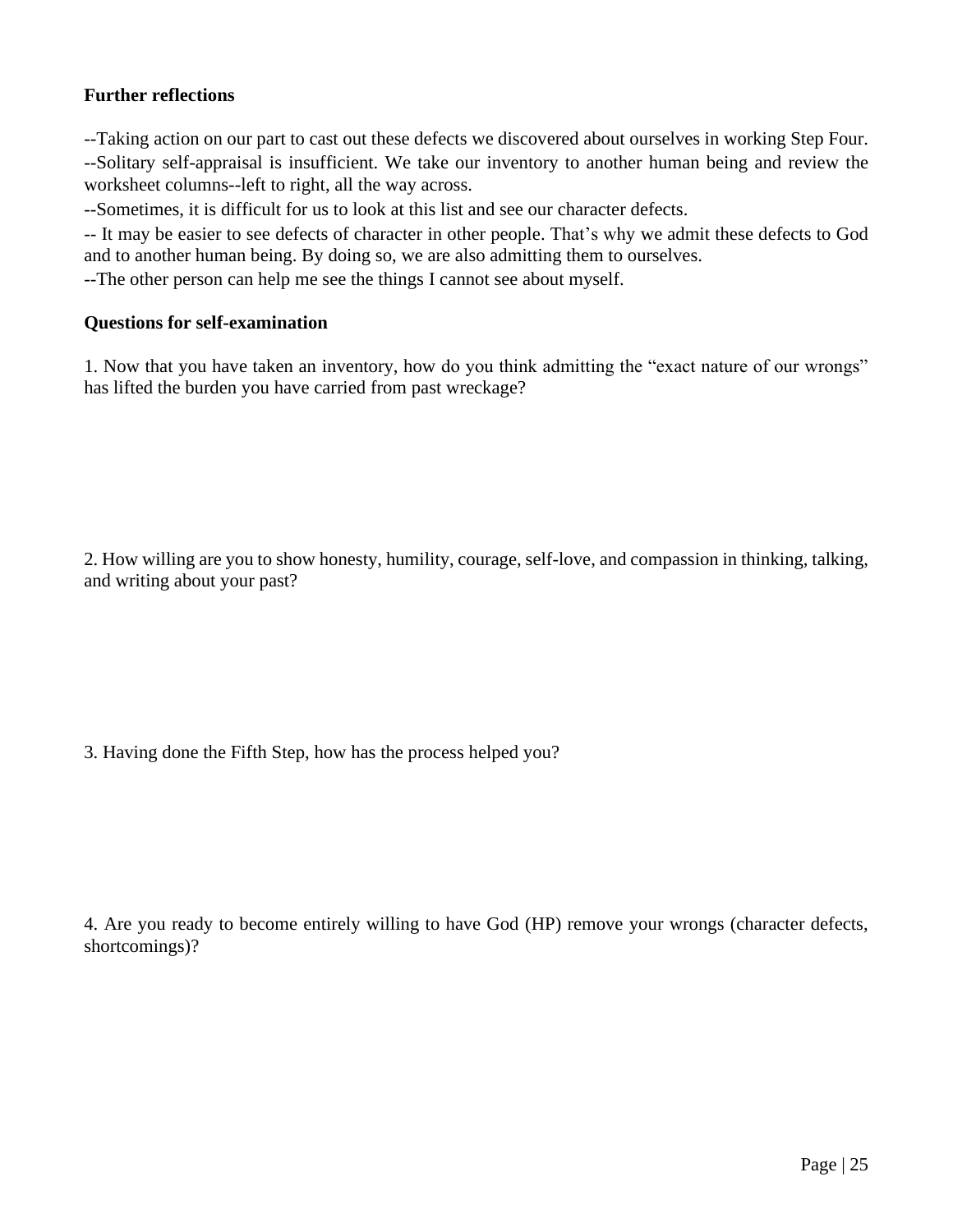## Step Six

## "Were entirely ready to have God remove all these defects of character."

We bared our souls in Steps Four and Five. It took a lot of energy to engage in all that honesty. Nothing was left unsaid. There are now people in the world who know everything about us, yet these people don't run away or abandon us. Surely the program isn't going to ask more of us!

At first glance, Step Six looks like it might be simple and easy. We can sit back, relax, maybe pray, and perhaps meditate. This will be easy!

This Step certainly requires self-examination, prayer, and meditation. First, we define the phrase "character defects." It is easy to get caught up in the negative connotation of the word "defect." It sounds like we are somehow broken people. The program uses the phrase "character defects" to call attention to behaviors we engage in that no longer serve us. They prevent us from growing spiritually.

For many of us, it takes time to realize that there are parts of our personality that prevent us from moving forward. Our problems do not just revolve around the sexual behaviors that brought us to SCA. Those behaviors are but symptoms of the underlying spiritual disease. On some level, we felt entitled to these behaviors. They had come to define who we were. *Nobody knows what I have been through. I have a right to be angry. Look how many idiots roam the earth. Success means taking what I deserve without worrying about others.* 

A variety of defects may show up for us: arrogance, perfectionism, anger, self-pity, dishonesty, impatience, bigotry, blaming others, and more. The central theme of our defects is fear. Fear is a basic human survival mechanism. It's instinctual for us as humans to be afraid of things that will hurt us. This mechanism is core to our being, but the ways we interpret it sometimes make us adopt a "survival mindset" when dealing with everyday life. Although some of us do face physically violent circumstances, the majority of us live in relative physical safety. Yet fear persists, telling us that the universe is a dangerous place, and we are on our own.

Fear takes on many forms. We may see an authority figure correcting us as a threat to our intelligence. Someone cutting in front of us is taking advantage of us. *Rules are a way to oppress me. Successful people always break the rules anyway. People of another culture don't respect my ways and only want to hurt me.*

Writing down our defects of character is essential to working this step. We have a written list so we can refer to it in those times when we would rather forget these defects. As we progress through the program, this list changes. New defects become apparent, and old ones are removed through the grace of our Higher Power.

We consult our sponsors or trusted program friends, who provide us insight on the accuracy of our lists. Those who heard our Fifth Step may have gained a special perspective on what defects might be getting in our way. They point out times when these defects show up. We add these instances to our lists.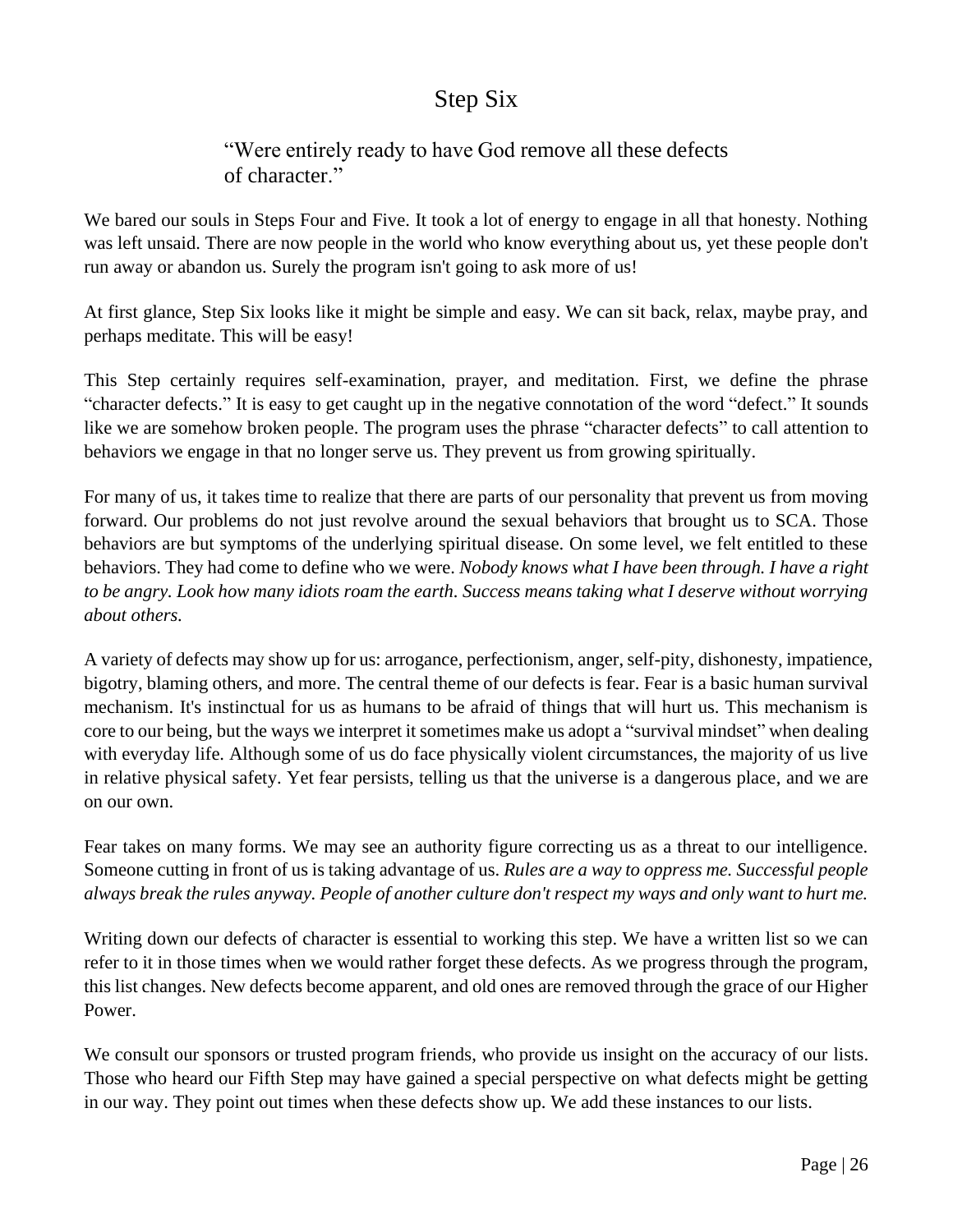Once we feel we have a thorough list of character defects, we observe how they affect our lives. We take note of what happens when the defects come to the forefront. What are the rewards and unwanted consequences? How do we feel, and who else is affected? Does a resentment develop? Do we want to act out?

Taking all this into account, we focus on a character defect and begin to see the negative impact. We come to understand that life would be better without this defect. It may happen quickly. It might take time for the pain to reach the tipping point. Eventually, we reach the point of becoming entirely ready for our Higher Power to remove the defect.

God doesn't always remove a character defect in the way we might anticipate. Sometimes the character defect is removed by providing us the opportunity to be confronted with it head-on. Financial insecurity is a common character defect. In a "worst-case" scenario, we might lose our job, triggering this defect. Could we survive? Would the God of our understanding continue to take care of our will and our lives?

The sexually compulsive behaviors, the romantic obsessions, and the fantasies begin to subside. Even with these subsiding, though, we can see that our character defects still have the ability to make our lives unmanageable. Are we ready? Maybe we are simply in a state of willingness. Willing does not necessarily mean ready. We may be willing to have our character defects lifted, but we may not have done the work to allow this to happen. We can be willing to climb Mount Everest, but to become ready for the task means we endure physical training, hire expert guides, and purchase specialized equipment. Becoming ready for the task of Step Six means we develop a trust that the Higher Power of our understanding is capable of removing the defect.

Removing the defect isn't just exercising self-discipline or self-help. We had tried those many times before, and they did not work. This Step tells us the defect is not ours to remove; that God will remove it. The evidence becomes more apparent as we work the Steps, listen to others, pray, and meditate. These are all actions that help us gain this trust.

We come to understand that this Step is not reached at a single point in time. All we need to do is be as ready as we can. Maybe we can only focus on one or two defects at a particular moment. Like all the Steps, this is a process, not a one-time event. Slowly, with the help of our Higher Power, we become ready to see our lives transformed. We are ready for Step Seven.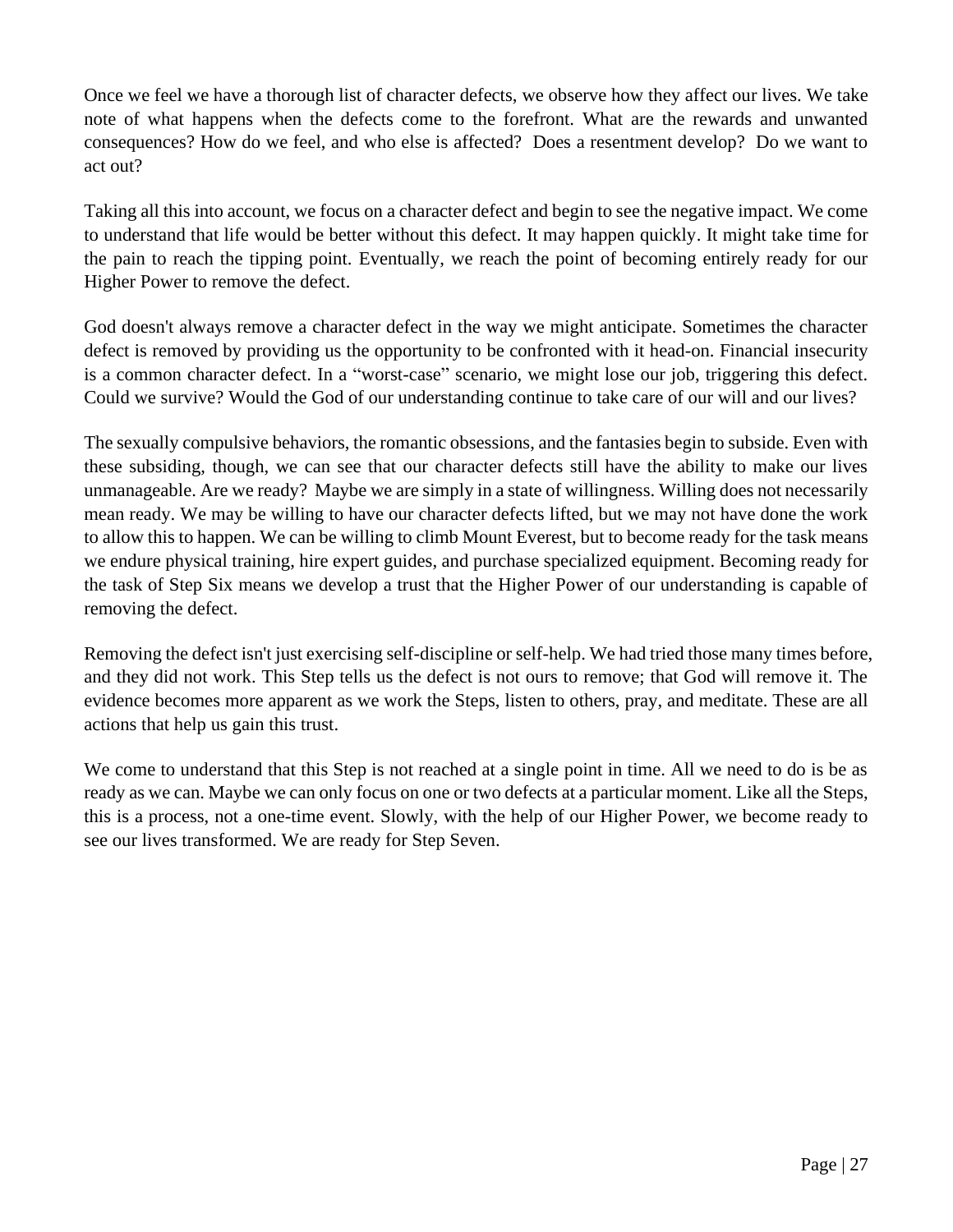#### **Further reflections:**

--Sometimes, we would rather sit in today's pain than take a chance on change.

--You cannot be your own higher power. It's what got us here in the first place. If we want peace of mind, serenity, and happiness in the future, we cannot "force" ourselves to be better. It is only in surrendering to the wisdom of the program that we can recover.

-- A defect of character can also be described as a shortcoming (Bill W. interchanged these terms along with "wrongs" from Step Five in writing the AA Big Book).

--Whatever term you use to describe them, are you ready to have God remove them? If you have, then you have done Step Six.

--If you're not willing now, are you open to "become willing?"

#### **Step Six Prayer**

*In this moment, I am entirely ready to be freed of all my shortcomings. In this moment, I am ready to surrender these defects of character to God, knowing that the power of willingness to heal is great.*

**--**Review column 5 from our Fourth Step worksheet, labeled "**which character defects were involved."** The categories include *selfish, dishonest*, *self-seeking, frightened, & inconsiderate of others.* Examine the ones that kept coming up in your list. Some of these character defects were mentioned in the text we just read. This text also includes other defects such as *arrogance, perfectionism, anger, self-pity, impatience, bigotry, blaming others,* etc.

Note: The Appendix includes a Step Six worksheet that lists many of the character defects described here, along with column space for you to list how you relate to them. There are also blank rows to add additional character defects that you may discover.

#### **Questions for Self-examination**

1. Write down the character defects that keep coming up for you. Feel free to use the worksheet located in the Appendix.

2. We often speak of *character defects* as "behaviors we engage in that no longer serve us." These behaviors affect our lives. List some of the consequences you may have experienced from one or more of your character defects?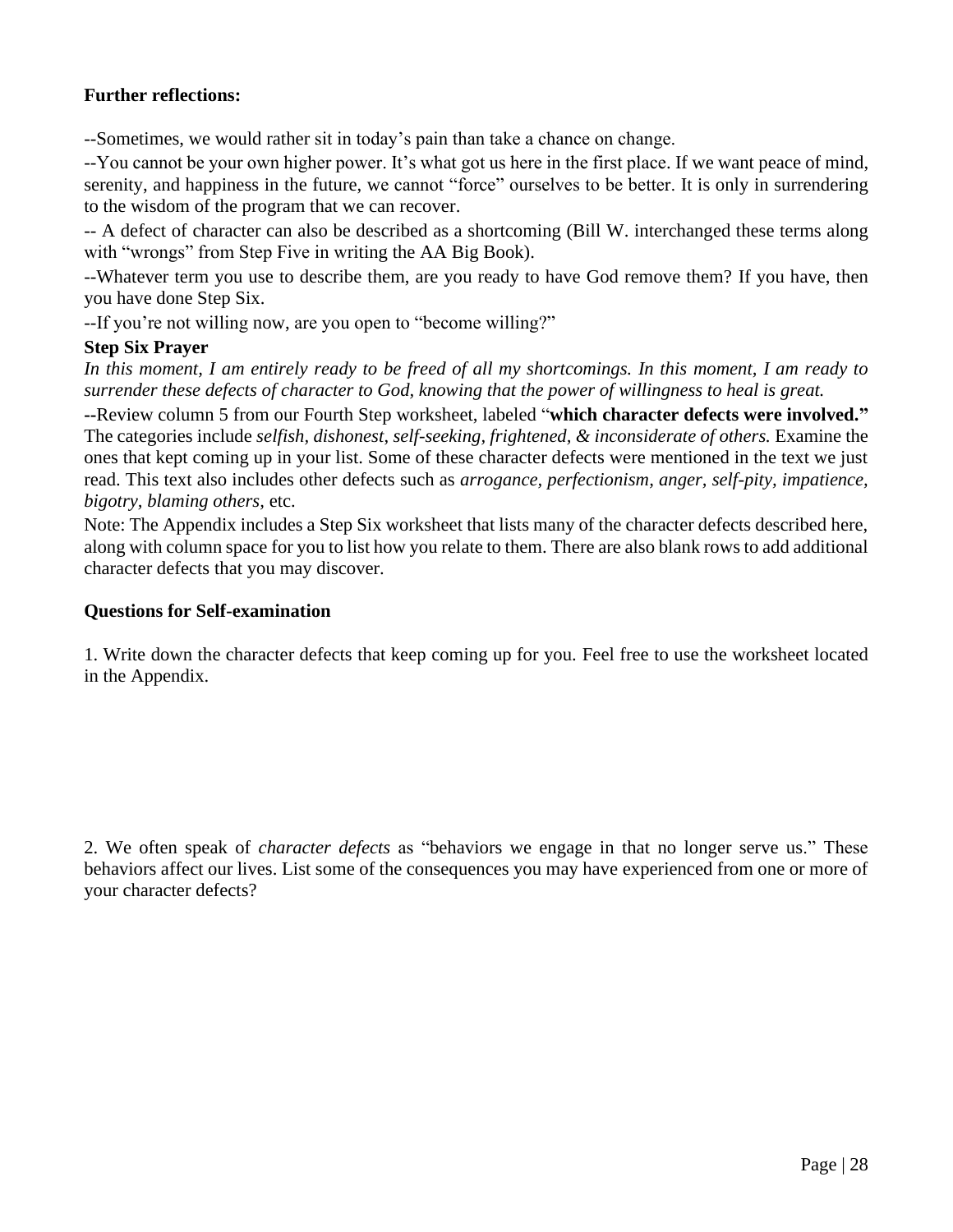3. Now that you have identified these character defects, are you reluctant to be freed of these behaviors? If so, explain.

4. What reservations do you have about being entirely ready to have God (HP) remove these character defects? Please list any character defects that you aren't ready to have removed.

5. How are you feeling about "letting go" and being entirely ready in terms of accepting changes in your life?

6. Trusting in God (HP) to remove them, in what ways can we counter some of our defects? [for step seven]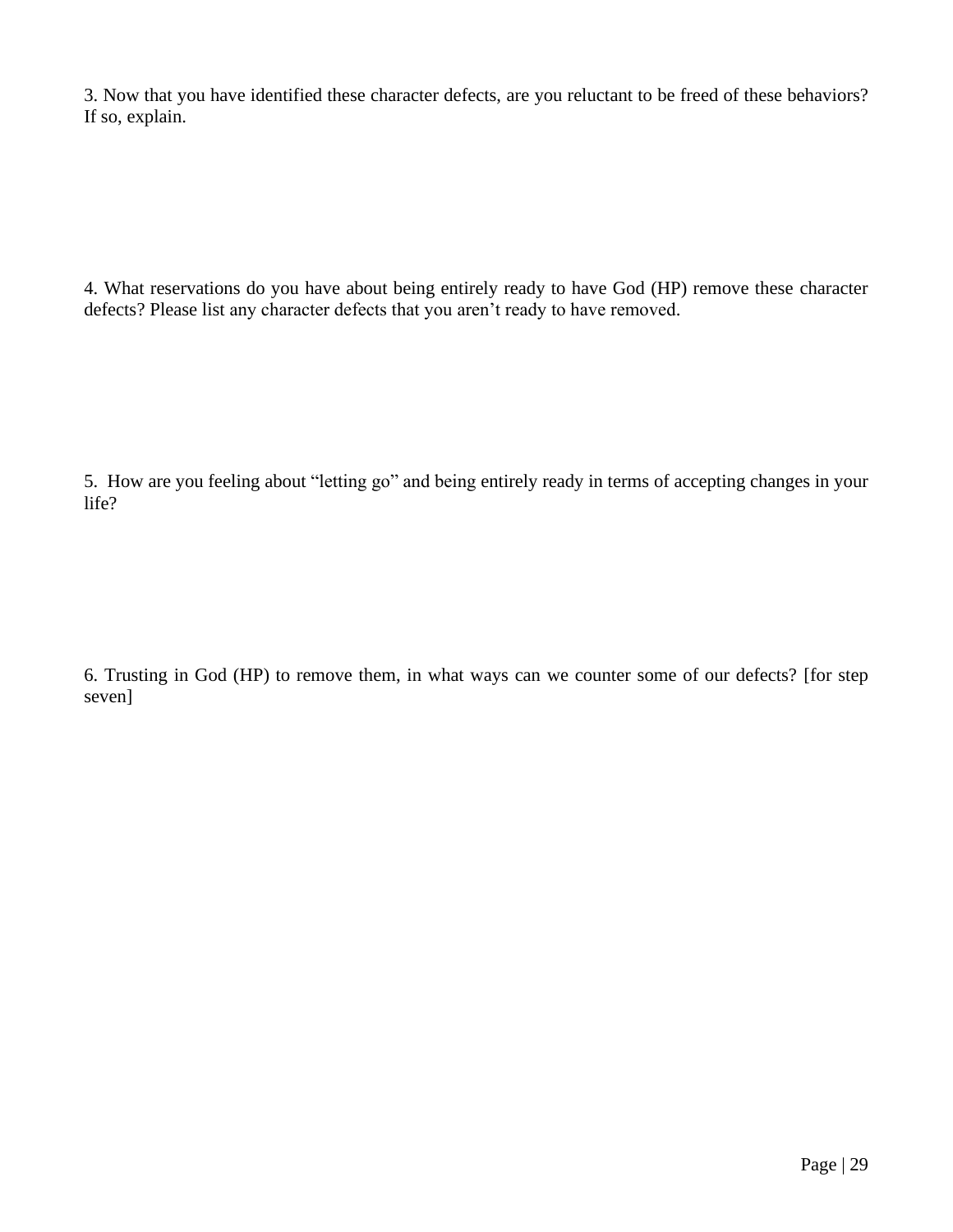## Step Seven

## "Humbly asked God to remove our shortcomings."

If we were honest in writing down our inventory in Step Four, we became able to address our character defects in Steps Five and Six. Step Seven asks us to be in a state of humility when asking God to remove our shortcomings. Humility is not humiliation.

Humiliation is about being shamed or being made to feel foolish. Our past may be filled with episodes of being humiliated, harangued, belittled, and made to feel we were "wrong." Sometimes this happened in front of others, making us feel embarrassed and small. Admitting we had aspects of our character that were defective could seem like giving in to the bullies, opening ourselves up for more ridicule.

Humility is a state of realizing we are not in control, that we do not have all the answers. It is a state of being fully prepared to accept the "how, what, why, and where" of what happens rather than believing we can control the outcome.

Working Step Six helped us to build a strong foundation of humility. In this state, we took our list of character defects and wrote ways we could counter the defect. Although humility does ask us to be vulnerable, it gives us an opportunity for real growth. Some think of this as learning to take contrary action to our learned impulses. Doing so is one way to humble ourselves and meet our Higher Power halfway in removing our character defects. For example, instead of retaliating against someone who cuts in front of us, we take a deep breath and count to five to center ourselves. Rather than reacting with the anger welling up inside, we take a moment to let the anger pass. One of the hardest contrary actions to take is to pray for those people or institutions we resent.

When we get stuck, we ask others for help. Consulting with our sponsors and other trusted program friends provides new perspectives as they share their experiences with similar character defects.

Sometimes we are confronted by a particularly tough character defect. Self-will exerts itself, and we reject all suggestions to take contrary action. We dig in our heels and return to feeling entitled to behaviors that we have determined to be objectionable. This behavior is not unusual for us as sexual compulsives. Talking to others, writing, and praying helps us become "entirely ready" once again. Some of us continue to experience this struggle indefinitely to varying degrees. We realize that we are not the only ones to struggle with character defects. However, in those moments when our character defects are lifted through the grace of our Higher Power, we feel a great sense of peace and serenity.

The more we experience this sense of peace, the more we grow spiritually. We learn that our character defects keep us self-centered and apart from others. When our character defects are removed, we feel "right-sized" – neither better nor worse than our fellows. We learn to feel compassion for ourselves, and most importantly, compassion for others. The more we work this Step, the greater compassion we feel. This growth helps prepare us for the remaining Steps.

We begin to see the miracle of having our shortcomings transformed into character assets, which we can put to use in service to others. We learn the importance of taking actions to enrich these character assets,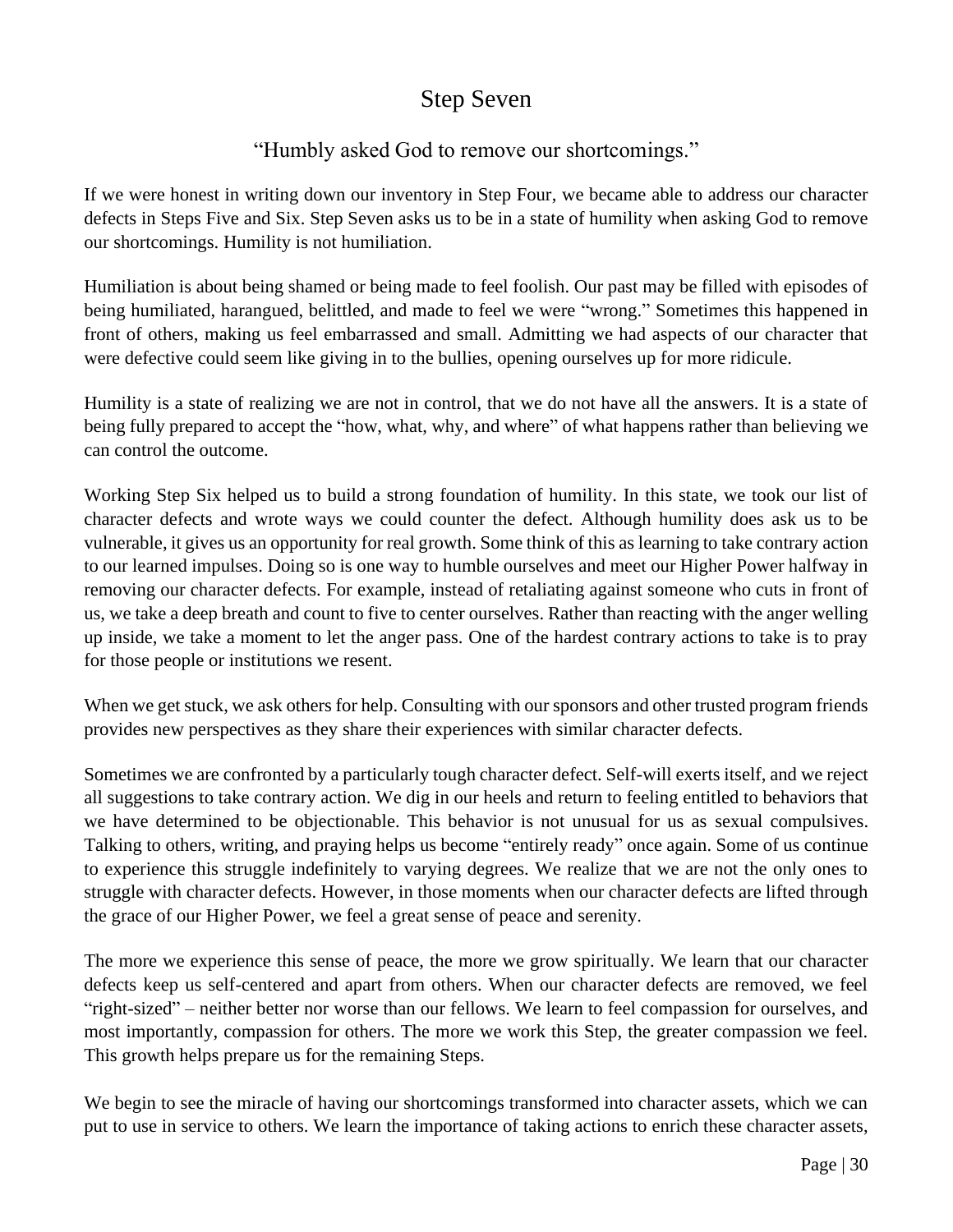confirming faith in the God of our understanding who removes our character defects. If we are stubborn, for example, we learn that this behavior is a shortcoming when it leads us to refuse to work the Steps. Instead, this same behavior can be transformed into persistence when used to carry the message of recovery to the sexual compulsive who still suffers. Witnessing this process inspires us to move forward, as we wonder how the next Steps can enhance these miraculous feelings.

Steps Four and Five helped us deal with resentments and fear. Steps Six and Seven helped us deal with character traits that prevented us from growing spiritually. We are now ready to rebuild fractured relationships by moving forward and beginning Step Eight.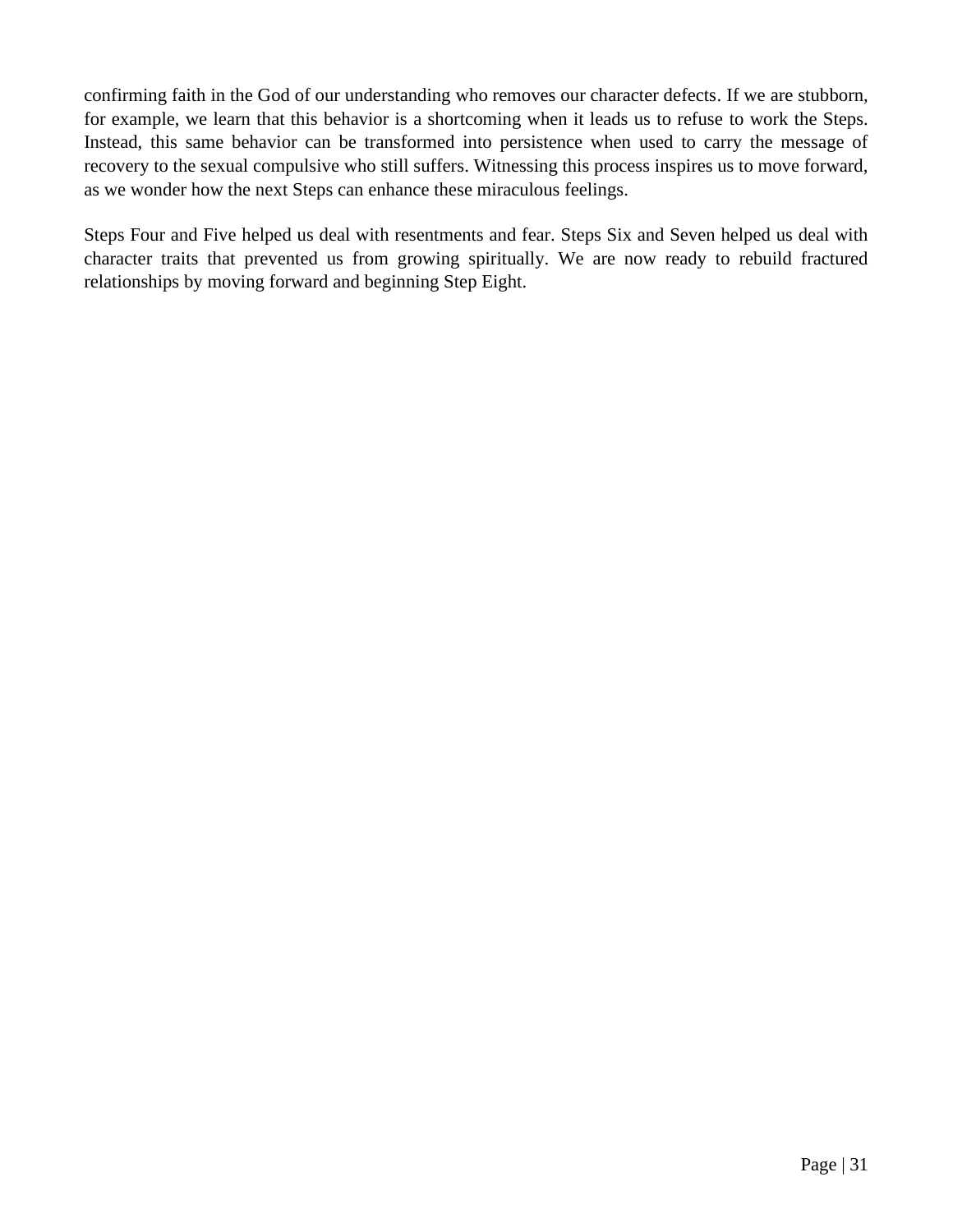### **Further reflections**

--We don't have the power to remove the defect. God does.

--But we do have the power, with God's help, try to practice the opposite of that character defect

--We must do our part. If we want God to take away our dishonesty, we need to be honest. The habitual thing changes over time. Practicing courage to overcome fear.

--The old idea dies, and a new idea takes place. The old self dies. I am not what I used to be

--Have you humbly asked God to take them away? If you have, then you have done Step Seven.

#### **Questions for self-examination**

1. Why is acceptance such an essential part of humbly asking God [HP] to remove our shortcomings?

2. How willing are you to take contrary actions to your learned behaviors?

3. If you decide to give up your old behaviors and take a contrary action, does that seem counter-intuitive or a sign of weakness? If so, describe examples.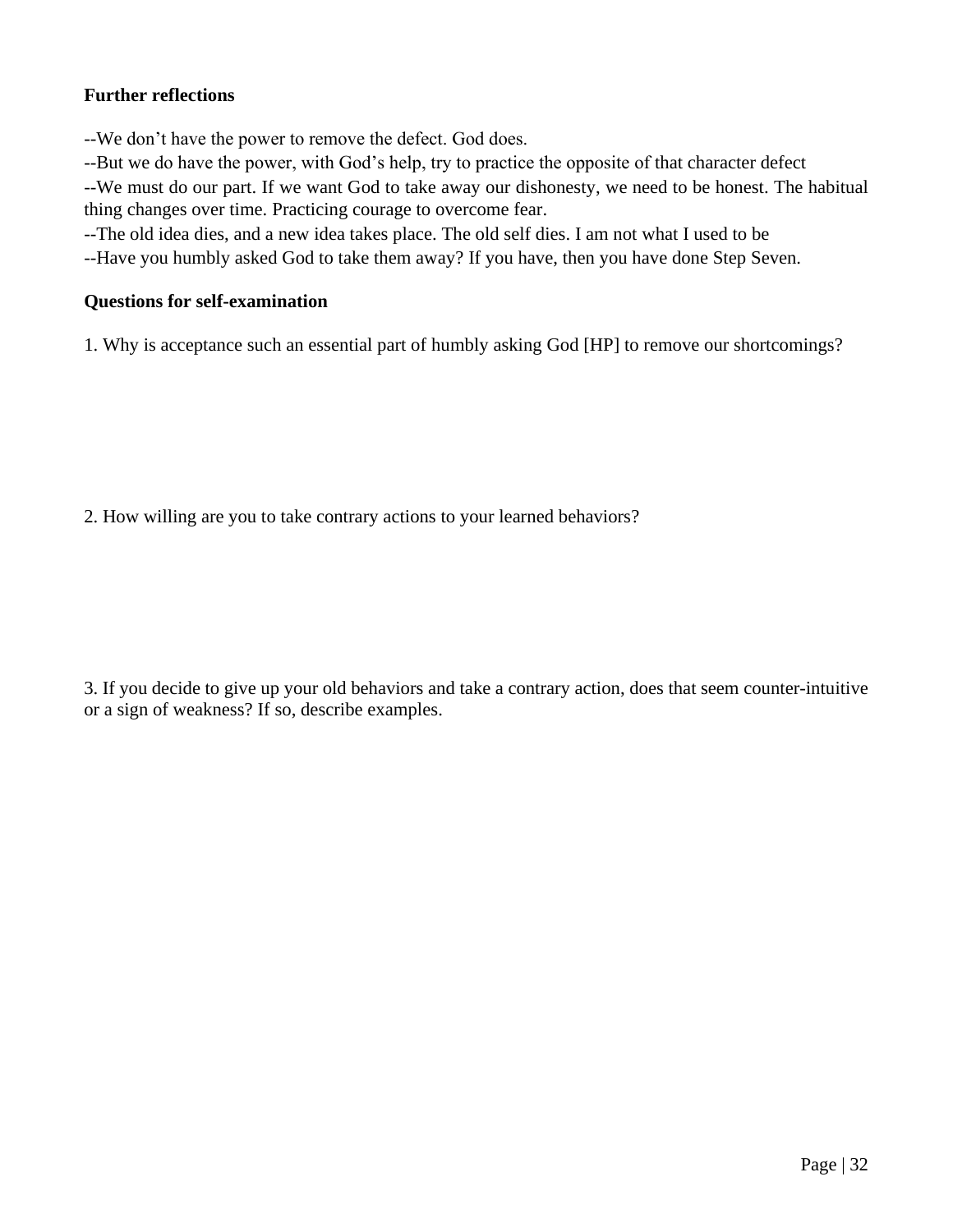4. Describe how "giving up control" can achieve a sense of balance and "right-sizing" for you, and can this process be a sign of humility and strength?

5. By accepting change and taking the right actions to support your new behaviors, you might feel your shortcomings gradually evolve into character assets. Can you describe an example?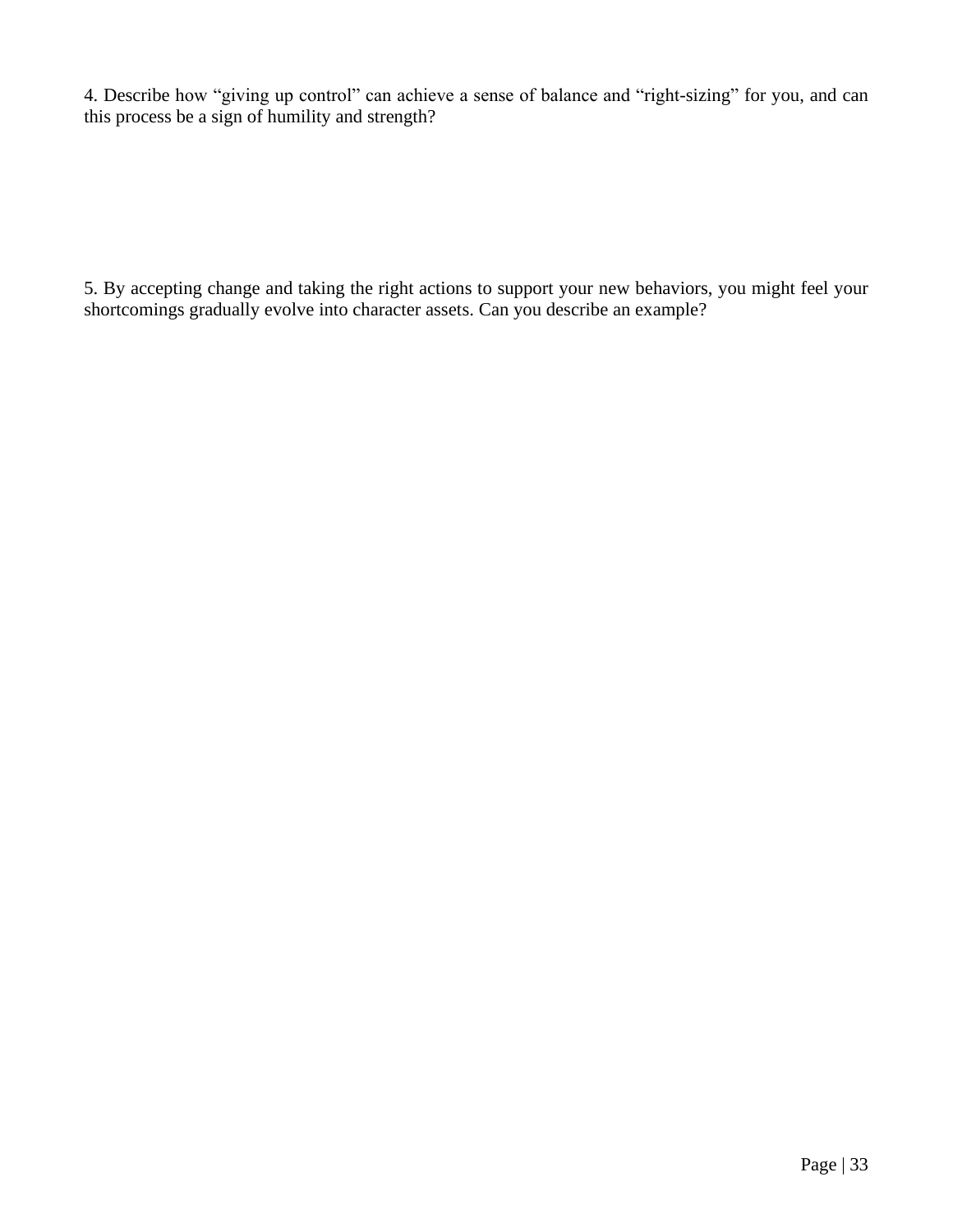## Step Eight

## "Made a list of all persons we had harmed, and became willing to make amends to them all."

Step Eight seems simple enough. We just make a list. We have already had some advice: *First Things First*. We begin by writing our name at the top of the list because we have done grave damage to ourselves as a result of our compulsion.

In working Step Four, we had created a list of people and institutions we resented. Now we start a new list with these names, and next to each name, we write down what harm we have done. Next to that harm, if there is a way we can make an amend, we write it down and describe it. Reviewing our Fourth Step helps fill this list out.

Although this is a good start, the simplicity seems to slip away. A thousand urgencies begin crowding into our life. We take our list out of the desk drawer, look at it, and put it back. Occasionally we might add a name to it, but this Step seems to recede in importance as compared with all the other demands we face. After all, the rent is due, or there is another meeting to attend, or yet another stressful relationship demands time and effort.

Step Eight is again asking us to take a counterintuitive action. It feels as if we are being asked to show weakness to those with whom we already have difficult relationships. Saving face and keeping up appearances had been a habitual coping mechanism in our active addiction. *What is this going to accomplish? These people don't care about me.*

A fog descends over our program. Everything had seemed so clear just a short time ago. Where had our vision gone? It seems as if we are slogging through the mud. Putting one foot in front of the other seems enormously challenging. How can we possibly figure out how to reach our goal of completing this list? Many of us didn't realize it at the time, but we have hit a roadblock, a spiritual desert. Our thirst for the program has dried up. Some of us stop going to meetings, or go only occasionally, fed up with hearing the same sob stories over and over again. *What's going on? Why is there such resistance to moving forward?*

Using the principles from the proceeding Steps, we learn to ask God to remove our resistance. Bringing our Higher Power into our consciousness increases our willingness to take the next right action. The next right action often is in calling our sponsors and telling them what is going on, holding nothing back. They offer a sympathetic ear, and occasionally some advice, but mostly all they can do for us is bear witness to our struggle. They cannot take on the task of completing the Eighth Step list for us.

Often, we are blocked by our fear of having to make face-to-face amends in Step Nine. Maybe there is a lingering feeling of resentment that those on our list are the ones who harmed us, so they should be making amends to us! Our faith in the spiritual program of SCA is being tested. Resisting and procrastinating on this Step denies us spiritual growth. Hiding out in the spiritual desert feels easier than moving forward.

Even so, the spiritual desert we now occupy feels scary and uncomfortable. Many of our old tried-andtrue methods we used before program were stripped away doing the work in the proceeding seven Steps.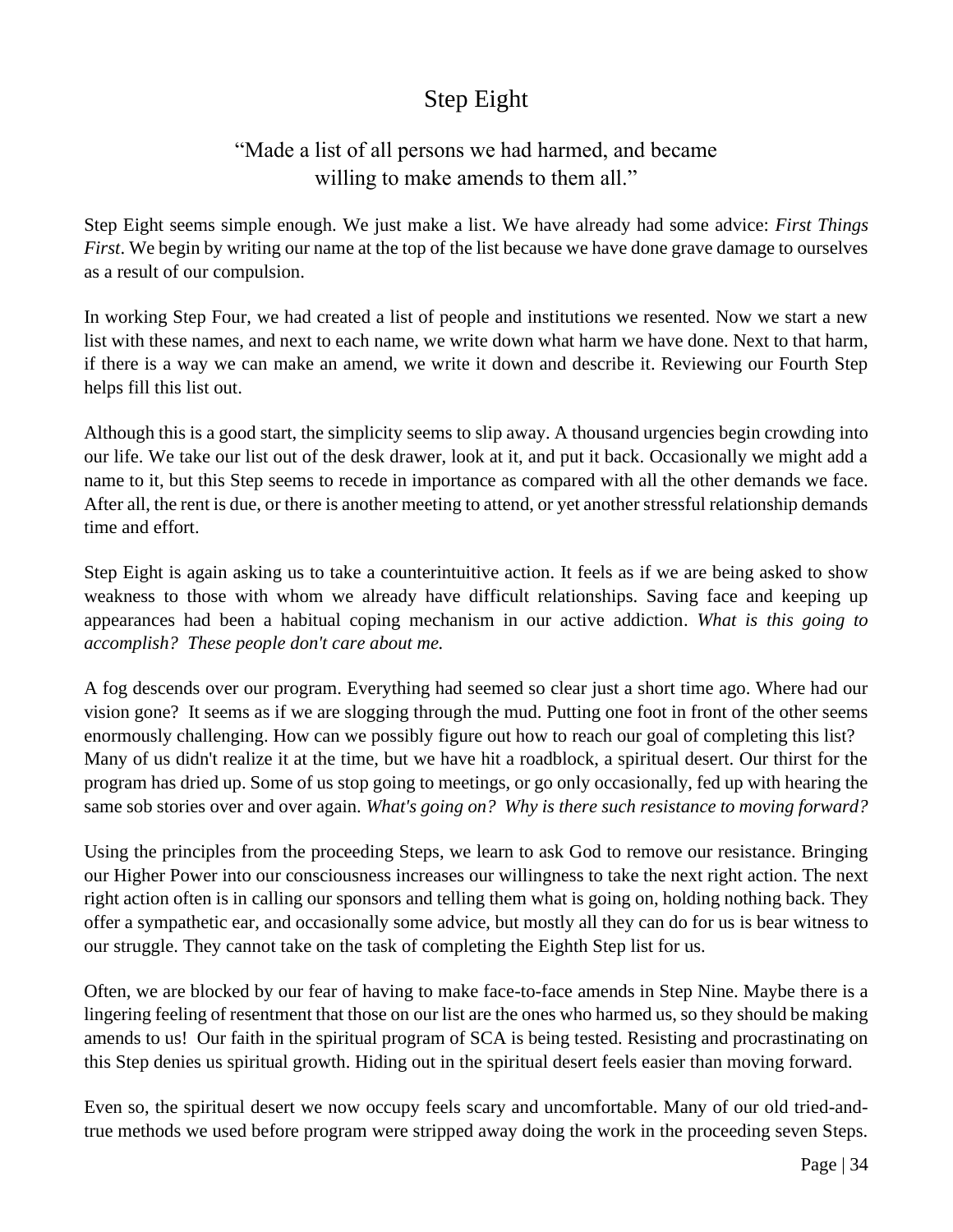But really, what had been stripped away? Not our comforts, not our reliance on others, not even the basics of life. No. What had been stripped away were our false beliefs.

Exploring those false beliefs is one way to move forward - a way to break the resistance and to continue with Step Eight. We can discover false beliefs by filling in the blanks in this sentence: "If only I have enough \_\_\_\_\_\_\_\_\_\_\_\_, I can \_\_\_\_\_\_\_\_\_."

We write it in two columns:

| If only I have enough | I can                      |
|-----------------------|----------------------------|
| Money                 | Pay the rent               |
|                       | Live in luxury             |
|                       | Travel the world           |
|                       | Help the poor              |
| <b>Sex</b>            | Satisfy my desires         |
|                       | Have lasting relationships |
|                       | Gain power over others     |
| <b>Healthy</b> food   | Avoid fatal diseases       |
|                       | Live a long life           |
|                       | Lose weight                |

How are the above examples of false beliefs? We commonly accept money, food, sex, and the accumulation and abundance of these as measures of success. Upon reflection, we can see this misses the point. As we review these measures of success in the reflected light of our Higher Power, we can see how false they are. All the medicine in the world won't keep us healthy if we get an incurable disease. Our beliefs about sex may be thoroughly distorted, even if unconscious.

We then add a new column, one that brings us back to some of the self-examination we did in our Fourth Step: "How this false belief worked in my life..." We may have adopted these beliefs as our truths, or way of living, which often led to conflicts, frustrations, and unhappiness. For example, our beliefs about money might have produced workaholism. We sometimes put our career ahead of our closest relationships, including those with our Higher Power and ourselves. Our beliefs about food as a source of comfort and escape rather than nourishment might have led to health problems. Our beliefs about sex led us to disaster, time and time again. Other false beliefs also had devastating consequences.

Next came a fourth column, "How acting on this false belief harmed others." Now we are on our way to completing the list of people we had harmed. It flows like water, or more like tears. It becomes easy painfully easy - to see how we had caused harm, sometimes grievous harm, in pursuing our false beliefs.

There is an underlying principle of Step Eight. That principle is one of forgiveness. Expecting or demanding perfection from ourselves and others often led to wrongs and resentments that have burdened us. Most of us find the notion of forgiveness frightening, if we feel we have to ask for it, or condescending,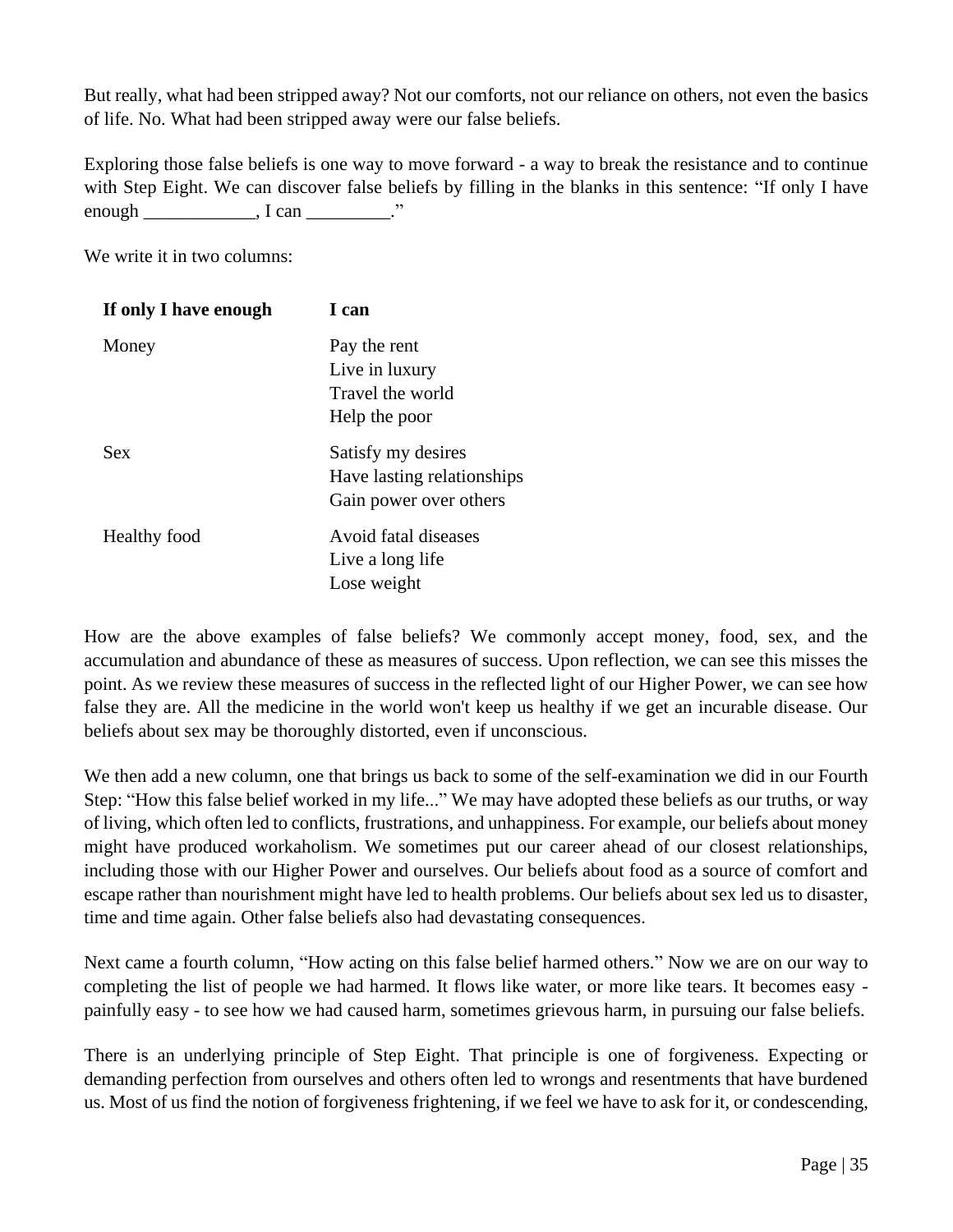if we feel obliged to forgive others. Allowing our Higher Power to be part of the process can change our awareness and attitude. It becomes so much clearer that to be forgiven, we forgive.

Reviewing our list of resentments that many of us compiled in our Fourth Step is another place to look for harms we have done to others. Resentments often create a sense of entitlement. In this entitled state of mind, with our sexual compulsion activated, we may have caused harm to others, which seemed perfectly justifiable. In trying to make amends rather than confronting them, we could write a letter of forgiveness to the person or entity that we resented. We don't need to send this letter to anyone, though we might read it to our sponsor or a trusted friend. The letter writing itself can be very revealing. While writing the details of our specific resentments, we often learn more about the part we played in the story, and this gave us more clarity about how to make our amends, both generally and specifically.

Making it a "forgiveness letter," rather than a litany of complaints against past hurts, also helps to focus on an integral part of recovery. We can't change the past. While we may have real, justified resentments and even lasting damage that we may have suffered, our willingness to forgive can help free us from some of the burdens of past baggage. It is one way of opening ourselves up to accepting the present. Also, the actual process of writing such a letter, along with reading it out to someone, often allows us to "right-size" the resentment. Forgiving can be difficult, perhaps impossible for major traumas, but writing down the resentments can give us clarity about their real impact. We may even find that some of our grievances now seem petty as we begin to accept who we are today.

There are various approaches to completing an Eighth Step**.** Each of us encounters varying degrees of resistance and struggle with working this Step. The important thing is to focus on our actions and how they caused harm. The spiritual program of SCA tells us that we ought to attempt to make things right whenever possible. This process is not a punishment. We have a spiritual malady that will continue to thrive if we do not remove the "fuel" it feeds on. These harms stoke the fire of addiction. If we do not make things right, our addiction will continue to burn, causing us to act out.

The mess is ours alone, and ours to clean up. We become willing to make amends to all those we have harmed. We move on to Step Nine.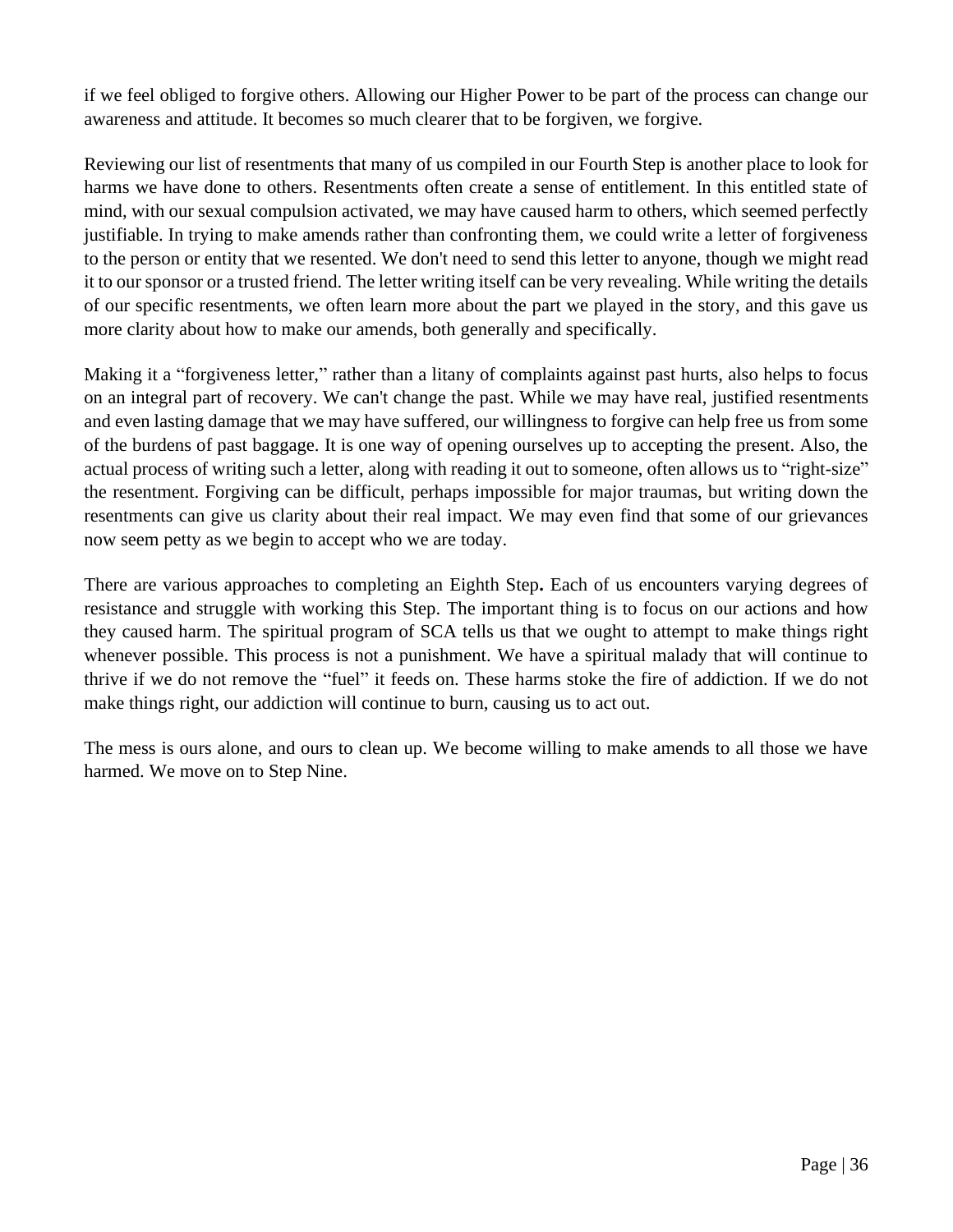#### **Further reflections**

--Start making a list of all persons you have harmed and are willing to make amends to, even those you would rather not contact. Next to the name, write down what specific harm you did. Next to the harm, write down a way (or ways) in which you might make amends to them. Consult your Fourth Step worksheets, and feel free to add names. Be open to putting your name on the list.

--If you find it painful to think about making amends to some people, you could write out a four-column list:

(1) people you are willing to make amends to *now*.

(2) people you are willing to make amends to *later*.

(3) people to whom you *might be* willing to make amends.

(4) people to whom you *are not* willing to make amends.

We will go through these columns as best we can when we work Step Nine.

**Note:** two separate worksheets are included in the Appendix for your convenience. The first can be used to list false beliefs; the second to list persons we have harmed and to whom we are (or may be) willing to make an amends.

#### **Questions for self-examination**

1. Does the notion of Step Eight bring up fears of exposing your shortcomings to others?

2. What is your biggest fear about making an amends list?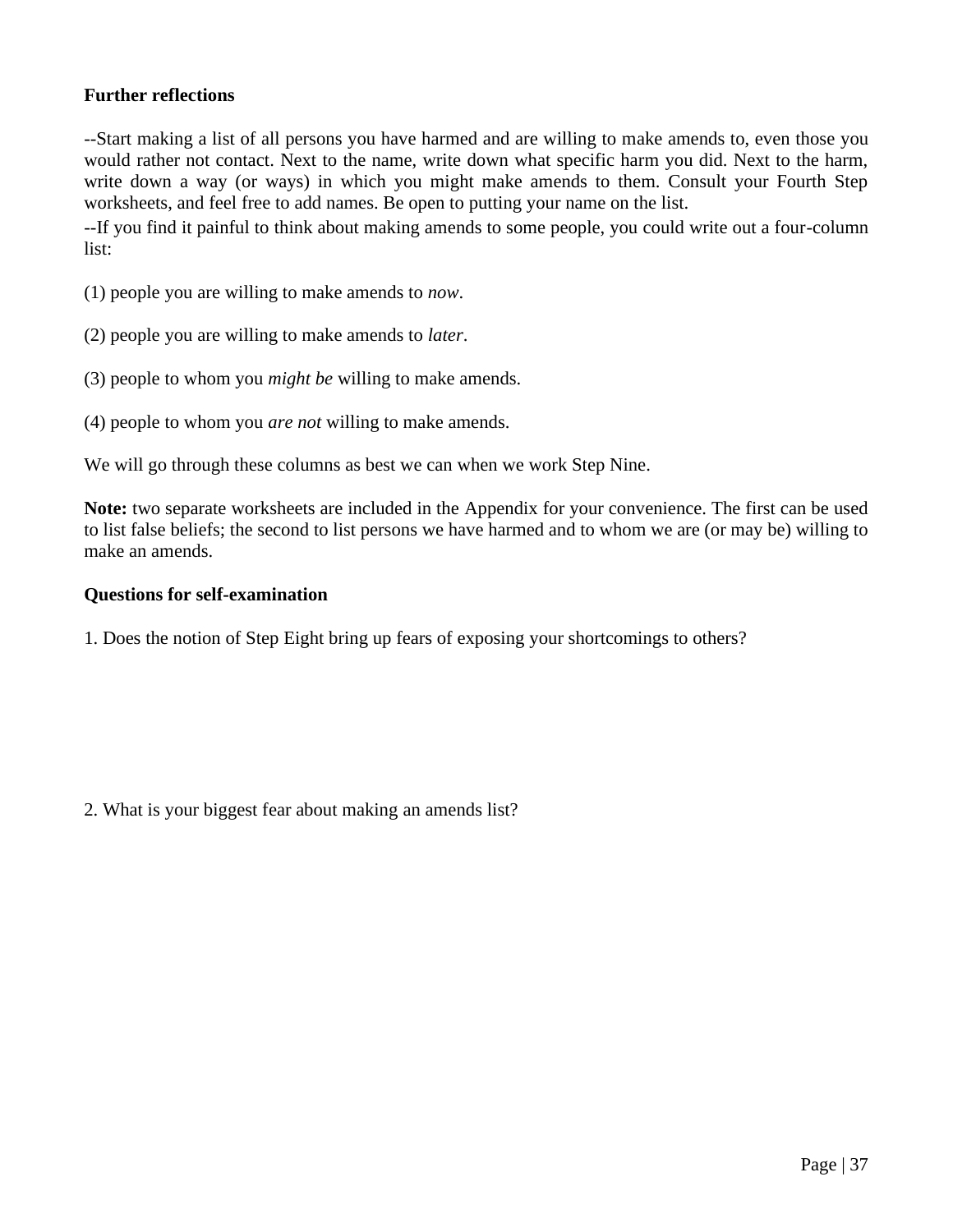- 3. How did your false beliefs affect your life? For example:
- Our beliefs about money might have produced workaholism.
- Our beliefs about sex led us to disaster, time and time again.

4. How did your false beliefs harm others?

5. Are there people on your list who harmed you in some way, and does your recollection of that make you less inclined to make amends to them?

6. Consider making a list of people with whom you have resentments. Write letters to those people and be willing to read them aloud to your sponsor or another trusted friend without sending the letters to anyone.

7. Do you find it possible to forgive the wrongs those people did to you? Explain your thoughts.

As we move onto Step Nine: There may be people to whom you feel you may owe amends, but you can't bring yourself to make those amends. You might wish to discuss these fears with your sponsor or another trusted friend.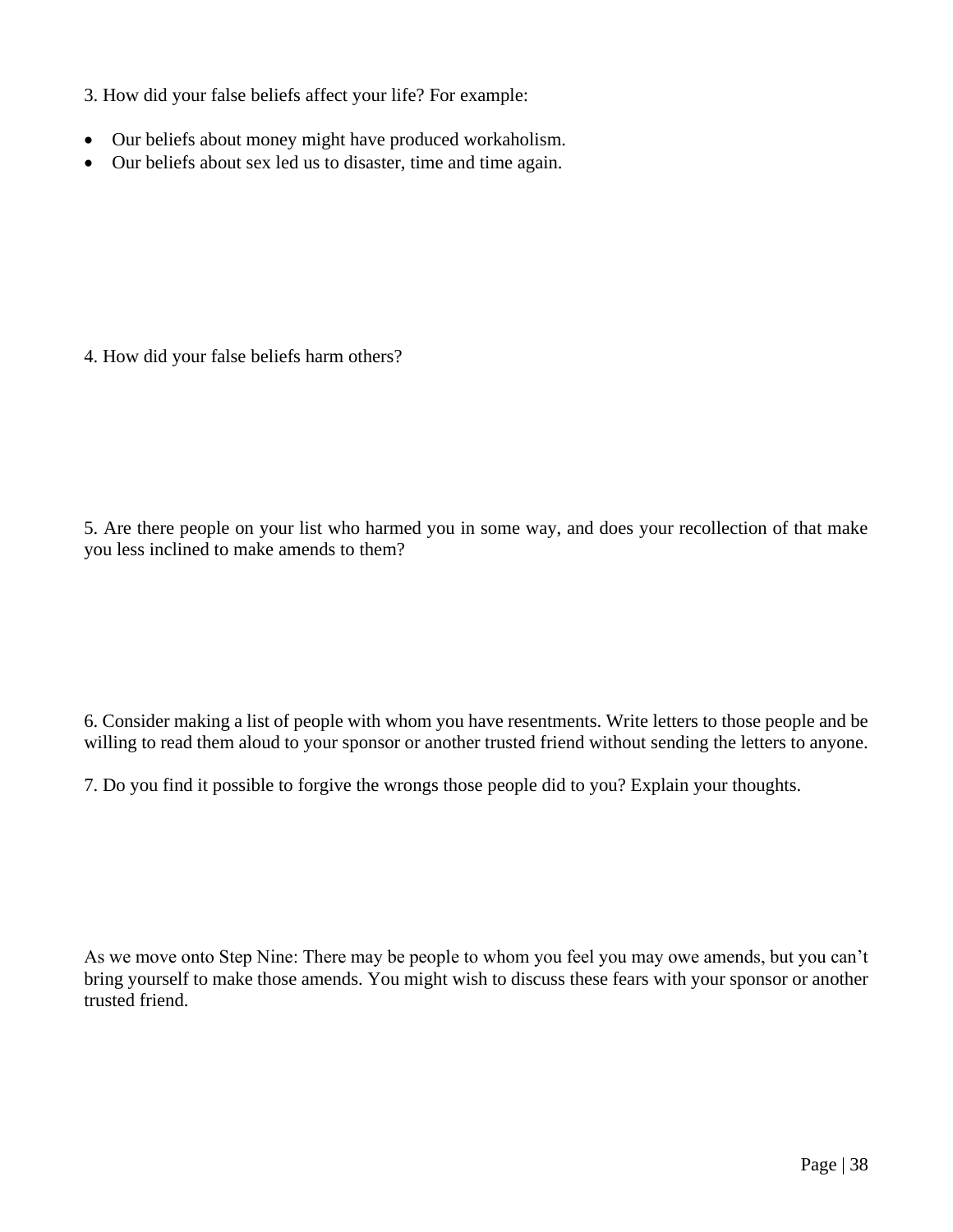## Step Nine

## "Made direct amends to such people wherever possible, except when to do so would injure them or others."

When we first understood the meaning of the Steps, the Ninth seemed the most daunting. It tells us to make direct amends for the things we may have kept hidden for years. Just the notion of making ourselves vulnerable to imagined negative reactions - or attacks - from others can make us feel uneasy.

Step Nine is not about apologizing. It is about making amends. While there is often nothing wrong with apologizing, and apologies are sometimes appropriate, making amends is a different process altogether.

Our Fourth Step brought up shame, which our Fifth Step helped relieve. But those Steps did not free us from our negative feelings such as guilt, anxiety, and shame. Working the Eighth Step brought these feelings to the forefront. Before beginning recovery, how many times did we apologize to assuage our guilt? Did we buy flowers for our loved ones? Did we tell people that we were sorry and would never do it again? And did those people learn, time and time again, that our apologies meant nothing? We need more than apologies to work Step Nine.

Making amends is a process of change. The entire spiritual process of recovery allows us to be open to change. Step Nine comes relatively late in the process for a good reason. Until we have made significant changes in our behavior, our amends mean nothing. In taking Step Three, we turned our will and lives over to the God of our understanding and began the process of making changes. With Step Six, we became ready. In Step Seven, we trusted our Higher Power to put these changes into practice, converting our shortcomings into assets. Step Eight helped show us specifically how our behavior had hurt ourselves and others. And now, in Step Nine, we take what we have learned and confront our pasts.

From experience, we know that we need to work closely with our sponsors or other trusted spiritual advisors. We are long past trying and failing to work the Steps on our own. Our sponsors and others help us to decide when direct amends might cause harm. They help us determine what appropriate amends might look like for each person on our Eighth Step list. We try to imagine what effect our amends might have on the other person, not in a codependent way, but with compassion and insight. At the same time, we remember the phrase "wherever possible," working this Step each time the opportunity arises and not making excuses based on an unwarranted fear of causing harm.

Direct amends can take a variety of forms, each one tailored to the circumstances under which we harmed others. Sometimes the opportunity presents itself by chance, but in most cases making amends requires careful deliberation and planning. We often begin without going into specifics by asking to meet to discuss our past behavior. The other party's response can be unpredictable. Sometimes we are told to get lost; in that case, we respect their boundary.

Often, the other person wants to know details before agreeing to a meeting; in such a case, it is appropriate to say that we have changed our behavior based on a new outlook on life and that we want to make amends. Rarely, when the other person is in recovery, they might ask if this is a Ninth Step amends? In that case, our joyful reply is: yes indeed.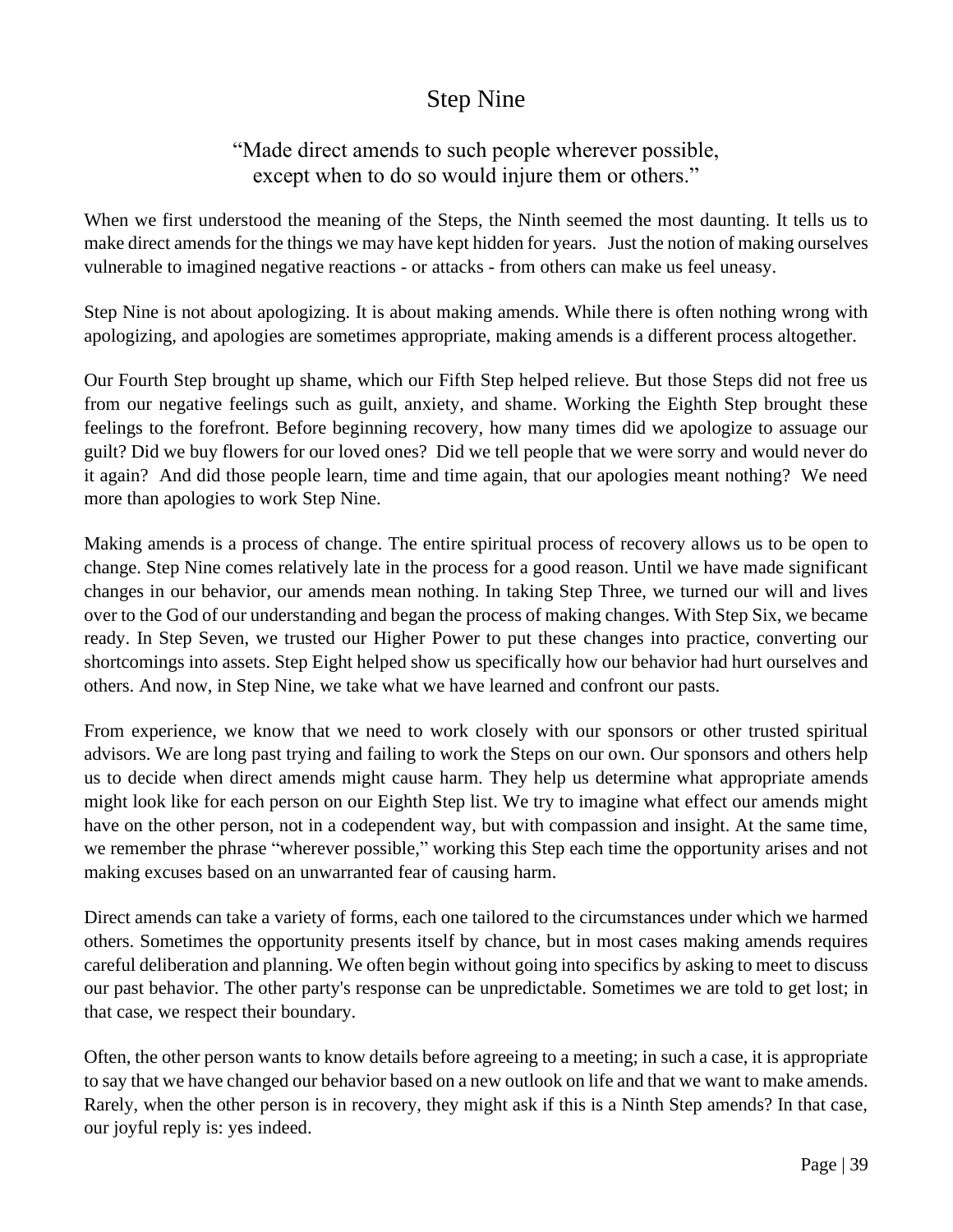It is important to determine if approaching someone after a long time of being absent from their life is appropriate. Such a request might seem odd or even threatening to the other person. Social media makes it easier to find old flames, friends, and acquaintances. Popping up in their life after 25 years of no contact can be shocking. It can be disingenuous to reach out to them to say we wish to make amends when there is no intention of wanting to be acquainted with them other than the amends. Receiving guidance from sponsors and trusted program friends is critical.

When we meet the other person, we avoid speechifying. We are brief and to the point. We lay out what we did and why. We don't try to explain addiction since, in the majority of cases, this is a person outside of recovery, more interested in our behavior than our spiritual wellbeing. Explaining addiction can seem like an excuse not to take ownership of our past behavior. We explain how our behavior has changed. Sometimes our amends is about living our lives differently one day at a time. In referring to such "living amends," we do not promise what we cannot deliver. We simply share our own experience, strength, and hope.

After we say what we feel the need to say, we ask, "Have I left anything out?" This question gives the person receiving the amends an opportunity to speak from their perspective. This process ensures we obtain a better understanding of the actual harm we have caused, rather than merely making amends we feel comfortable making. It matters little whether they praise us, harshly criticize us, or do something in between. We have no power over how others react. The purpose of the amends is about our wreckage. It is not about the other person's reaction. We are not asking for their forgiveness, which may or may not be forthcoming. Instead, we rely on God as we understand God to take care of the situation, and we avoid interjecting our ego. A good practice is to talk to our sponsor before and after making amends. This practice of bookending our actions gives us another person's perspective and can provide us with support in the case of unexpected consequences. It is important not to be alone in doing this difficult work.

In some cases, direct amends are impossible. We might have no idea how to reach the other person. They might have died. In those cases, we take appropriate actions to remember those we can no longer see or touch. Perhaps we simply talk to them or talk about them. We can write a letter to them and read it to our sponsor or other trusted members. We might honor them through a charitable donation or some other acknowledgment. There are even those for whom we simply write their names and put them in a "God Box." The "God Box" contains things we symbolically turn over to a Higher Power. There might come a time when we choose to ceremonially burn the papers from the "God Box" as part of making amends through prayer.

If the person died when we were children, we might have carried long-simmering grudges or an unwarranted load of guilt. We may even have imagined we were somehow to blame. Resentments that started at a young age often became intertwined into our lives as adults. These are particularly hard to release. We work Steps Four through Eight again before trying to make these amends. If there is a feeling of guilt, we can make amends to ourselves.

No two people's experience of working Step Nine is the same. However, the majority of members feel a miraculous restoration of relationships and release of shame under the care of their Higher Power. The energy put into making amends is worth the miracle stated in the Ninth Step Promises found in the book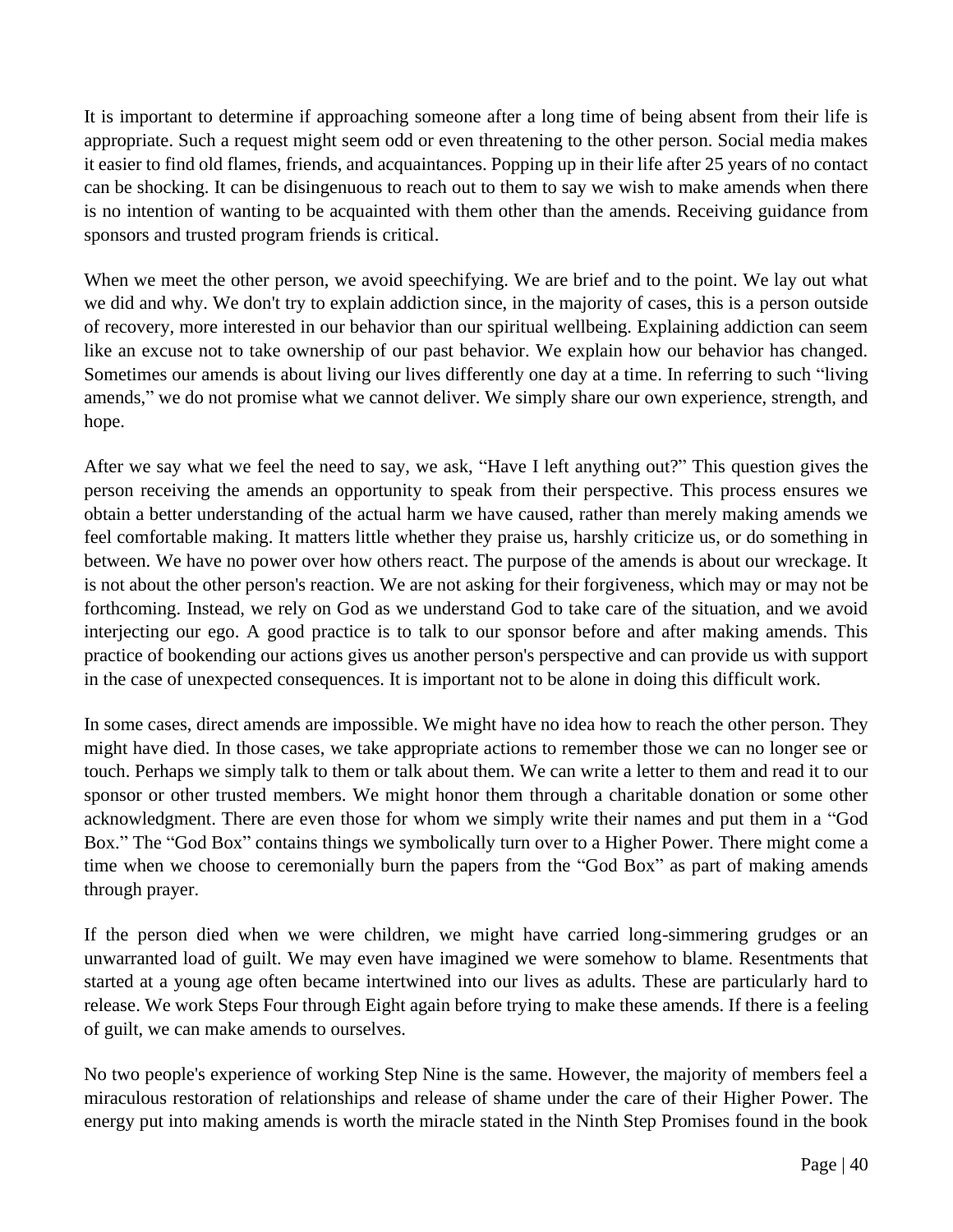Alcoholics Anonymous. Among these promises: we will come to know a new freedom; we will not regret the past, nor do we wish to shut the door on it; we will lose our fear of economic insecurity and realize that God is doing for us what we could not do for ourselves. Working Step Nine allows us to let go and let God.

Once we have completed cleaning house in Step Nine, we find a practice to keep ourselves spiritually fit. We need a daily practice to make sure resentments and harms don't fester into full-blown addiction again. We are ready to explore Step Ten.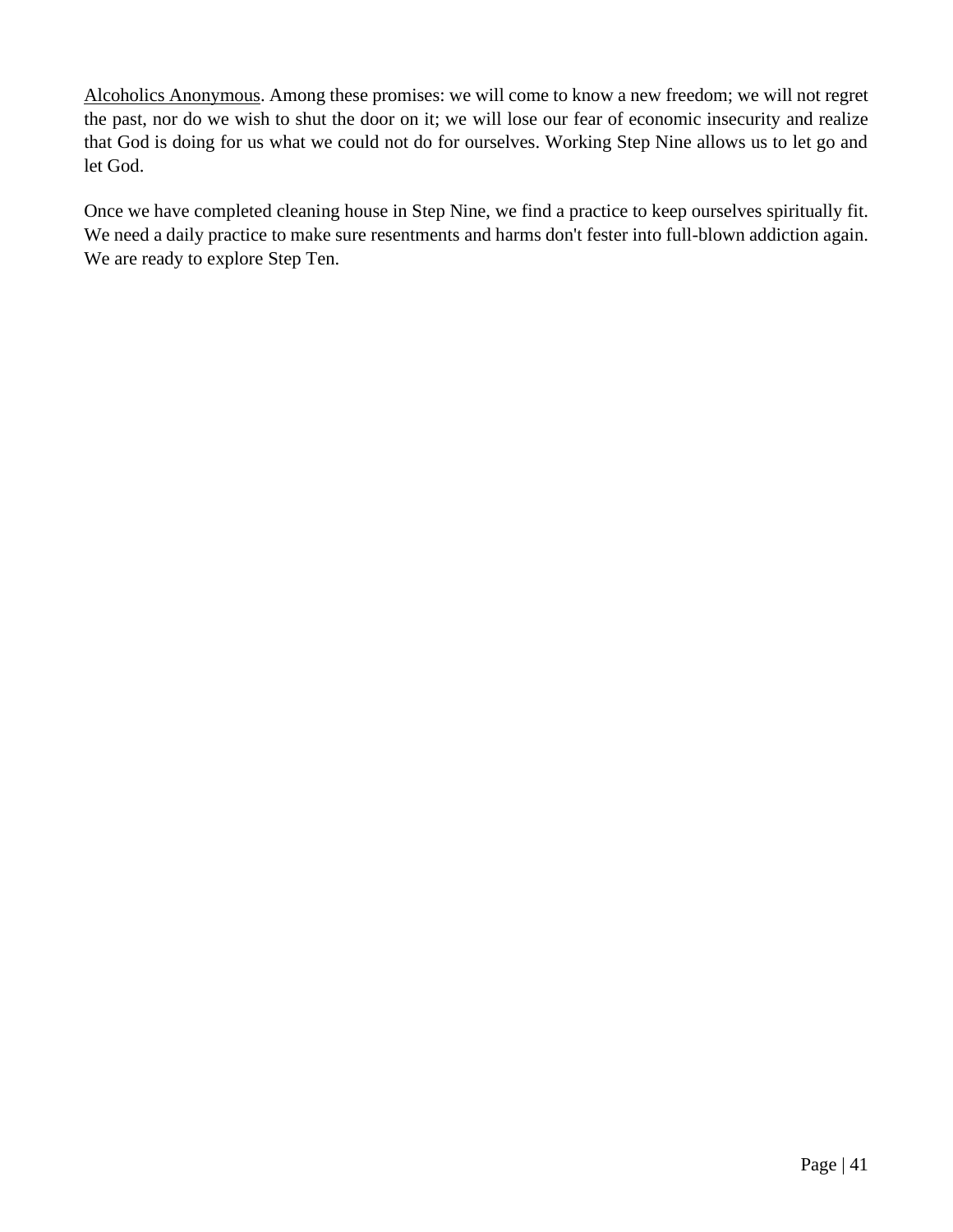#### **Further reflections**

--There are three parts to doing the Ninth Step.

(a) *Making direct amends*; face-to-face (if possible), or by phone, letter, etc., if not possible.

(b)W*henever possible*. There usually isn't a reason to delay it. Talk to your sponsor or trusted friend.

(c*) Except when to do so would injure them or others.* Discuss making the amend with a sponsor or other trusted friend. There may be other ways of making an amends. As long as you are willing, you will find a way.

--After working the first nine steps, many members can reflect on their journey with a brief summing up: we have *made things right with God (HP*) by working Steps One, Two & Three; we have *made things right with ourselves* by working Steps Four, Five, Six & Seven; we have *made things right with others* by working Steps Eight & Nine. It might be helpful to read the Ninth Step *Promises* from the AA Big Book and SCA's *The Gifts of Recovery.* We can think about how our spiritual growth has been influenced by working these steps.

The 9th Step Promises of Alcoholics Anonymous

(from pages 83 and 84 of "Alcoholics Anonymous,"  $4<sup>th</sup>$  edition)

*If we are painstaking about this phase of our development, we will be amazed before we are halfway through. We are going to know a new freedom and a new happiness. We will not regret the past nor wish to shut the door on it. We will comprehend the word serenity and we will know peace. No matter how far*  down the scale we have gone, we will see how our experience can benefit others. That feeling of *uselessness and self-pity will disappear. We will lose interest in selfish things and gain interest in our fellows. Self-seeking will slip away. Our whole attitude and outlook upon life will change. Fear of people and of economic insecurity will leave us. We will intuitively know how to handle situations which used to baffle us. We will suddenly realize that God is doing for us what we could not do for ourselves.*

*Are these extravagant promises? We think not. They are being fulfilled among us—sometimes quickly, sometimes slowly. They will always materialize if we work for them.*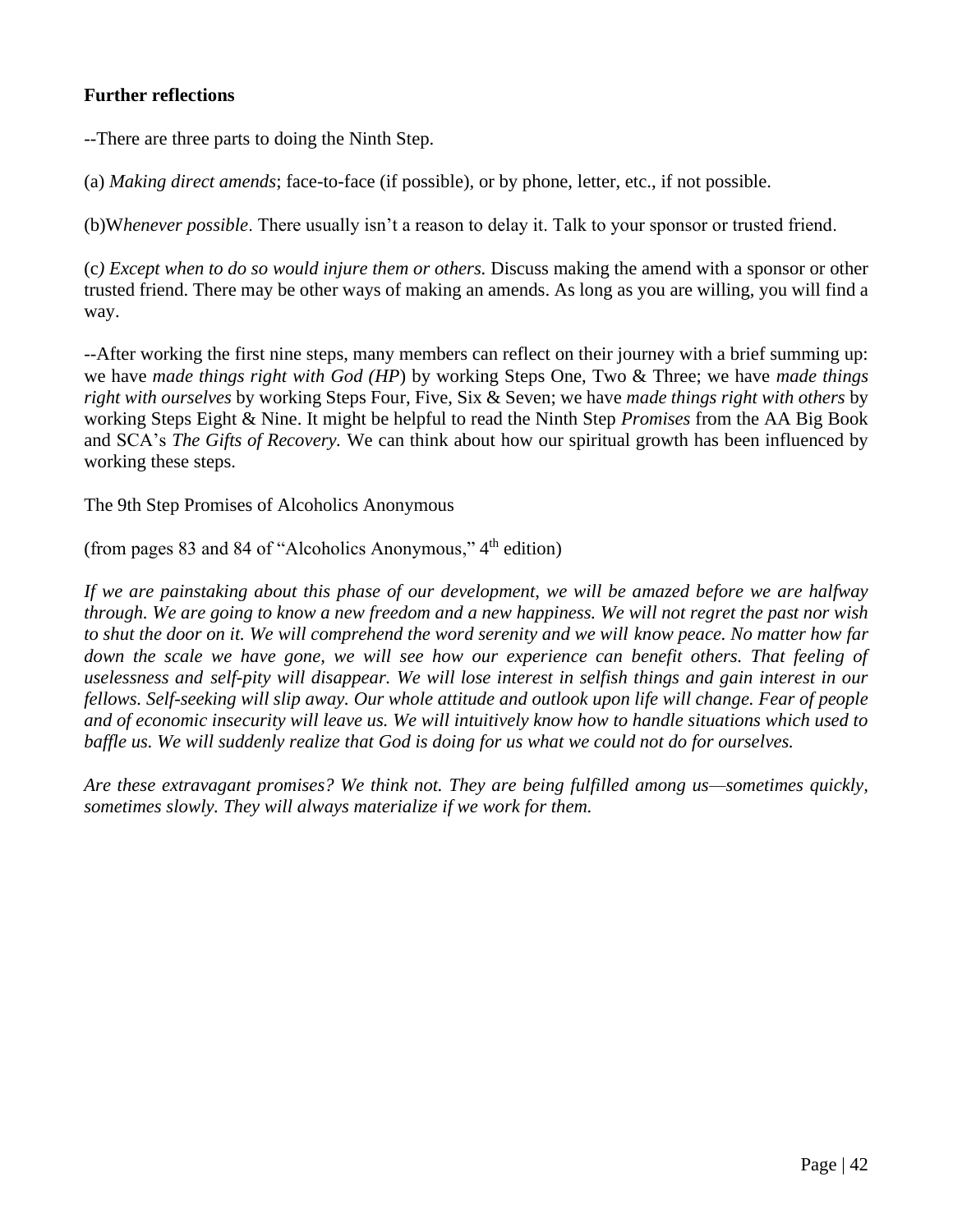(from SCA's *The Gifts of Recovery)*

## **The Gifts of Recovery**

When we each work the Sexual Compulsives Anonymous program to the best of our ability and find a Higher Power on which we can depend for recovery and healing, our collective experience has shown us that we can expect the following results:

When confronted with the void within, we will be able to decide not to act out, at least not today. We will realize that we are not our addiction and find we can stop obsessing about sex and romance, or avoiding them compulsively. We will let go of sexual compulsion as our higher power and discover in our own way a faith that works. We will grasp the concept of God as we understand God.

We will find it progressively easier to stay on our Sexual Recovery Plan and discover that sexual sobriety is more rewarding than compulsive sex. We will stop pursuing those who are unavailable, or who would reject or abuse us.

We will lose our fear of other people and our fear of our own sexuality. We will learn to recognize the difference between sex, love, and affection. We will discover ourselves, our spirituality, and our connection to our Higher Power.

We will find it easier to entrust outcomes to our Higher Power, and at the same time, we will begin to gain an understanding of God's work in our lives. We will allow our Higher Power to be our guide in relationships, even if this means no relationship for now. We will surrender to the possibility that if we do not have a life partner, this is not a punishment or deprivation, but God's will letting us know what is right for us at this time.

We will experience a rebirth of our relationship with ourselves and our Higher Power, then with others. We will become relaxed enough to be attractive to others instead of coming across as desperate and needy. We will rekindle hobbies and interests we had lost to addiction, and discover new ones. We will trust in a Power greater than ourselves that loves us and wants us to be happy.

We will develop patience and trust for our healing process, and continue to benefit from witnessing others recover. We will stop seeing ourselves as victims; instead, we will learn that we can take responsibility in our lives with the help and grace of our Higher Power. We will realize we are not empty; in fact, we have always been whole. Our character defects are wounds to be healed, not something innate.

We will discover prayer and meditation, and find spiritual renewal through doing acts of service within SCA and beyond. We will seek spiritual progress, not perfection, comparing ourselves not to others, but to the people we used to be.

Our lives will gain new meaning, whether we are in a relationship or out of one.

Our lives will become manageable, and we will experience increasing serenity and recovery. We will finally find peace with God, ourselves, our loved ones, our fellow human beings, and our sexuality.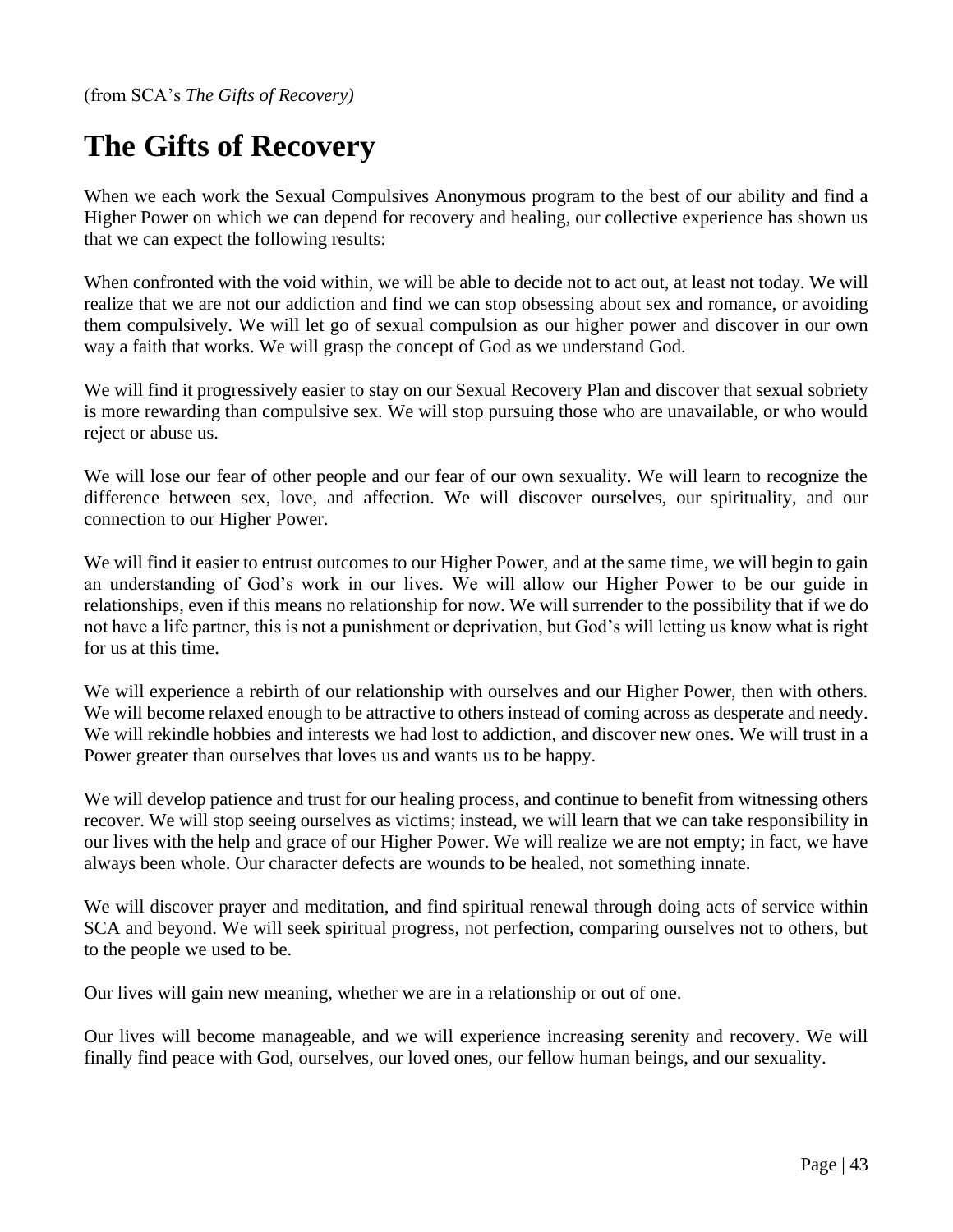#### **Questions for self-examination**

1. What fears and expectations do you have about making amends to people?

2. Think about the essentials of the previous steps: admitting our powerlessness and unmanageability, accepting that a higher power can restore us to sanity; turning over our will and our lives, taking a fearless and moral inventory, admitting the exact nature of our wrongs, being ready to have God remove our defects of character, humbly asking God to remove our shortcomings.

--Describe character changes you may have noticed in yourself. How do they relate to your recovery?

--Are you open to the notion that doing this step will add to your recovery?

3. After making amends to some of the people on your list, has this increased or decreased your anxiety about this Step?

4. Were you surprised by some of the reactions from people to whom you made amends? Did any of them also try making amends (in some form) to you?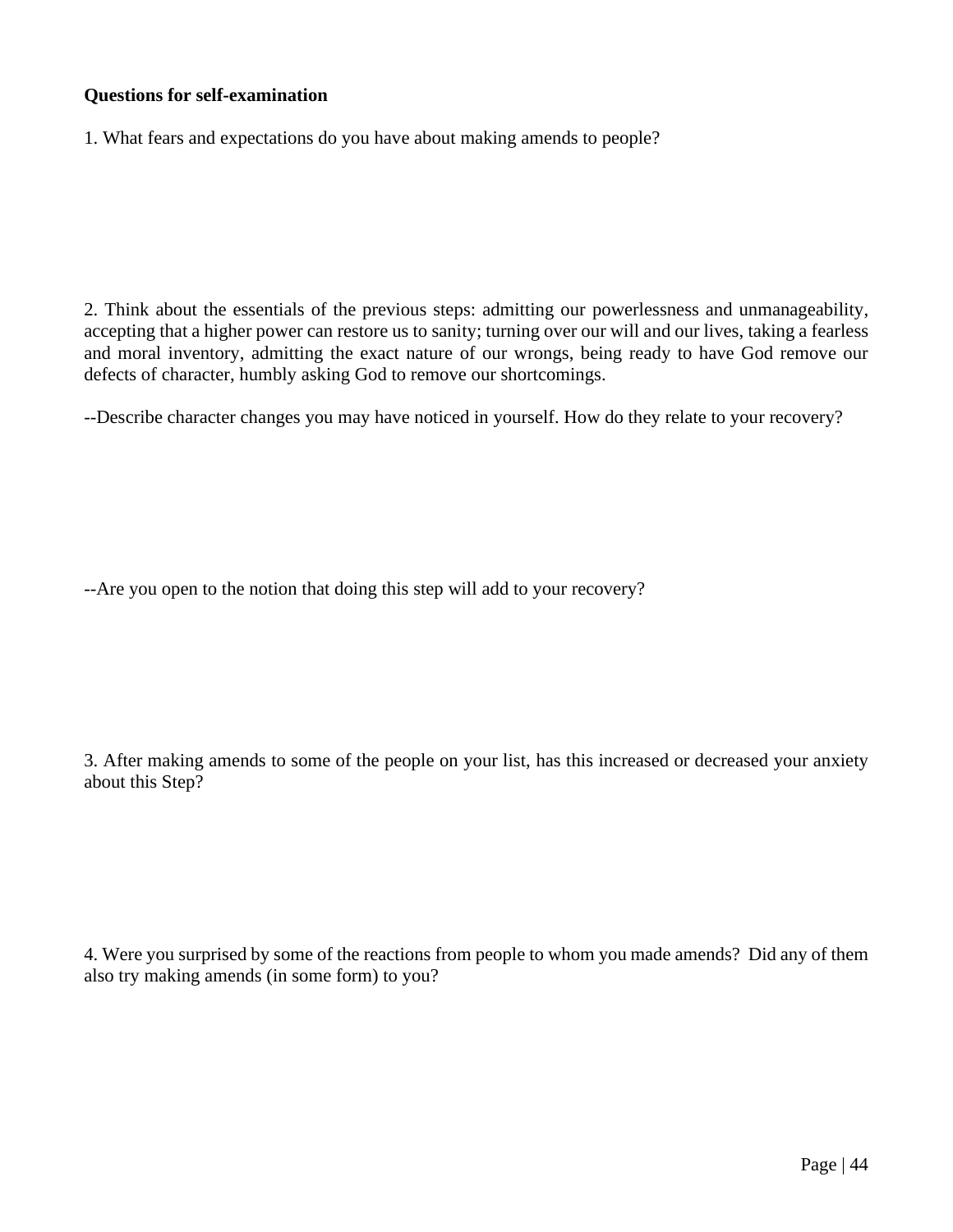5. If there were financial issues that created the need to make amends, were you able to calmly discuss them with the person and work out a way to make restitution? Have you chosen to make an indirect financial amend, such as donating to a charity?

6. Did anyone reject your amends or refuse to see you? Explain how that might affect your willingness to make amends.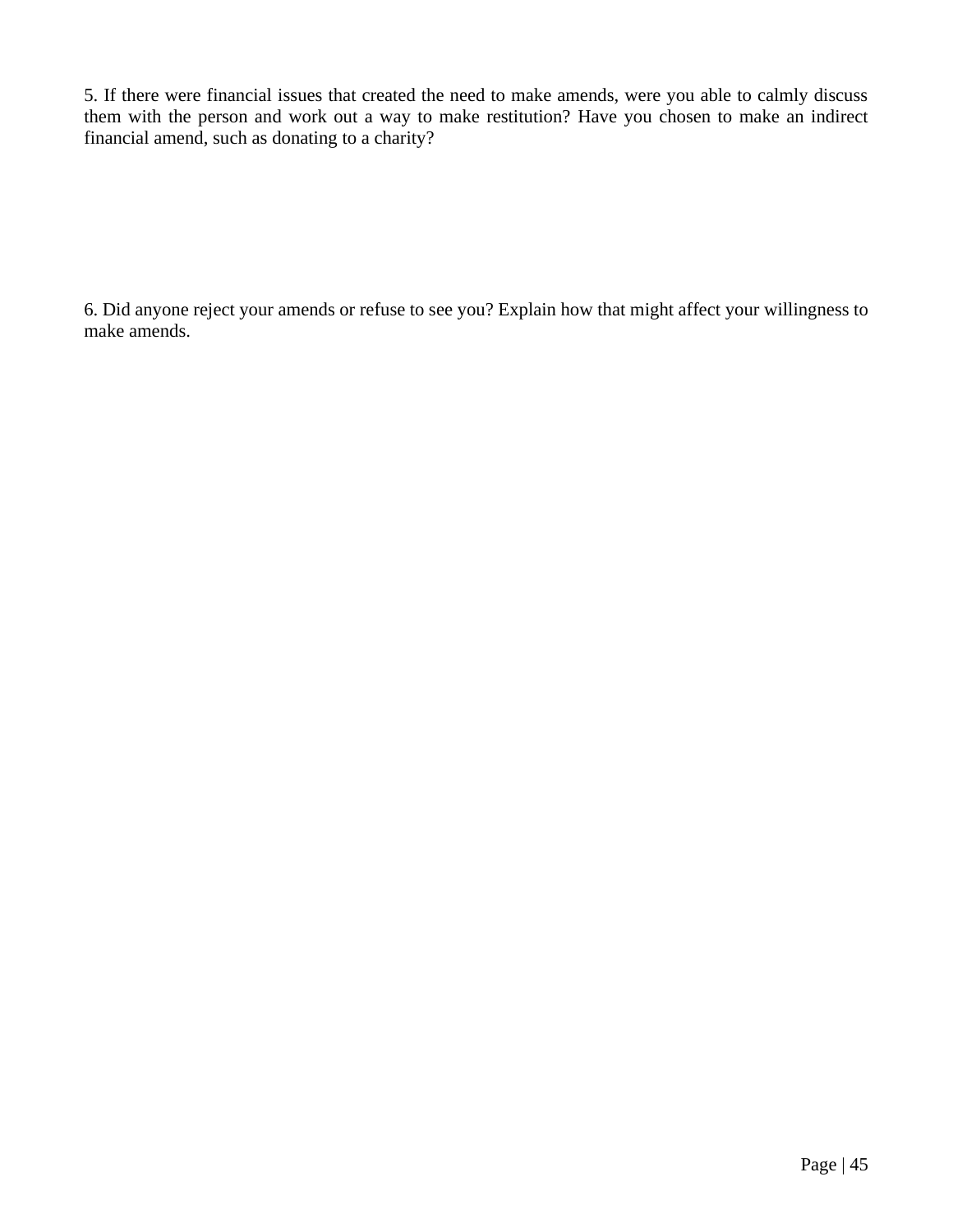## Step Ten

## "Continued to take personal inventory, and when we were wrong promptly admitted it."

The personal inventory mentioned in this Step can be considered a brief moral inventory similar to Step Four. When we took Step Four, we took a long look at ourselves, possibly for the first time in quite a while. We searched hard, evaluating the good and the bad. Step Ten, however, requires us to look outward, not just inward. We see how we affect others. Staying aware of how our thoughts and actions affect ourselves and others is an integral part of working the program.

This Step calls for us to "promptly" admit when we are wrong. Promptly is not defined for us, but many consider it to mean as soon as we become aware of a wrong. A guideline often used is to take a daily inventory to keep our awareness current and not to let wrongs fester. This process could mean taking stock at the end of each day, reflecting on our thoughts and actions. When had our ego interfered with turning our will and our life over to the care of God as we understood God? In which situations had we acted based on fear or anger?

Step Five clearly says that we admit the wrongs uncovered in the Fourth Step to God, to ourselves, and another human being. The Tenth Step does not give us this specific direction. Who, then, may receive this admission? We need to admit the wrong to ourselves. Without self-awareness, we are unable to proceed to acceptance and then action. But who else might receive this admission? Many of us find it helpful to consult with our sponsor or another sober sexual compulsive. They can give us another perspective. Perhaps we were too hard on ourselves, or we were not wrong at all. They can help us determine if admitting the wrong would cause injury to ourselves or others.

Often the answer comes to us in prayer and meditation. It may come as we "sleep on it" after taking an inventory at night. As we discovered in Step Seven, with clarity comes the need to act, and with practice, the action becomes intuitive. Anchored in Step Nine, "We will intuitively know how to handle situations which used to baffle us," as promised in the book Alcoholics Anonymous. The action might be to make amends. It also may take the form of asking for our Higher Power to remove a character defect. Taking these actions without undue delay keeps our spiritual fitness clear of fear, resentment, and regret.

After working Step Ten for some time, we find ourselves getting in the habit of taking a spot inventory. This habit may be triggered when we find ourselves taken up in a wave of fear or anger. It can be triggered whenever we feel the need to take control, get even, or seize the spotlight. We have enough recovery under our belts to ask ourselves what's going on? Where does our ego feel threatened?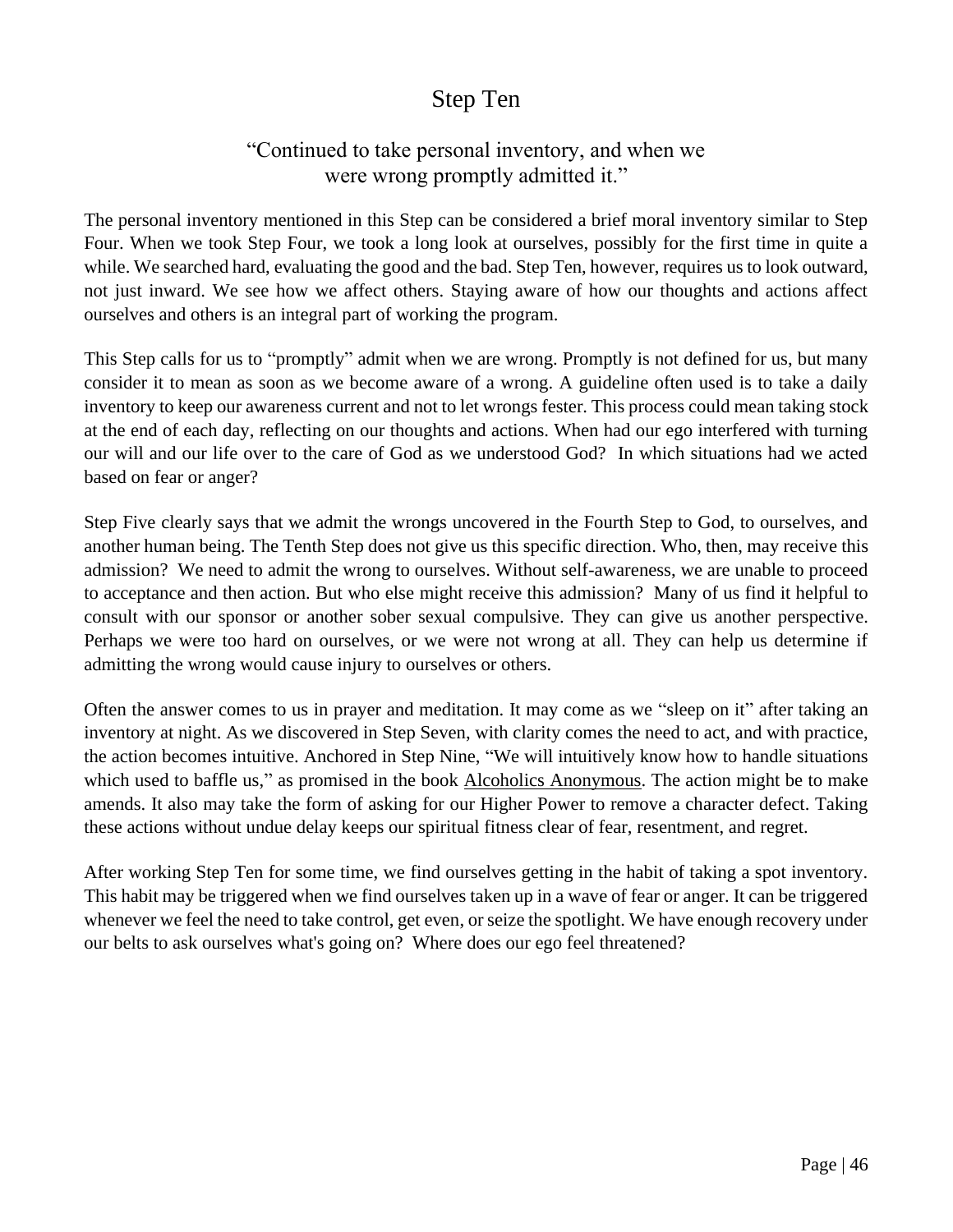The more we ask our Higher Power for guidance in challenging situations, the more they seem to crop up. And the more they crop up, the more sensitive we become to the slightest effort on our part to try to evade, cover up, or ignore the truth. Rigorous honesty becomes a steadfast companion. Dishonesty, either through omission or commission, becomes less tolerable.

At this point, the Tenth Step fits us like a glove. Feelings that we previously considered "negative" are now simply guideposts to action. Afraid? Angry? Prideful? Jealous? We ask ourselves at these times for God to show us how we can be of service. And when that happens, we can put aside our ego and promptly admit when we are wrong. This newfound freedom from the burdens of our ego will allow us more room to accept a new sense of purpose in our lives. We will be open to finding and developing this as we move into Step Eleven.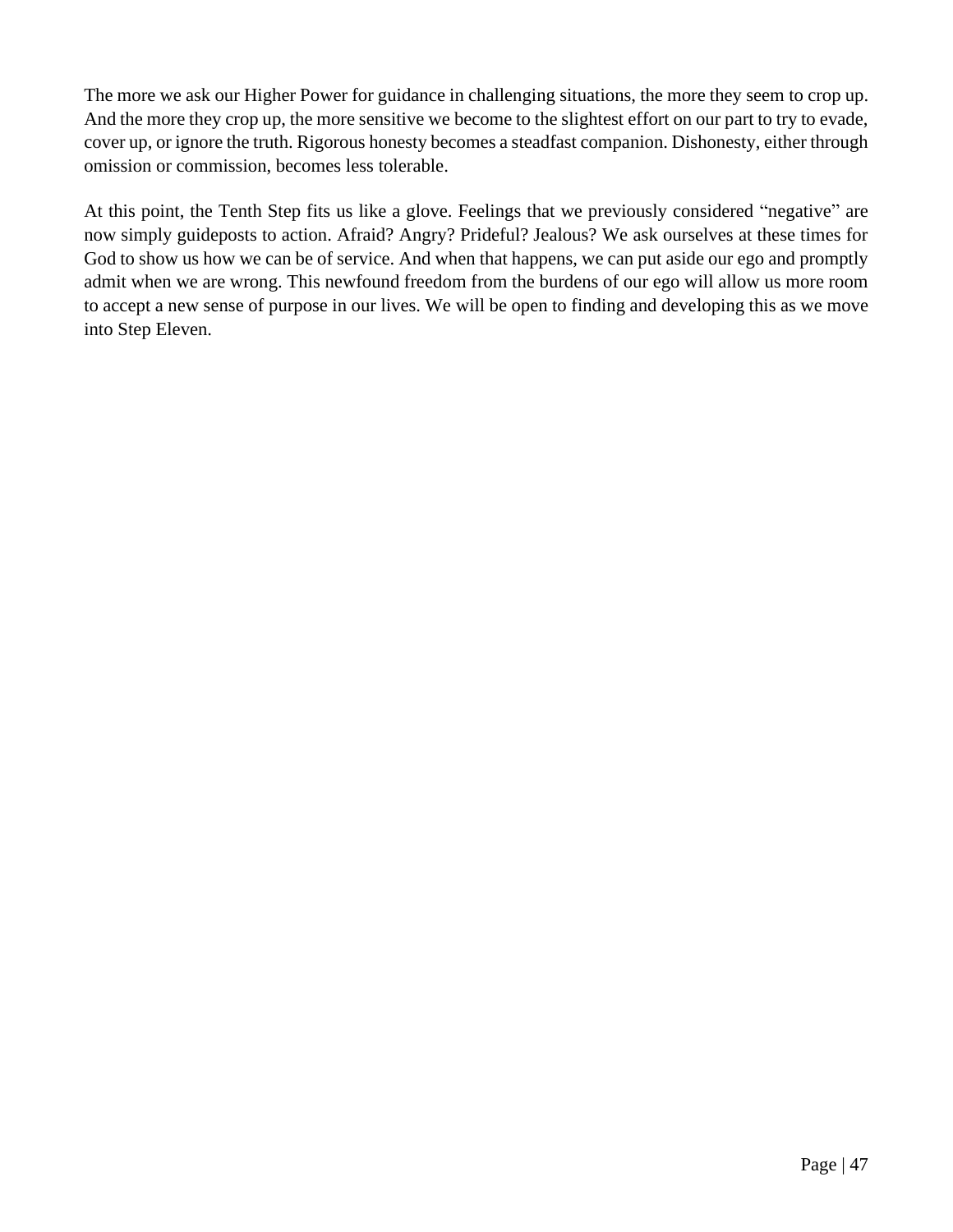#### **Further reflections**

--The Tenth Step is a growth process, not merely maintaining. Change is a constant. Doing a Tenth Step is a way for us to adapt by growing rather than coasting, which may lead to a slippery slope.

--We can think of Step Ten as the ongoing practice of Steps Four, Five, Six, Seven, Eight & Nine. Step Ten provides us with a way of staying current with these steps.

- Consider the exercise of doing a Tenth Step at the end of each day for the next month.
- It can be in written form, or perhaps you would prefer to make a daily call to your sponsor or another program member.
- Going forward, you might wish to continue your Tenth Step practice by journaling or by sharing verbally.
- Or perhaps you prefer to focus more on taking a "spot check inventory" from time to time.
- Your Tenth Step might be helpful as a tool we can use to set things right within ourselves when we feel the need to do so.

#### **Questions for self-examination**

1. How do you feel about working a daily Tenth Step (written or verbal). Do you regularly share your Tenth Step with another member?

2. In doing this exercise, do you find that this method works for you, or do you feel there may be other methods for taking personal inventory? (for example, anniversaries, retreats)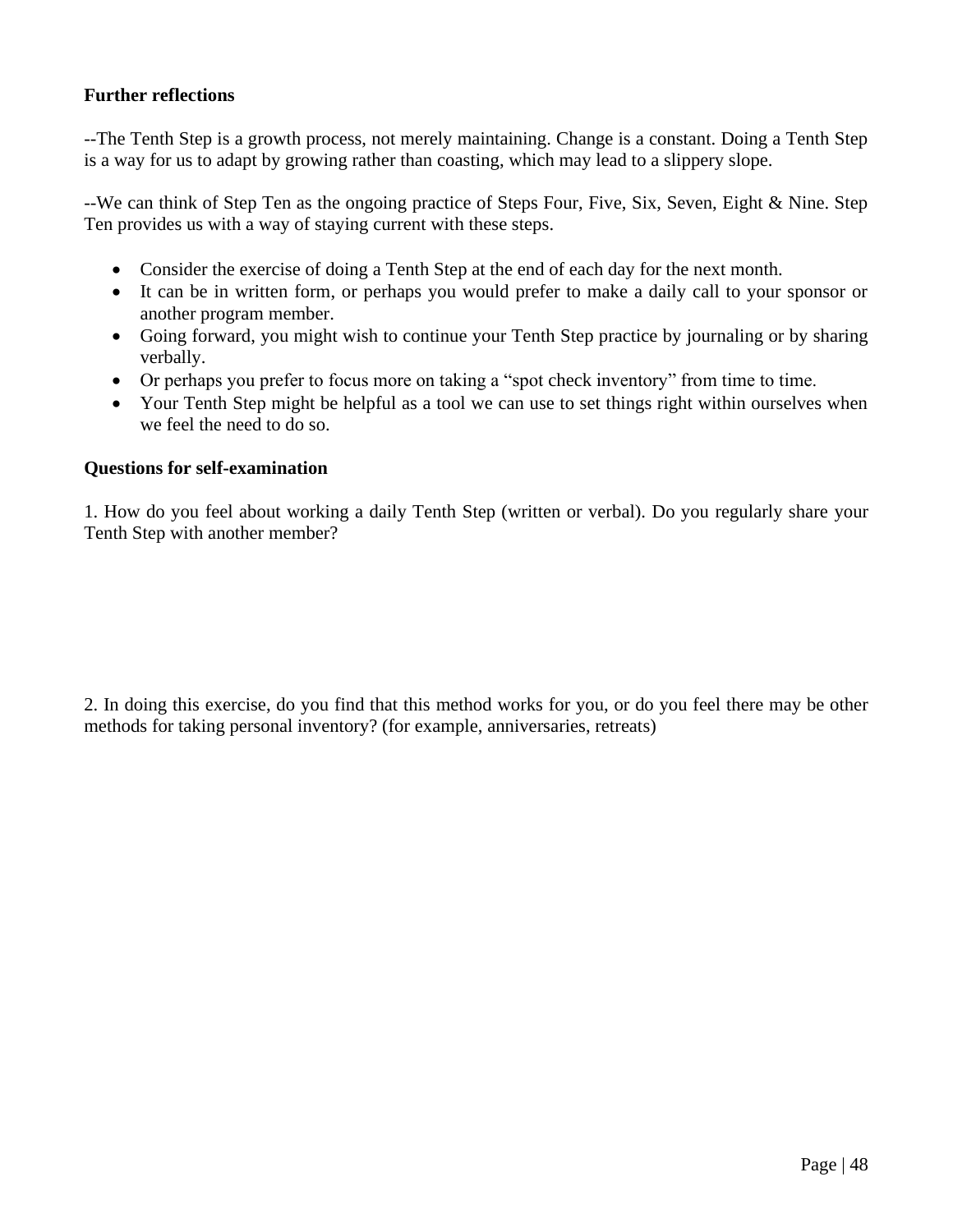## Step Eleven

## "Sought through prayer and meditation to improve our conscious contact with God *as we understood God*, praying only for knowledge of God's will for us and the power to carry that out."

Many religions prescribe a form of prayer or meditation. But SCA is not a religious program. It is a spiritual program. We have come to know the value of praying and meditating. It was hard at first for most of us to pray or meditate regularly. However, we discovered their value by trying and found a restored ability to live in the present. Over time we found it easier to integrate them into our daily lives.

We might start the day with a Step Three prayer or a meditation before going to work. Perhaps we end each day with a prayer of gratitude or add a second meditation. With practice, we learn to speak to our Higher Power throughout the day. Any emotion we have provides us the opportunity to deepen our relationship with God. When we are troubled, we stop and ask for our Higher Power's guidance. When we are grateful, we thank our Higher Power for grace. Most importantly, we take a breath and listen for our Higher Power's response. Talking is the essence of prayer. Listening is the essence of meditation.

Step Eleven suggests we focus our prayers on "only" knowing God's will for us. This guidance helps clear away the laundry list of things we would like or think we deserve in our prayer practice. Accepting this guidance may change the way we pray because we are trying to connect with our Higher Power's will and not our own.

Like many of the Steps, the word "us" is prominent. The program of SCA is a "we" program, not a "me" program. In time, we stop being so self-centered. This Step shifts the focus with this prayer: "God, I pray for knowledge of your will for us and the power to carry that out…"

One thing we notice is that our world expands when we are "on the beam" of recovery. And it narrows when we are not. Before taking the First Step, we suffered from tunnel vision, or even no vision at all, only fantasies and nightmares. Through prayer and meditation, we broaden our connection to the real world. The real world includes everyone. The more we practice connecting with others, the more we improve and expand our conscious contact with God.

Little by little, we gain knowledge of God's will for us. With that knowledge comes power: not "my" power, but real power. It is the power to act in alignment with God's will and the power to carry it out. It strengthens our spirituality and nourishes our recovery.

Once we have successfully connected to a Higher Power on a regular basis, we are ready to practice everything we learned while working the program in our daily lives. Having accomplished all that the program has asked, we are ready to bring what we have learned to others. We are now ready for Step Twelve.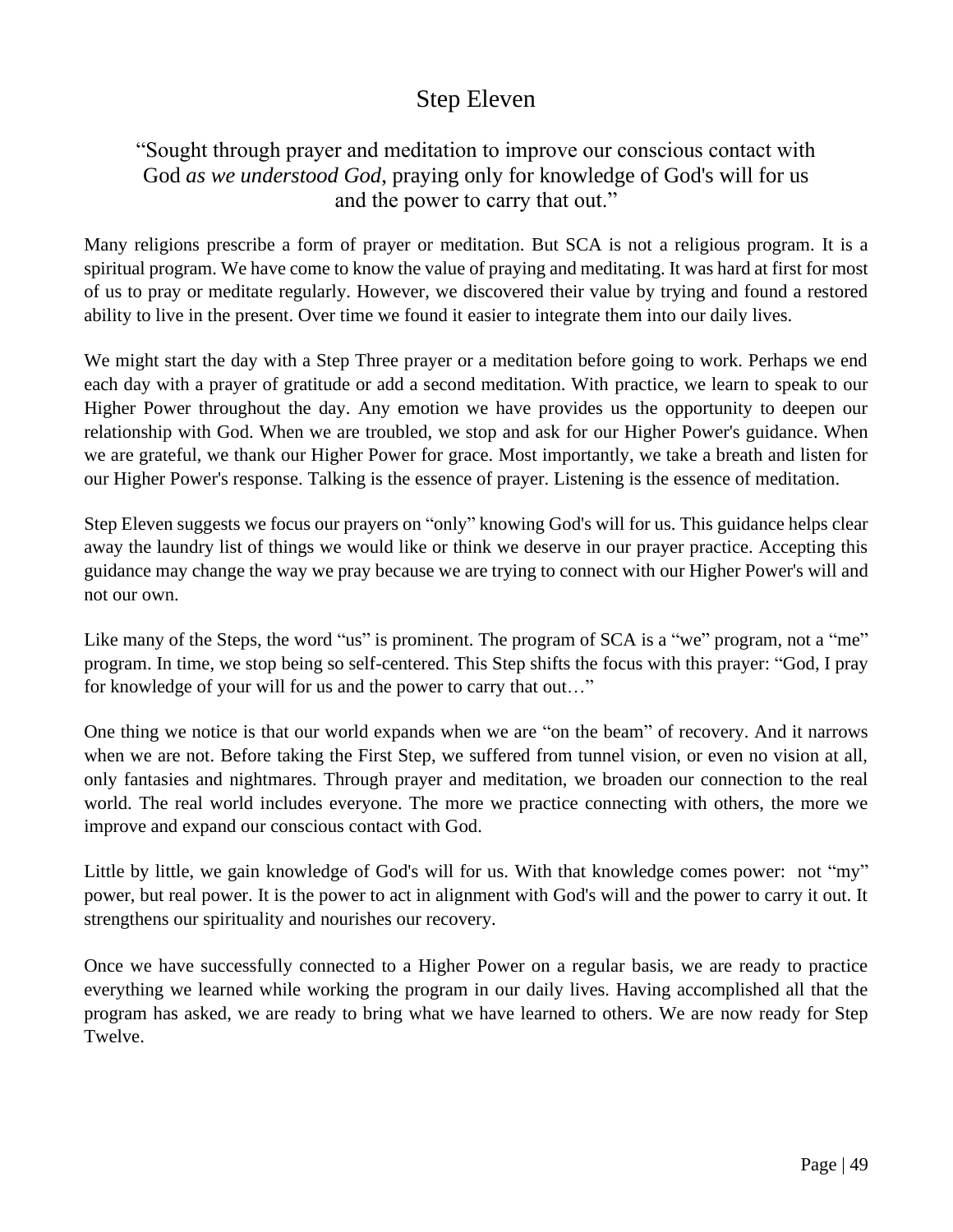#### **Further reflections:**

**--**From working steps 3-10, we have learned how to overcome self-will. By removing self-will, we have become more conscious of a Higher Power working in our lives.

--Perhaps we might try creating a list at the end of each day; start by dividing a sheet of paper in half. On the left-hand side of that sheet, we write down thoughts we had and actions we took that generated from "Self-will." We write down our thoughts and actions generated from our Higher Power on the right-hand side.

--On waking up, take a few minutes to ask Higher Power to direct our intention to take the proper thought or action throughout the day.

--How to meditate? Sitting quietly in a quiet space, perhaps with meditation music, is one way. Burning incense is one option. Or perhaps we can meditate while doing a simple task, such as washing the dishes, mowing the lawn, taking out the garbage, going for a walk, or even taking a bath or shower.

11th step prayer— [ Many of us prefer the term Higher Power (HP) instead of "God" in addressing these prayers

#### MORNING PRAYER

*God, direct my thinking today so that it be empty of self-pity, dishonesty, self-will, self-seeking and fear. God, inspire my thinking, decisions and intuitions. Help me to relax and take it easy. Free me from doubt and indecision. Guide me through this day and show me my next step. God, show me what I need to do to take care of any problems. I ask all these things that I may be of maximum service to you and my fellow man. In the spirit of the Steps, I pray. AMEN* 

#### NIGHTLY PRAYER

*God, forgive me where I have been resentful, selfish, dishonest or afraid today. Help me to not keep anything to myself but to discuss it all openly with another person - show me where I owe an apology and help me make it. Help me to be kind and loving to all people. Use me in the mainstream of life, God. Free me of worry, remorse or morbid (sick) reflections that I may be of usefulness to others. AMEN* 

--Step Eleven is putting into action Step Three's "Turned our Will and our Lives over to the care of God, as we understood God."

**Note:** You may wish to refer to the Eleventh Step Worksheet in the Appendix. It lists two columns:

(1) Thoughts we had and actions we took generated from "Self-will."

(2) Thoughts we had and actions we took that generated from "God (HP)-will."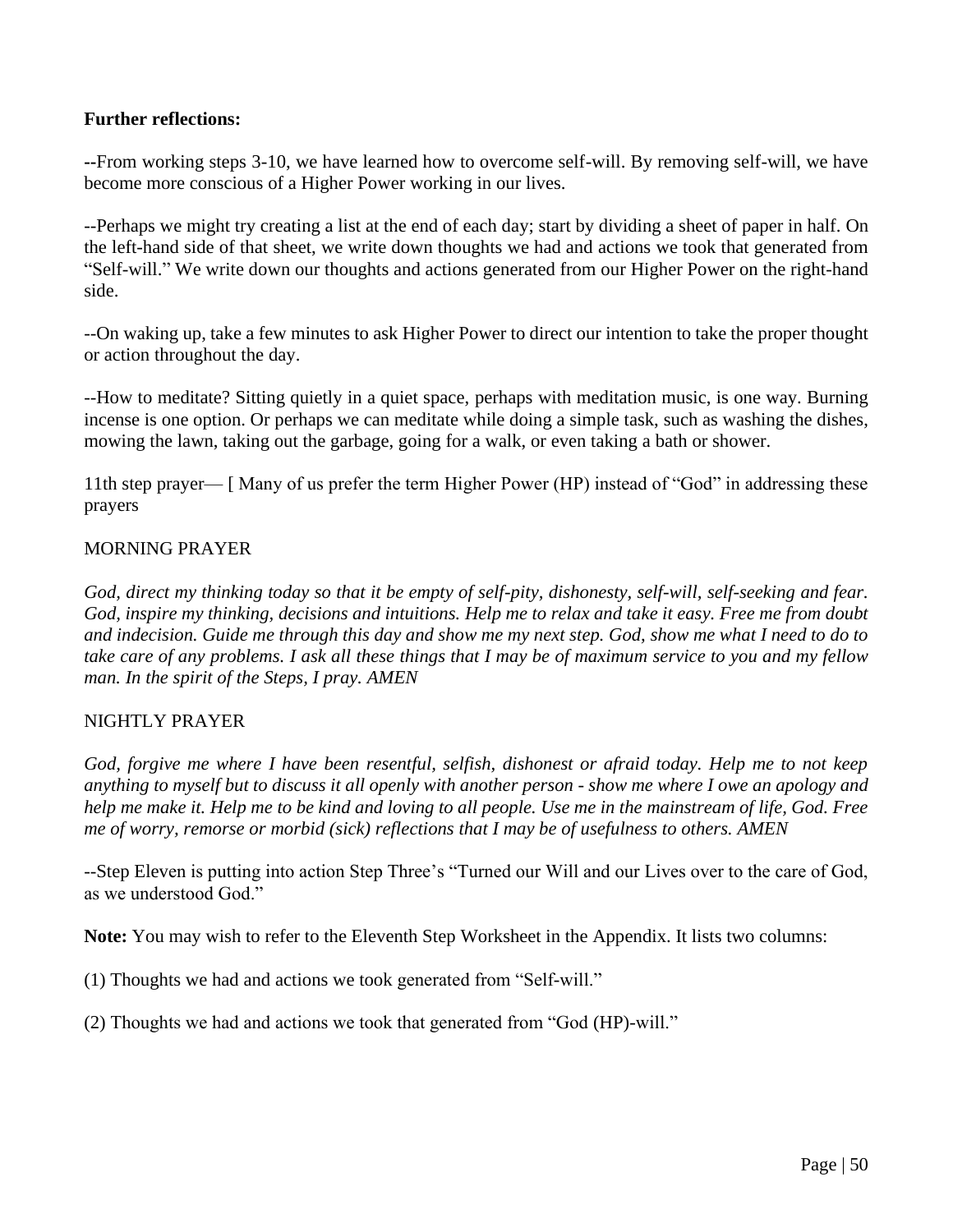#### **Questions for self-examination**

1. Describe how you feel about the conflict between self-will and God's (HP's) will.

2. As you speak to your Higher Power throughout the day, can you identify those thoughts and actions driven by self-will and those driven by God's (HP's) will?

3. How do you feel now about prayer and meditation? What are your feelings about doing this regularly?

4. If you have already tried prayer and meditation, describe any changes you may have noticed in your patterns of thoughts, attitudes, or actions.

5. How has a prayer and/or meditation practice given you closer contact with God (HP)?

6. Describe how closer contact with God (HP) has given you more "power to carry that out," meaning to take the right actions you need at this time.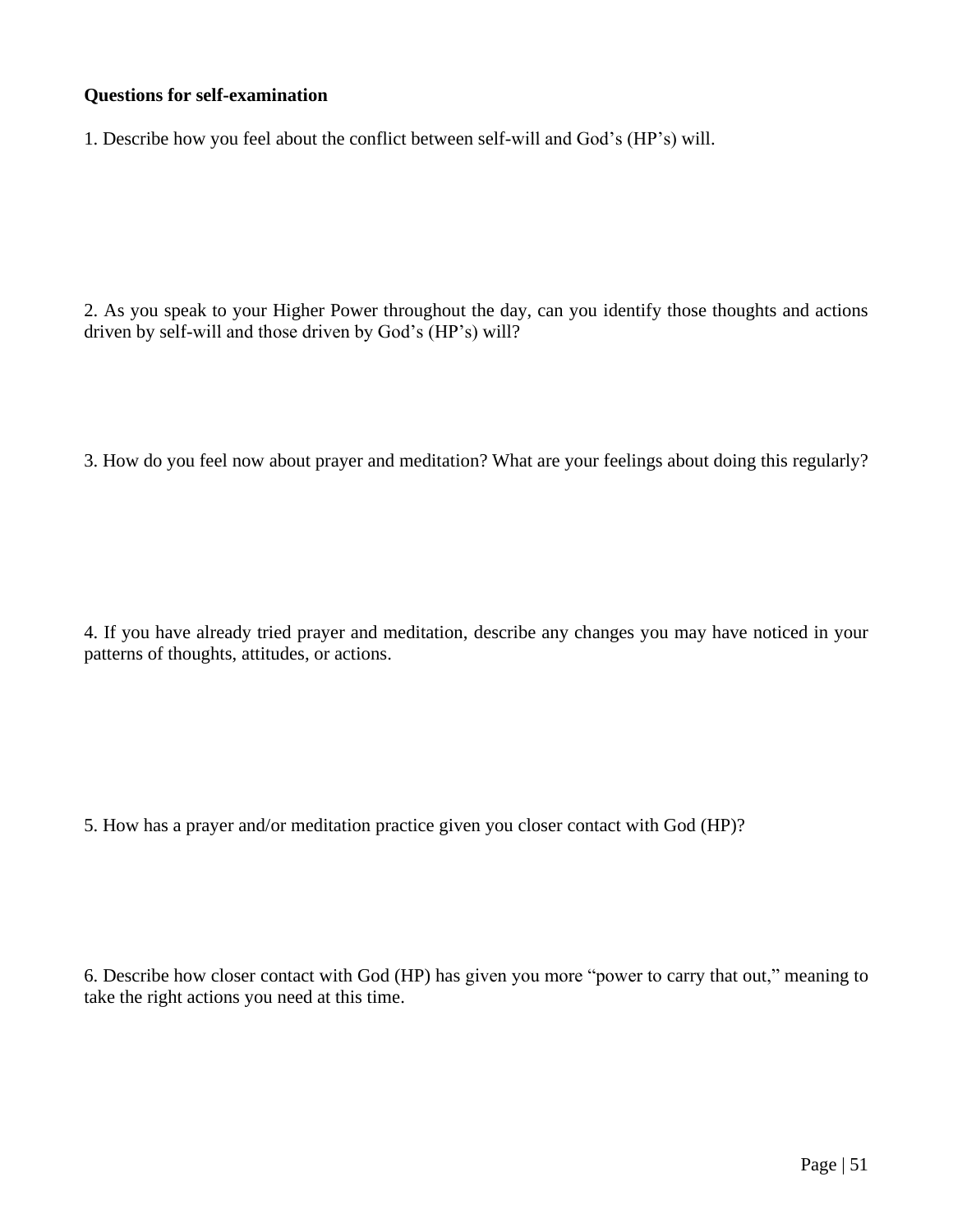## Step Twelve

## "Having had a spiritual awakening as the result of these steps, we tried to carry this message to sexually compulsive people and to practice these principles in all our affairs."

In our addiction, it seemed as if we were sleepwalking, stumbling around with our eyes shut, bumping into others. We went places where we didn't belong, and often, we did considerable damage to ourselves or others. Every once in a while, we would open our eyes and see the wreckage that was our life. The reaction we had before recovery was to blame others for the mess we saw. "Clean it up the way I want, and fast," we told them. And then we shut our eyes tight once more.

One day, we opened our eyes and found ourselves in a room with a bunch of sexual compulsives. "I'm not like them," we told ourselves. But of course, we were. Our denial of reality didn't change the facts.

The journey to reach this Step has been a long one. We have expended a tremendous amount of energy. Our comfort zones have been expanded. Trust and faith are a part of our lives once again. It might have taken months or years before we "got it," but eventually, we learned that the Steps provide a path to our Higher Power's gift of sexual sobriety.

Have we had a "spiritual awakening?" This term likely elicits a different response for each member. Those with religious backgrounds may believe that God causes the awakening. Some will admit their lives are dramatically different and have no explanation of how it happened. Others will consider their "destruction of the ego" to be this awakening, and that they find grace in their humility. Paraphrasing AA's Twelve Steps and Twelve Traditions: the most important meaning of a spiritual awakening is that a person has now become able to do, feel, and believe that which they could not do before on their unaided strength and resources alone.

It has been said that each of the Steps works to deflate the ego. While this is true, it is not the goal. The deflation of the ego allows the spirit to awaken, grow, and thrive. A spiritual awakening is the only result that the Twelve Suggested Steps promise. Whatever our belief about a spiritual awakening, the program tells us it comes about by working the Steps. Sexual sobriety is a gift given to us by our understanding of God because we work the Steps. We want to hold on to this gift. Step Twelve suggests that to keep it, we try to give it away.

What does "try" mean? It is not "trying," as we did before we came into SCA. It is not making a halfhearted effort before giving up, saying, "Well, I tried…" Consider this nugget of wisdom: When praying for something, believe that it already exists. So, when Step Twelve says, "we tried to carry this message," we take the action and let go of the result. We believe we have carried the message, not necessarily that anyone heard it.

So how, exactly, do we take action? The program of SCA does not provide any specific recommendations about what actions constitute "carrying the message." The wisdom of the program, however, suggests that this means being of service to the still suffering sexual compulsive.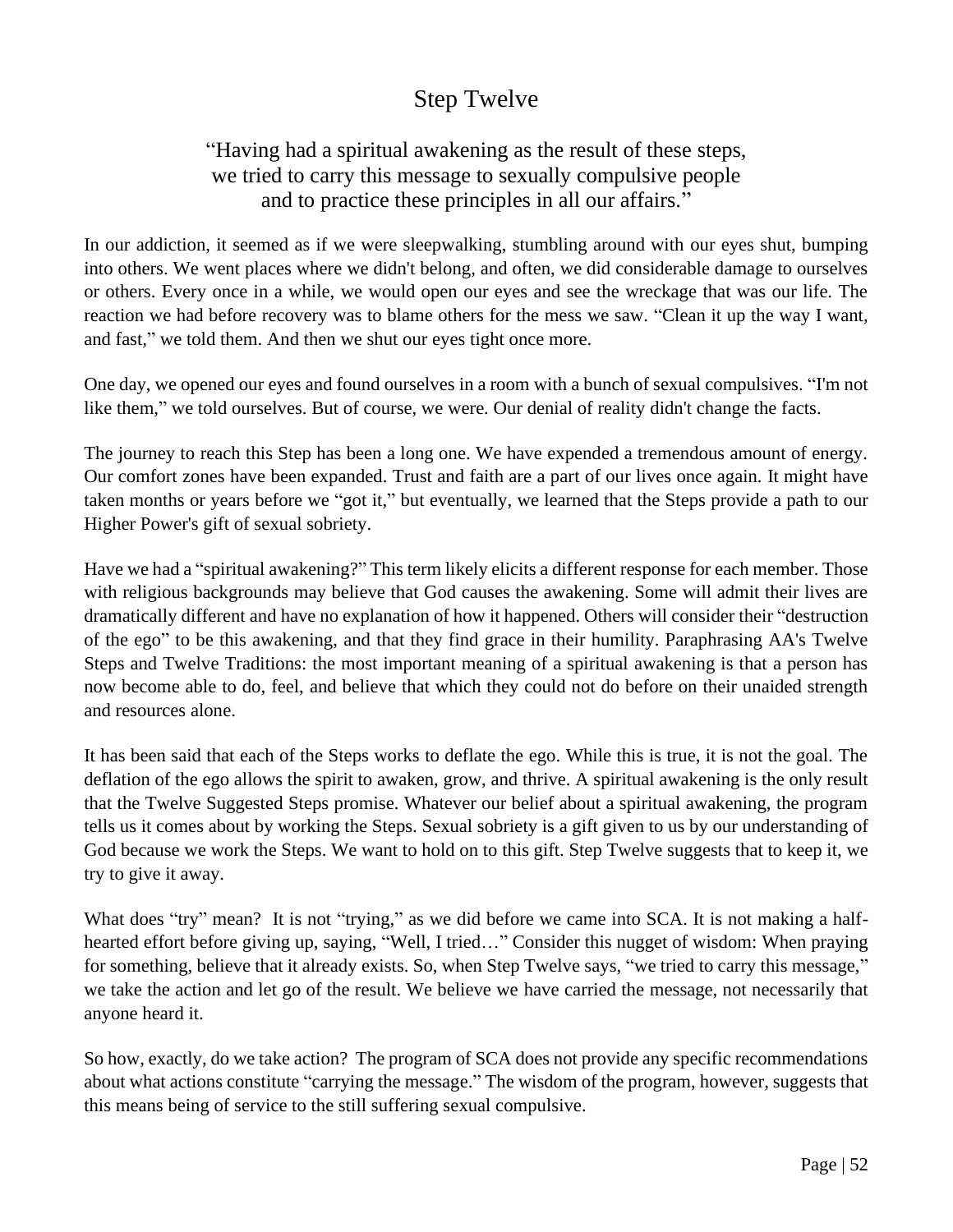The still suffering sexual compulsive exists both inside and outside of the fellowship. There are so many ways to carry the message within the fellowship: greeting newcomers, putting out chairs, speaking and sharing at meetings, doing a reading, sponsoring another member, and writing literature. This is just a short list.

Carrying the message to sexual compulsives outside of the fellowship is a bit riskier. Some of this work can be done anonymously by working on the website, responding to emails, or answering phone calls. The riskier service involves breaking our anonymity in some cases - things like talking to the media, working at an SCA booth for an event, putting our names on leases for meeting spaces. The riskiest service can be doing a Twelfth Step call.

A traditional Twelfth Step call is two sober members of SCA responding with compassion to a sexual compulsive who still suffers. Sometimes this meeting might take place in a hospital or a courthouse. This intervention may bring up thoughts and places we have been before, but this time we see them with sober eyes.

We do not preach. We do not proselytize. We use attraction rather than promotion. We briefly summarize our stories so that the other person knows that we, too, have suffered and that we have found a solution that works for us. But we do not try to fix the sufferer. That is the job of their Higher Power.

We encourage the person to attend a meeting, and we offer to bring them to one. We understand that the potential newcomer probably thinks as we once did, "I'm not like them..." We do not try to knock down that notion. We simply state our case. If we have succeeded, we have planted a seed, which may or may not eventually thrive, in God's time, not ours.

The more we work Step Twelve, the better we get at it. We used to see the world as a place with scarce resources and full of personalities set to clash with us. We now see the world as it is – a place of great abundance with people struggling as we are to live their lives one day at a time. The world is a place guided by principles under the watchful care of a loving Higher Power. We become more present in our lives and connected to the wisdom within us. We live happy, contented, and useful lives.

Just as our compulsion affected each part of our lives, so too our recovery affects all areas of our lives. As we practice these principles in all our affairs, we discover that recovery has transformed our lives from a set of parts into an integrated whole. We become whole, passionate, recovering human beings, able to accept our mistakes, and transcend them. We increasingly want to be a part of the human race and have a commitment to give back what we have freely received. Our lives go from being centered on compulsive sex to being centered on service. We become increasingly useful instruments of our Higher Power.

May you, too, be happy, joyous, and free.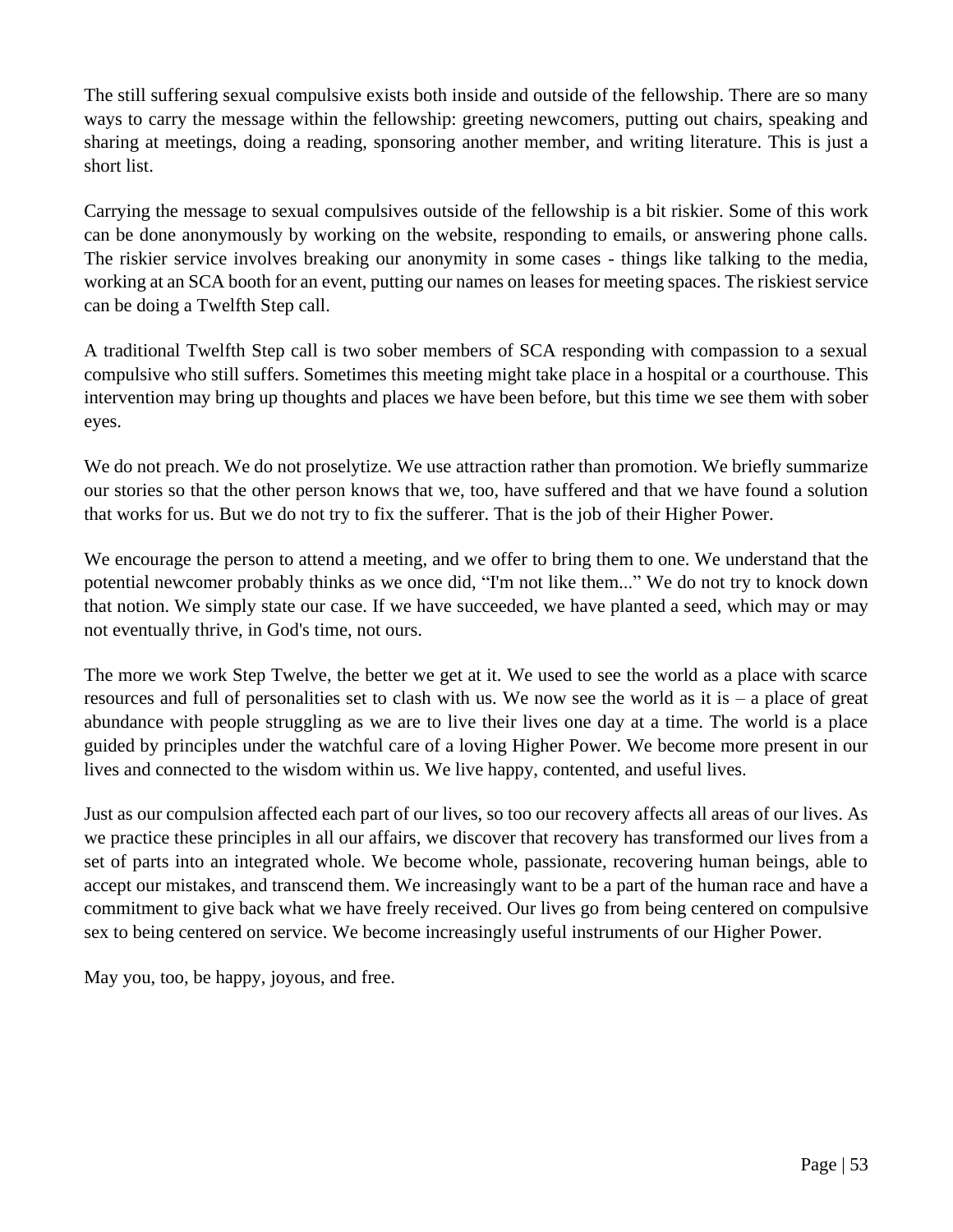#### **Further reflections:**

-The Twelfth Step has three distinct phrases that express thoughts and actions that sum up our program of recovery.

- 1. *Having had a spiritual awakening as a result of these steps*…
- 2. *We try to carry this message to other sexual compulsives*…
- 3. *And to practice these principles* [steps] *in all our affairs.*

--The commentary talks about making a Twelfth Step call to someone not in our fellowship who is suffering. Such calls vary, including making and receiving program calls from other SCA members. They might seek information or help solve a problem or just talk to another member in recovery. Whatever the case, we may share our story and refer to our previous "hopeless" condition. After getting the other person's attention, we might briefly talk about why a spiritual change is so significant and how we used the tools of recovery to achieve a spiritual awakening.

#### **Questions for self-examination**

1. Perhaps you have experienced a spiritual change since you began working the Steps. Describe your experience.

2. Describe some of the barriers that might be blocking you from experiencing a spiritual awakening.

3. One popular 12-Step slogan is: "in order to keep it, you have to give it away." Describe ways you have tried to carry the message of Recovery to others, both inside and outside the rooms.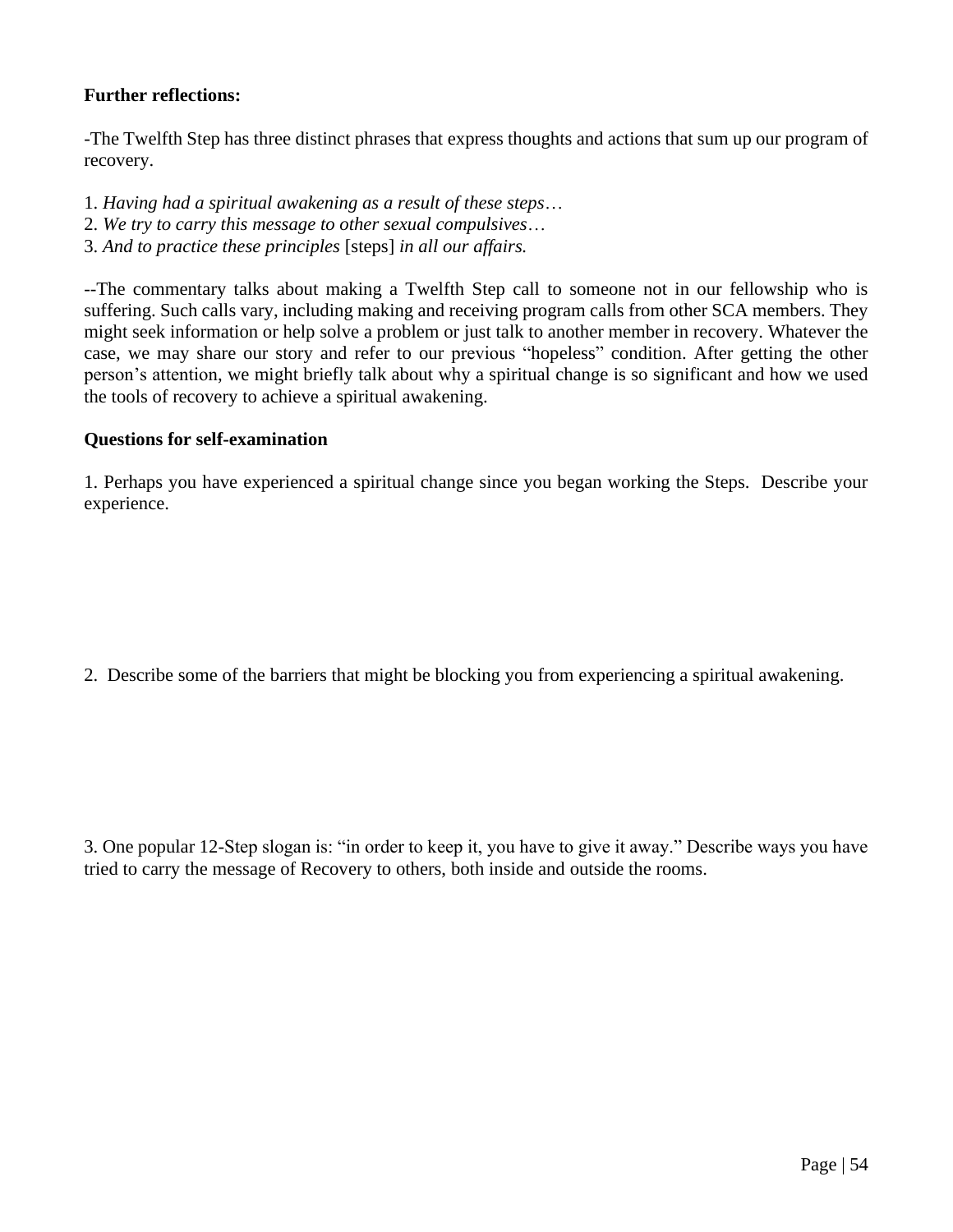4. Describe some examples of practicing these principles in your daily life ("in all our affairs.")

5. Now that you have completed this workbook, how do you feel about working some of the Steps again in the future as you get new insights?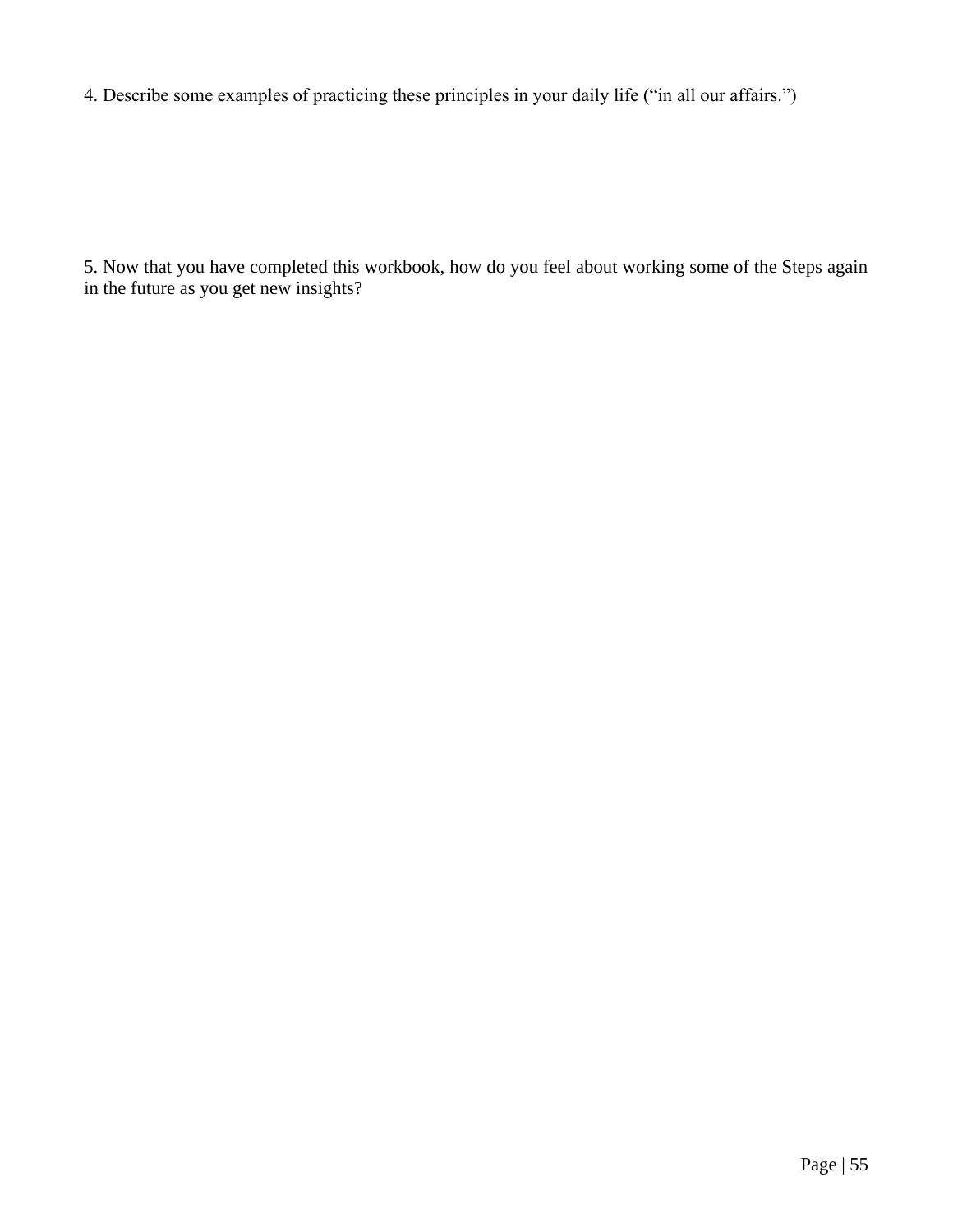# Appendix:

# Fourth Step

|                                               | <b>RESENTMENTS</b>                      |                                                     |                 |                          |         |                                                  |              |            |                            |
|-----------------------------------------------|-----------------------------------------|-----------------------------------------------------|-----------------|--------------------------|---------|--------------------------------------------------|--------------|------------|----------------------------|
| <b>Column 1:</b><br>I'm<br>resentful<br>at    | <b>Column 2: Why</b><br>am I resentful? | <b>Column 3. What part of self was</b><br>affected? |                 | Column 4: What did I do? |         | Column 5. Which character defects were involved? |              |            |                            |
| people,<br>institutions,<br>places,<br>things | 4-5 words. One or<br>multiple causes    | self-esteem                                         | safety/security |                          | selfish | dishonest                                        | self-seeking | frightened | inconsiderate<br>of others |
|                                               |                                         |                                                     |                 |                          |         |                                                  |              |            |                            |
|                                               |                                         |                                                     |                 |                          |         |                                                  |              |            |                            |
|                                               |                                         |                                                     |                 |                          |         |                                                  |              |            |                            |
|                                               |                                         |                                                     |                 |                          |         |                                                  |              |            |                            |
|                                               |                                         |                                                     |                 |                          |         |                                                  |              |            |                            |
|                                               |                                         |                                                     |                 |                          |         |                                                  |              |            |                            |
|                                               |                                         |                                                     |                 |                          |         |                                                  |              |            |                            |
|                                               |                                         |                                                     |                 |                          |         |                                                  |              |            |                            |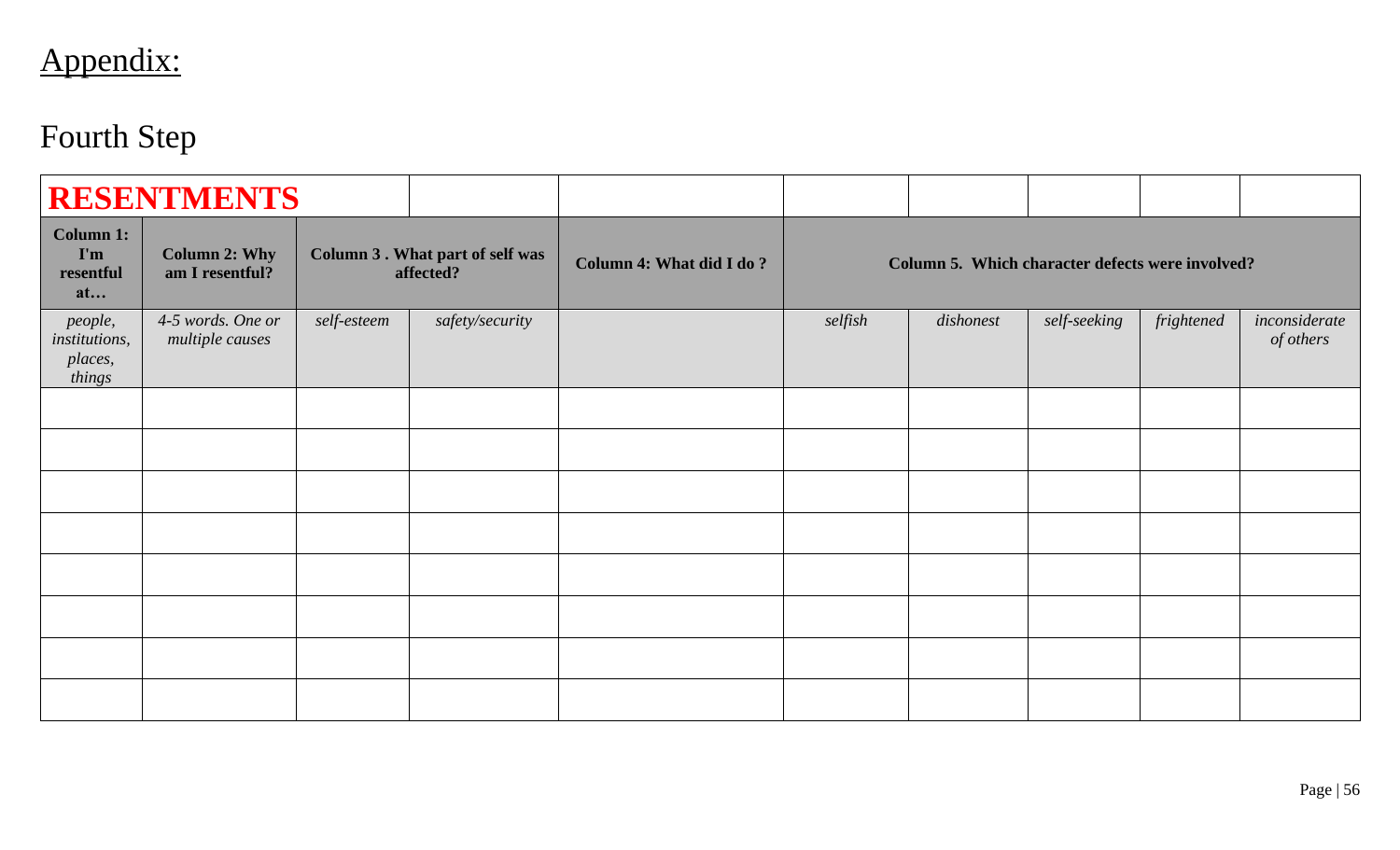## **FEARS**

| - --- <del>---</del>                              |                                              |                                           |                 |                       |                          |                                                  |         |           |              |            |                            |
|---------------------------------------------------|----------------------------------------------|-------------------------------------------|-----------------|-----------------------|--------------------------|--------------------------------------------------|---------|-----------|--------------|------------|----------------------------|
| <b>Column 1:</b><br>I'm fearful of                | Column 2:<br>Why am I<br>fearful?            | Column 3. What part of self was affected? |                 |                       | Column 4: What did I do? | Column 5. which character defects were involved? |         |           |              |            |                            |
| people,<br><i>institutions,</i><br>places, things | $4-5$ words.<br>One or<br>multiple<br>causes | self-<br>esteem                           | safety/security | personal<br>relations | sex life                 |                                                  | selfish | dishonest | self-seeking | frightened | inconsiderate<br>of others |
|                                                   |                                              |                                           |                 |                       |                          |                                                  |         |           |              |            |                            |
|                                                   |                                              |                                           |                 |                       |                          |                                                  |         |           |              |            |                            |
|                                                   |                                              |                                           |                 |                       |                          |                                                  |         |           |              |            |                            |
|                                                   |                                              |                                           |                 |                       |                          |                                                  |         |           |              |            |                            |
|                                                   |                                              |                                           |                 |                       |                          |                                                  |         |           |              |            |                            |
|                                                   |                                              |                                           |                 |                       |                          |                                                  |         |           |              |            |                            |
|                                                   |                                              |                                           |                 |                       |                          |                                                  |         |           |              |            |                            |
|                                                   |                                              |                                           |                 |                       |                          |                                                  |         |           |              |            |                            |
|                                                   |                                              |                                           |                 |                       |                          |                                                  |         |           |              |            |                            |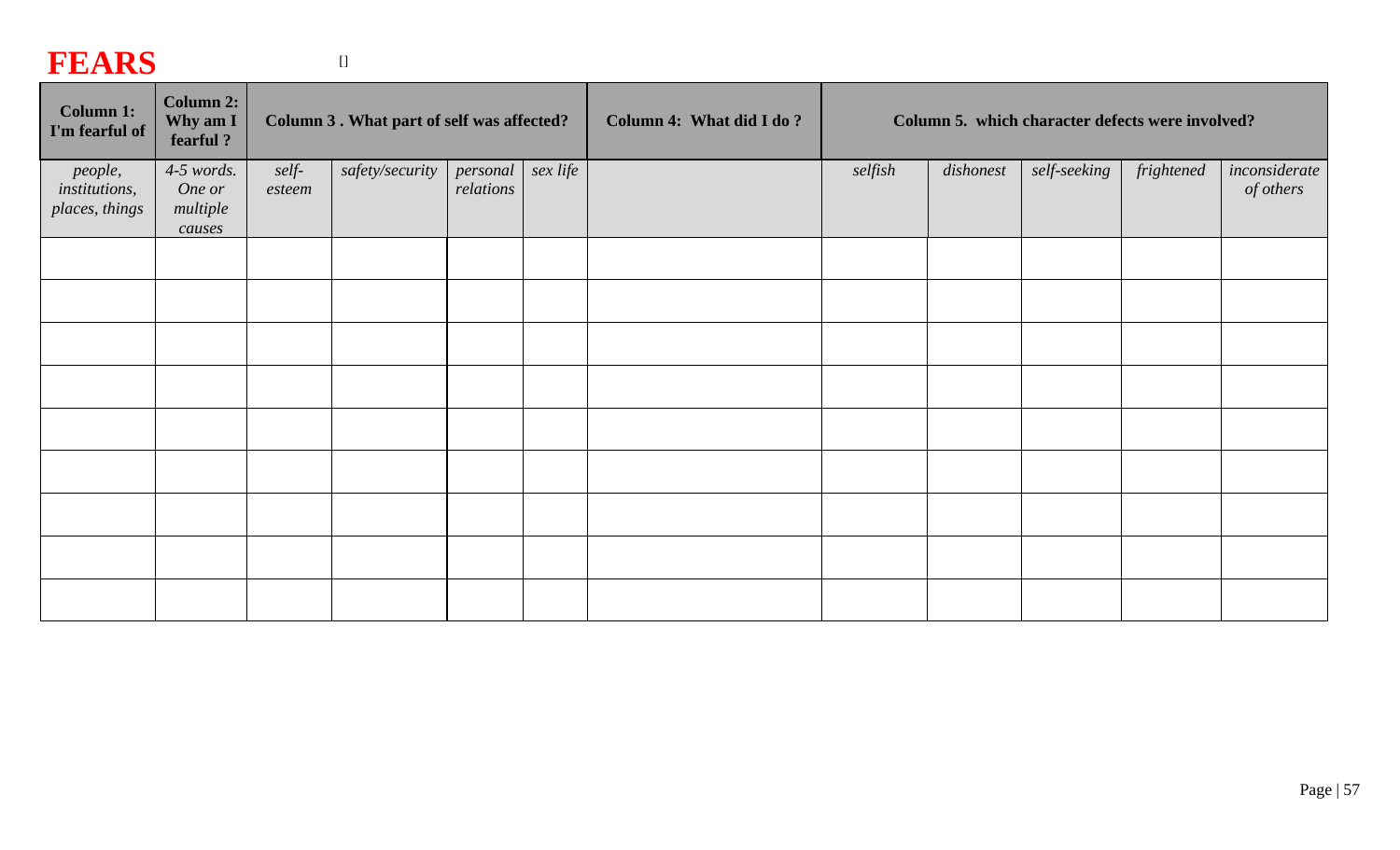## **SEX CONDUCT**

| Column 1: Who did I hurt?                 | <b>Column 2:</b><br>What did I<br>do to hurt<br>them? | <b>Column 3. What part of self was</b><br>affected? |                 |                       | <b>Column 4:</b><br>What<br>feelings did<br>I create in<br>others? |  |         | Column 5. which character defects were involved? |              |            |                         |
|-------------------------------------------|-------------------------------------------------------|-----------------------------------------------------|-----------------|-----------------------|--------------------------------------------------------------------|--|---------|--------------------------------------------------|--------------|------------|-------------------------|
| physically, emotionally,<br>relationships | $4-5$ words.<br>One or                                | self-<br>esteem                                     | safety/security | personal<br>relations | getting<br>even                                                    |  | selfish | dishonest                                        | self-seeking | frightened | inconsiderate of others |
|                                           | multiple<br>hurts                                     |                                                     |                 |                       |                                                                    |  |         |                                                  |              |            |                         |
|                                           |                                                       |                                                     |                 |                       |                                                                    |  |         |                                                  |              |            |                         |
|                                           |                                                       |                                                     |                 |                       |                                                                    |  |         |                                                  |              |            |                         |
|                                           |                                                       |                                                     |                 |                       |                                                                    |  |         |                                                  |              |            |                         |
|                                           |                                                       |                                                     |                 |                       |                                                                    |  |         |                                                  |              |            |                         |
|                                           |                                                       |                                                     |                 |                       |                                                                    |  |         |                                                  |              |            |                         |
|                                           |                                                       |                                                     |                 |                       |                                                                    |  |         |                                                  |              |            |                         |
|                                           |                                                       |                                                     |                 |                       |                                                                    |  |         |                                                  |              |            |                         |
|                                           |                                                       |                                                     |                 |                       |                                                                    |  |         |                                                  |              |            |                         |
|                                           |                                                       |                                                     |                 |                       |                                                                    |  |         |                                                  |              |            |                         |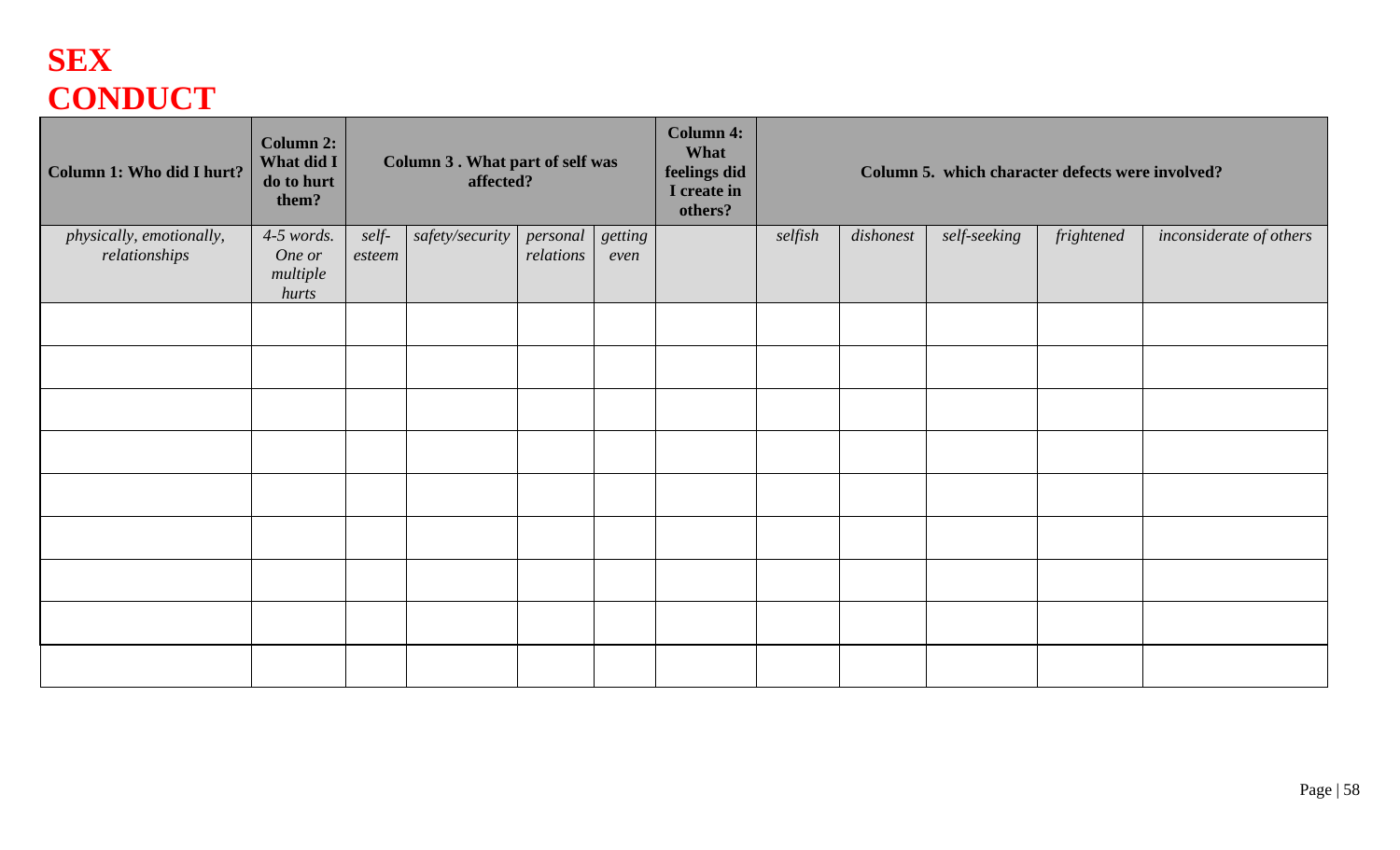## **OTHER HARMS**

| Column 1: Who did I hurt?            | <b>Column 2:</b><br>What did I do?                                           | Column 3 . What part of self was affected? |  |           |          | <b>Column 4:</b><br>what should I<br>have done<br>instead? | Column 5. which character defects were involved? |  |                                           |  |                            |
|--------------------------------------|------------------------------------------------------------------------------|--------------------------------------------|--|-----------|----------|------------------------------------------------------------|--------------------------------------------------|--|-------------------------------------------|--|----------------------------|
| people, institutions, places, things | 4-5 words. One self-esteem safety/security personal<br>or multiple<br>causes |                                            |  | relations | sex life |                                                            |                                                  |  | selfish dishonest self-seeking frightened |  | inconsiderate<br>of others |
|                                      |                                                                              |                                            |  |           |          |                                                            |                                                  |  |                                           |  |                            |
|                                      |                                                                              |                                            |  |           |          |                                                            |                                                  |  |                                           |  |                            |
|                                      |                                                                              |                                            |  |           |          |                                                            |                                                  |  |                                           |  |                            |
|                                      |                                                                              |                                            |  |           |          |                                                            |                                                  |  |                                           |  |                            |
|                                      |                                                                              |                                            |  |           |          |                                                            |                                                  |  |                                           |  |                            |
|                                      |                                                                              |                                            |  |           |          |                                                            |                                                  |  |                                           |  |                            |
|                                      |                                                                              |                                            |  |           |          |                                                            |                                                  |  |                                           |  |                            |
|                                      |                                                                              |                                            |  |           |          |                                                            |                                                  |  |                                           |  |                            |
|                                      |                                                                              |                                            |  |           |          |                                                            |                                                  |  |                                           |  |                            |
|                                      |                                                                              |                                            |  |           |          |                                                            |                                                  |  |                                           |  |                            |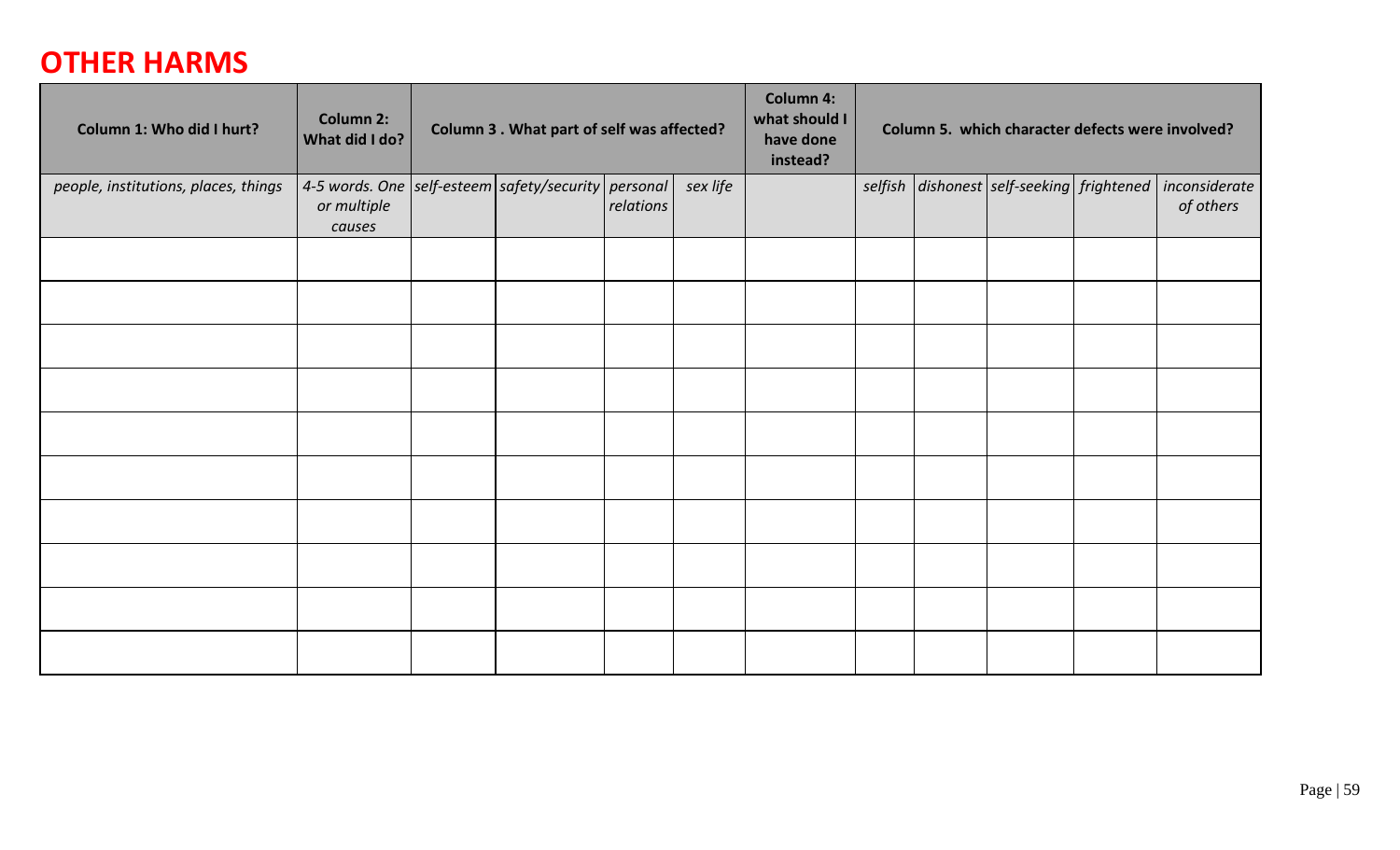## Step Six:

| <b>Character defects</b> | comments (make additions/changes to list as conditions change) |
|--------------------------|----------------------------------------------------------------|
| Arrogance                |                                                                |
| Anger                    |                                                                |
| <b>Bigotry</b>           |                                                                |
| <b>Blaming others</b>    |                                                                |
| Dishonesty               |                                                                |
| Domineering              |                                                                |
| Frightened               |                                                                |
| Gossip                   |                                                                |
| Grandiosity              |                                                                |
| Greed                    |                                                                |
| Impatience               |                                                                |
| Inconsiderate of others  |                                                                |
| Low self-esteem          |                                                                |
| Perfectionsim            |                                                                |
| Pride                    |                                                                |
| Procrastination          |                                                                |
| Selfishness              |                                                                |
| Self-seeking             |                                                                |
| Self-Pity                |                                                                |
|                          |                                                                |
|                          |                                                                |
|                          |                                                                |
|                          |                                                                |
|                          |                                                                |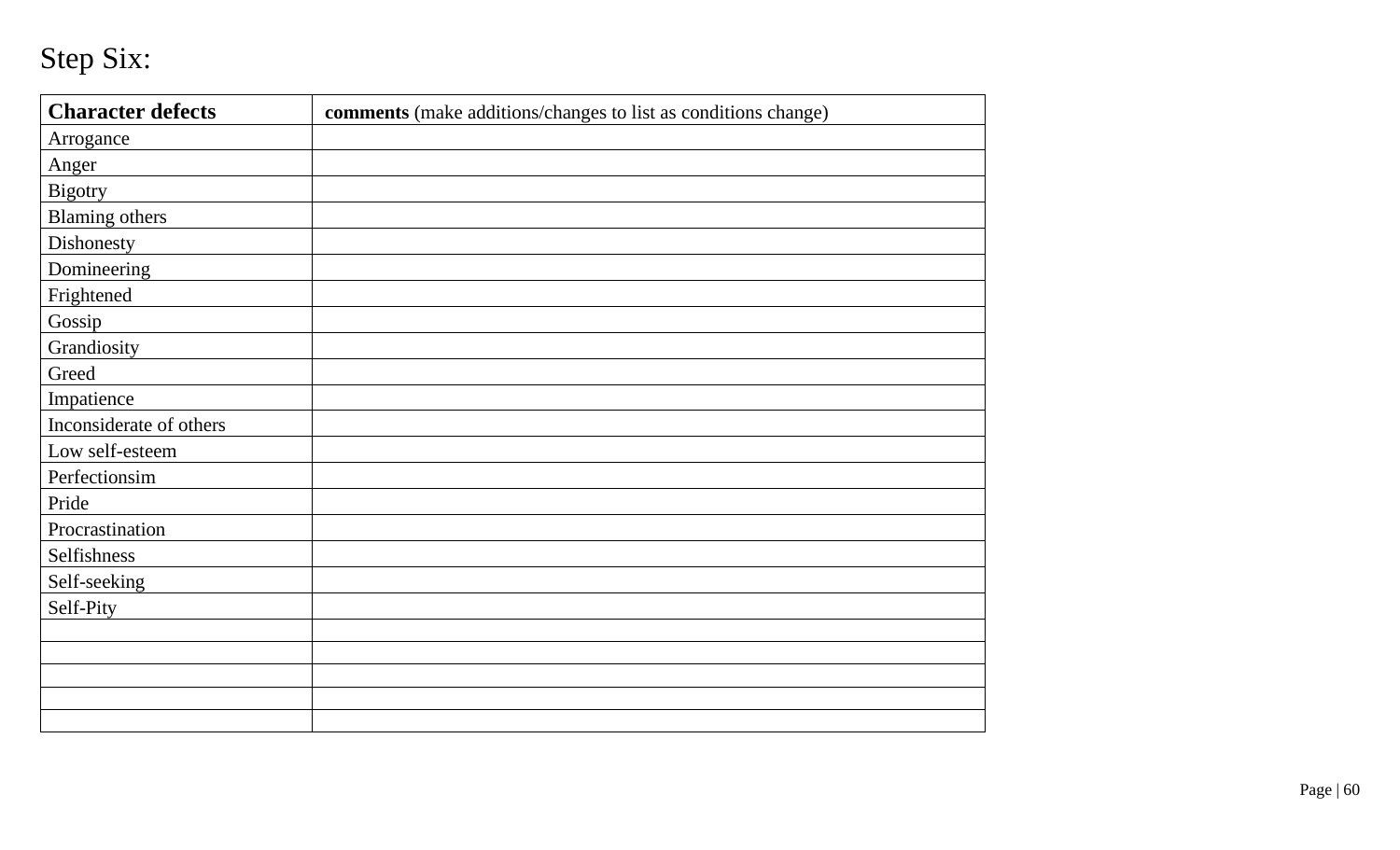# Step Eight: False Beliefs

| False beliefs   How this false belief worked in my life | How this false belief harmed others |
|---------------------------------------------------------|-------------------------------------|
|                                                         |                                     |
|                                                         |                                     |
|                                                         |                                     |
|                                                         |                                     |
|                                                         |                                     |
|                                                         |                                     |
|                                                         |                                     |
|                                                         |                                     |
|                                                         |                                     |
|                                                         |                                     |
|                                                         |                                     |
|                                                         |                                     |
|                                                         |                                     |
|                                                         |                                     |
|                                                         |                                     |
|                                                         |                                     |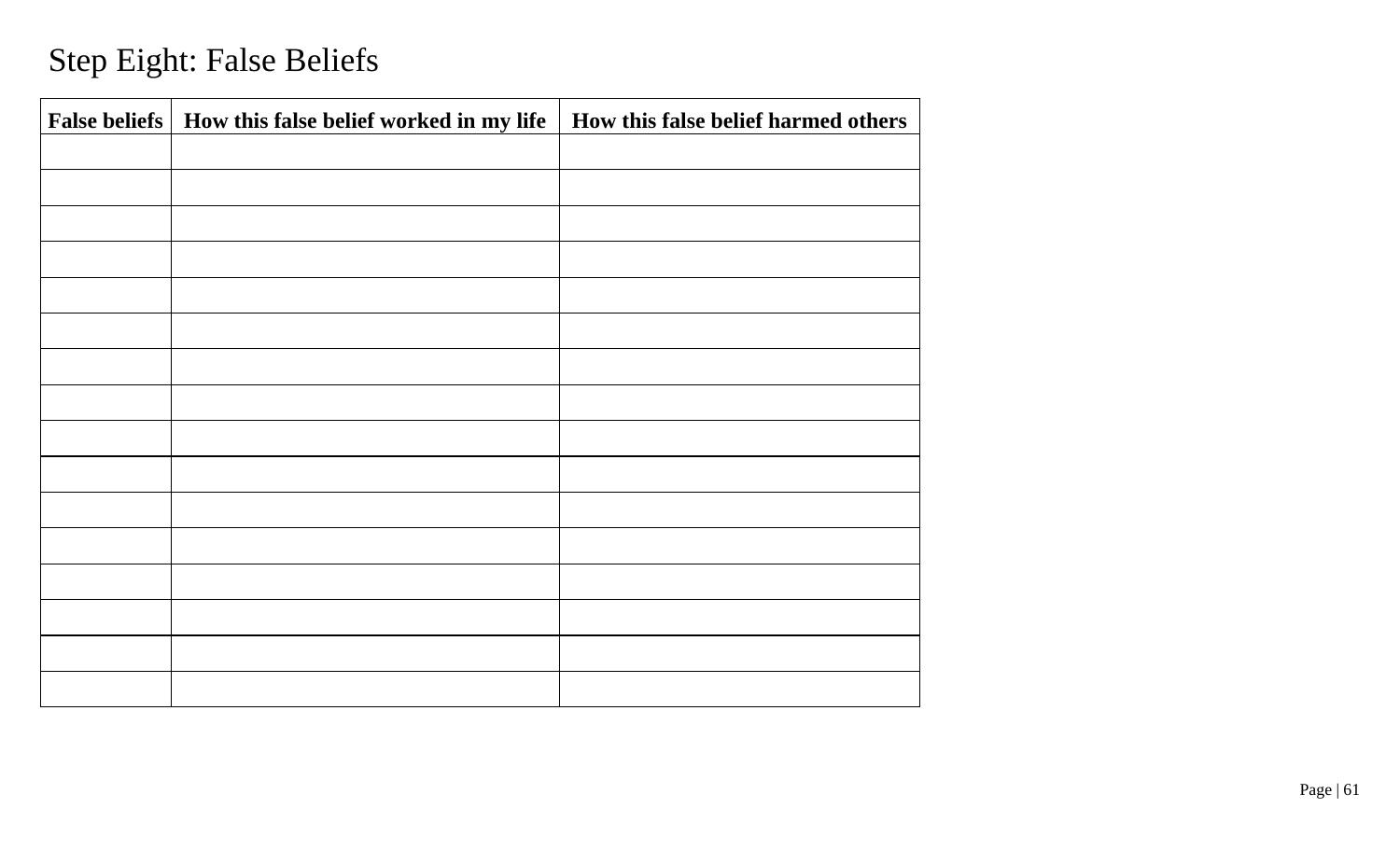# Step Eight: Amends List

| Name of<br>person/institution | The harm we did to<br>them | How to make an<br>amends to them | now | later | Make amends Make amends Make amends<br>maybe | Don't want to<br>make amends |
|-------------------------------|----------------------------|----------------------------------|-----|-------|----------------------------------------------|------------------------------|
|                               |                            |                                  |     |       |                                              |                              |
|                               |                            |                                  |     |       |                                              |                              |
|                               |                            |                                  |     |       |                                              |                              |
|                               |                            |                                  |     |       |                                              |                              |
|                               |                            |                                  |     |       |                                              |                              |
|                               |                            |                                  |     |       |                                              |                              |
|                               |                            |                                  |     |       |                                              |                              |
|                               |                            |                                  |     |       |                                              |                              |
|                               |                            |                                  |     |       |                                              |                              |
|                               |                            |                                  |     |       |                                              |                              |
|                               |                            |                                  |     |       |                                              |                              |
|                               |                            |                                  |     |       |                                              |                              |
|                               |                            |                                  |     |       |                                              |                              |